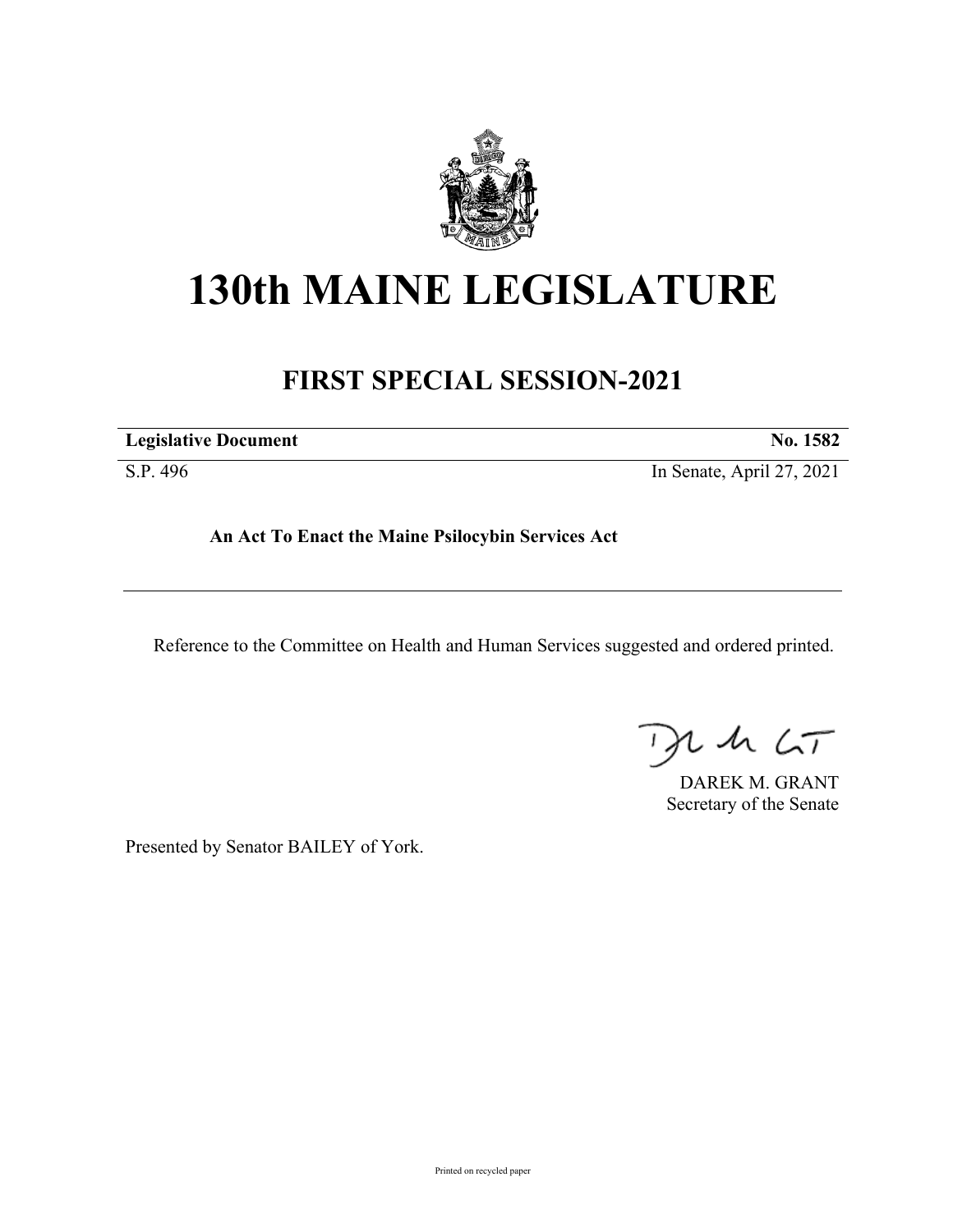| $\mathbf{1}$                                                                    |                   |                                                | Be it enacted by the People of the State of Maine as follows: |                                                                                                                                                                                                                                                                                                                                                                                                                                                                                                                                                                                                                                                                                                                                                                                                                                                                                                                                                                                                                                                                                                                                                                                                                                                 |                     |
|---------------------------------------------------------------------------------|-------------------|------------------------------------------------|---------------------------------------------------------------|-------------------------------------------------------------------------------------------------------------------------------------------------------------------------------------------------------------------------------------------------------------------------------------------------------------------------------------------------------------------------------------------------------------------------------------------------------------------------------------------------------------------------------------------------------------------------------------------------------------------------------------------------------------------------------------------------------------------------------------------------------------------------------------------------------------------------------------------------------------------------------------------------------------------------------------------------------------------------------------------------------------------------------------------------------------------------------------------------------------------------------------------------------------------------------------------------------------------------------------------------|---------------------|
| $\overline{2}$                                                                  |                   |                                                | Sec. 1. 5 MRSA §12004-I, sub-§47-J is enacted to read:        |                                                                                                                                                                                                                                                                                                                                                                                                                                                                                                                                                                                                                                                                                                                                                                                                                                                                                                                                                                                                                                                                                                                                                                                                                                                 |                     |
| 3                                                                               | <u>47-J.</u>      |                                                |                                                               |                                                                                                                                                                                                                                                                                                                                                                                                                                                                                                                                                                                                                                                                                                                                                                                                                                                                                                                                                                                                                                                                                                                                                                                                                                                 |                     |
| $\overline{4}$<br>5<br>6                                                        | Human<br>Services |                                                | Maine Psilocybin Advisory Board                               | Expenses/<br>Legislative Per<br>Diem                                                                                                                                                                                                                                                                                                                                                                                                                                                                                                                                                                                                                                                                                                                                                                                                                                                                                                                                                                                                                                                                                                                                                                                                            | 28-B MRSA<br>\$2142 |
| 7<br>8                                                                          |                   | is further amended to read:                    |                                                               | Sec. 2. 17-A MRSA §1111-A, sub-§1, as amended by PL 2017, c. 409, Pt. B, §6,                                                                                                                                                                                                                                                                                                                                                                                                                                                                                                                                                                                                                                                                                                                                                                                                                                                                                                                                                                                                                                                                                                                                                                    |                     |
| 9<br>10<br>11<br>12<br>13<br>14<br>15<br>16<br>17<br>18<br>19<br>20<br>21<br>22 |                   |                                                | possess psilocybin. It includes, but is not limited to:       | 1. As used in this section the term "drug paraphernalia" means all equipment, products<br>and materials of any kind that are used or intended for use in planting, propagating,<br>cultivating, growing, harvesting, manufacturing, compounding, converting, producing,<br>processing, preparing, testing, analyzing, packaging, repackaging, storing, containing,<br>concealing, injecting, ingesting, inhaling or otherwise introducing into the human body a<br>scheduled drug in violation of this chapter or Title 22, section 2383, except that this section<br>does not apply to a person who is authorized to possess marijuana for medical use pursuant<br>to Title 22, chapter 558-C, to the extent the drug paraphernalia is used for that person's<br>medical use of marijuana; to a person who is authorized to possess marijuana pursuant to<br>Title 28-B, to the extent the drug paraphernalia is used for that person's adult use of<br>marijuana; or to a marijuana store licensed pursuant to Title 28-B, to the extent that the<br>drug paraphernalia relates to the sale or offering for sale of marijuana by the marijuana<br>store; or to a licensee pursuant to Title 28-B, to the extent the licensee is authorized to |                     |
| 23<br>24<br>25                                                                  |                   | drug can be derived;                           |                                                               | A. Kits used or intended for use in planting, propagating, cultivating, growing or<br>harvesting of any species of plant which is a scheduled drug or from which a scheduled                                                                                                                                                                                                                                                                                                                                                                                                                                                                                                                                                                                                                                                                                                                                                                                                                                                                                                                                                                                                                                                                    |                     |
| 26<br>27                                                                        | <b>B</b> .        |                                                | producing, processing or preparing scheduled drugs;           | Kits used or intended for use in manufacturing, compounding, converting,                                                                                                                                                                                                                                                                                                                                                                                                                                                                                                                                                                                                                                                                                                                                                                                                                                                                                                                                                                                                                                                                                                                                                                        |                     |
| 28<br>29                                                                        |                   | species of plant that is a scheduled drug;     |                                                               | C. Isomerization devices used or intended for use in increasing the potency of any                                                                                                                                                                                                                                                                                                                                                                                                                                                                                                                                                                                                                                                                                                                                                                                                                                                                                                                                                                                                                                                                                                                                                              |                     |
| 30<br>31                                                                        |                   |                                                | strength, effectiveness or purity of scheduled drugs;         | D. Testing equipment used or intended for use in identifying or in analyzing the                                                                                                                                                                                                                                                                                                                                                                                                                                                                                                                                                                                                                                                                                                                                                                                                                                                                                                                                                                                                                                                                                                                                                                |                     |
| 32<br>33                                                                        | drugs;            |                                                |                                                               | E. Scales and balances used or intended for use in weighing or measuring scheduled                                                                                                                                                                                                                                                                                                                                                                                                                                                                                                                                                                                                                                                                                                                                                                                                                                                                                                                                                                                                                                                                                                                                                              |                     |
| 34<br>35                                                                        |                   |                                                |                                                               | F. Dilutants and adulterants, such as quinine hydrochloride, mannitol, mannite,<br>dextrose and lactose, used or intended for use in cutting scheduled drugs;                                                                                                                                                                                                                                                                                                                                                                                                                                                                                                                                                                                                                                                                                                                                                                                                                                                                                                                                                                                                                                                                                   |                     |
| 36<br>37                                                                        |                   |                                                | from, or in otherwise cleaning or refining, marijuana;        | G. Separation gins and sifters, used or intended for use in removing twigs and seeds                                                                                                                                                                                                                                                                                                                                                                                                                                                                                                                                                                                                                                                                                                                                                                                                                                                                                                                                                                                                                                                                                                                                                            |                     |
| 38<br>39                                                                        |                   | compounding scheduled drugs;                   |                                                               | H. Blenders, bowls, containers, spoons and mixing devices used or intended for use in                                                                                                                                                                                                                                                                                                                                                                                                                                                                                                                                                                                                                                                                                                                                                                                                                                                                                                                                                                                                                                                                                                                                                           |                     |
| 40<br>41                                                                        | I.                | packaging small quantities of scheduled drugs; |                                                               | Capsules, balloons, envelopes and other containers used or intended for use in                                                                                                                                                                                                                                                                                                                                                                                                                                                                                                                                                                                                                                                                                                                                                                                                                                                                                                                                                                                                                                                                                                                                                                  |                     |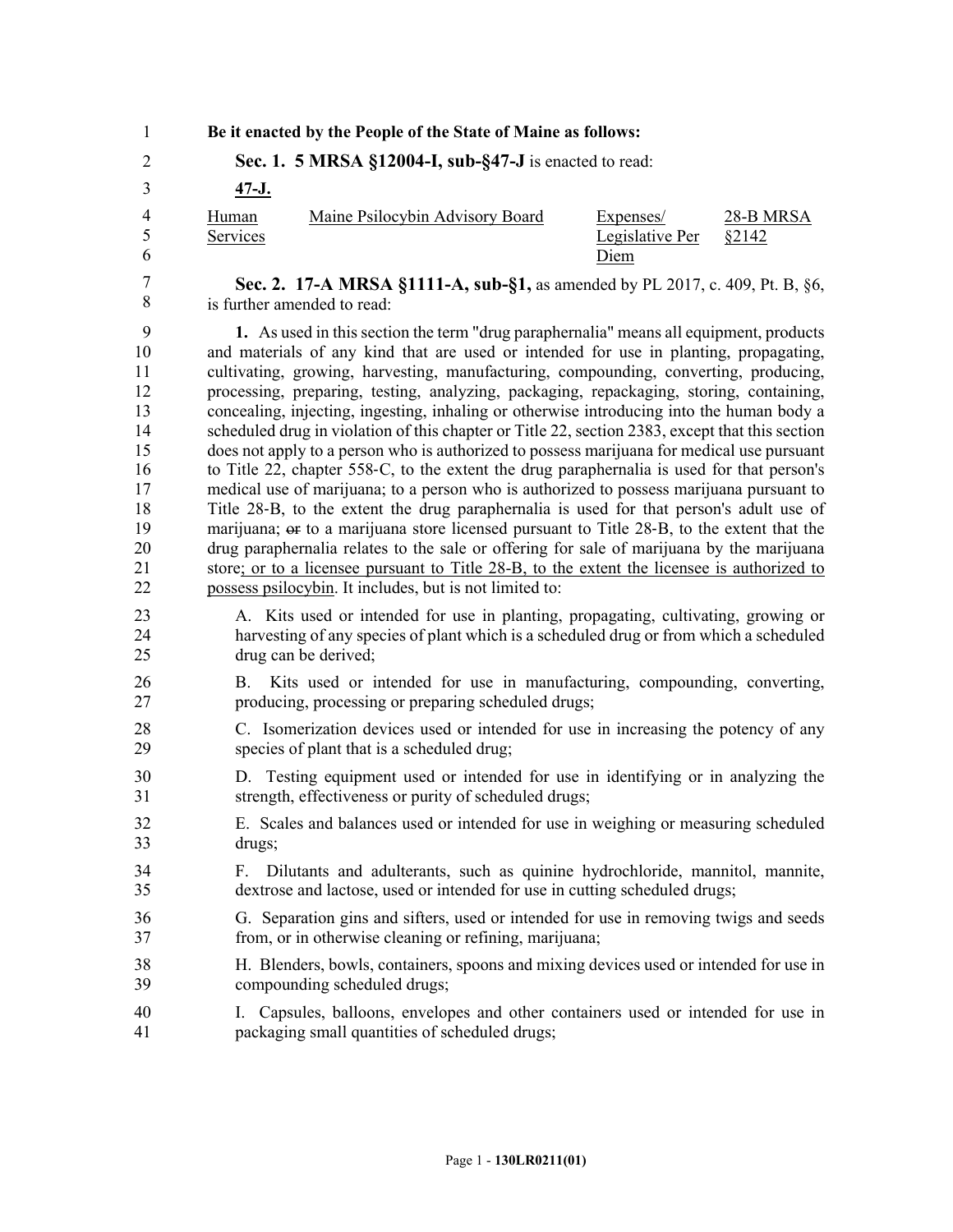| 1<br>$\overline{2}$ | J. Containers and other objects used or intended for use in storing or concealing<br>scheduled drugs; and                                                                                                       |
|---------------------|-----------------------------------------------------------------------------------------------------------------------------------------------------------------------------------------------------------------|
| 3<br>$\overline{4}$ | K. Objects used or intended for use in ingesting, inhaling or otherwise introducing<br>marijuana, cocaine, hashish or hashish oil into the human body, such as:                                                 |
| 5<br>6              | (1) Metal, wooden, acrylic, glass, stone, plastic or ceramic pipes with or without<br>screens, permanent screens, hashish heads or punctured metal bowls;                                                       |
| 7                   | (2) Water pipes;                                                                                                                                                                                                |
| 8                   | (3) Carburetion tubes and devices;                                                                                                                                                                              |
| 9                   | (4) Smoking and carburetion masks;                                                                                                                                                                              |
| 10<br>11            | Roach clips, meaning objects used to hold burning material, such as a<br>(5)<br>marijuana cigarette that has become too small or too short to be held in the hand;                                              |
| 12                  | (6) Miniature cocaine spoons and cocaine vials;                                                                                                                                                                 |
| 13                  | (7) Chamber pipes;                                                                                                                                                                                              |
| 14                  | (8) Carburetor pipes;                                                                                                                                                                                           |
| 15                  | $(9)$ Electric pipes;                                                                                                                                                                                           |
| 16                  | $(10)$ Air-driven pipes;                                                                                                                                                                                        |
| 17                  | $(11)$ Chillums;                                                                                                                                                                                                |
| 18                  | $(12)$ Bongs; or                                                                                                                                                                                                |
| 19                  | (13) Ice pipes or chillers.                                                                                                                                                                                     |
| 20<br>21            | <b>Sec. 3.</b> 25 MRSA §1542-A, sub-§1, $\mathbb{R}$ , as amended by PL 2019, c. 343, Pt. G,<br>$\S5$ ; c. 399, $\S3$ ; c. 402, $\S3$ ; and c. 416, $\S3$ , is repealed and the following enacted in its place: |
| 22<br>23            | R. Who is required to have a criminal background check under Title 22, section<br>8302-A or 8302-B.                                                                                                             |
| 24<br>25<br>26      | Sec. 4. 25 MRSA §1542-A, sub-§1, ¶S, as enacted by PL 2019, c. 399, §4 and c.<br>402, §4 and reallocated by c. 343, Pt. G, §4 and c. 416, §2, is repealed and the following<br>enacted in its place:            |
| 27<br>28            | S. Who is required to have a criminal history record check under Title 22, section<br>2425-A, subsection 3-A.                                                                                                   |
| 29<br>30            | Sec. 5. 25 MRSA §1542-A, sub-§1, ¶T, as enacted by PL 2019, c. 399, §4; c. 402,<br>§4; and c. 416, §4, is repealed and the following enacted in its place:                                                      |
| 31<br>32            | T. Who is required to have a criminal history record check under Title 22, section<br>8110.                                                                                                                     |
| 33<br>34            | Sec. 6. 25 MRSA §1542-A, sub-§1, ¶U, as enacted by PL 2019, c. 616, Pt. S, §2,<br>is reallocated to 25 MRSA $\S$ 1542-A, sub- $\S$ 1, $\mathbb{I}X$ .                                                           |
| 35                  | Sec. 7. 25 MRSA §1542-A, sub-§1, $\P$ V is enacted to read:                                                                                                                                                     |
| 36<br>37            | <u>V. Who is employed or may be offered employment by the Office of the State Auditor</u><br>as required under Title 5, section 247.                                                                            |
| 38                  | Sec. 8. 25 MRSA §1542-A, sub-§1, $\P$ W is enacted to read:                                                                                                                                                     |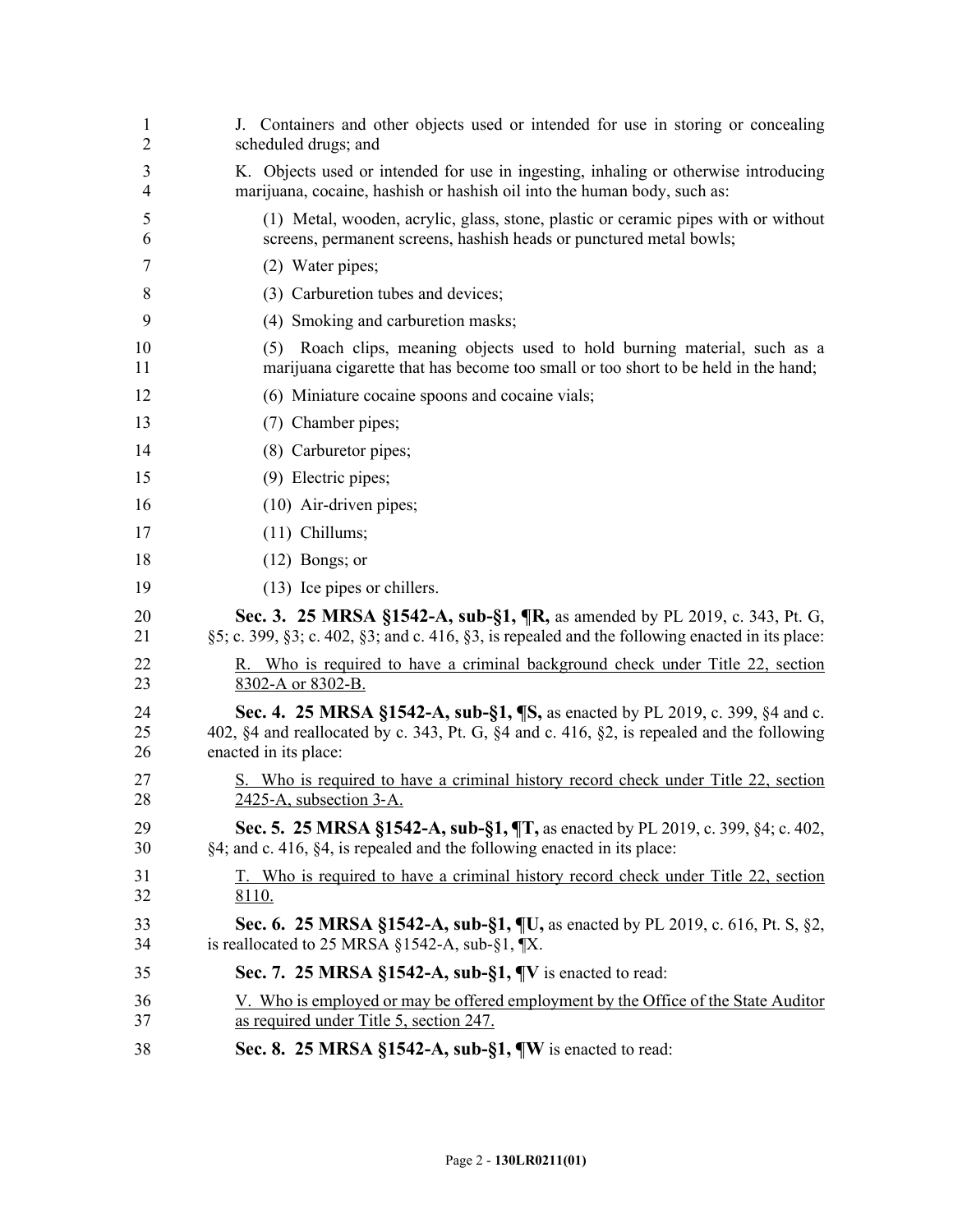| 1              | W. Who is required to have a criminal history record check under Title 19-A, section            |
|----------------|-------------------------------------------------------------------------------------------------|
| $\overline{2}$ | 2111.                                                                                           |
| 3              | Sec. 9. 25 MRSA §1542-A, sub-§1, $\P$ Y is enacted to read:                                     |
| $\overline{4}$ | Y. Who is required to submit to a criminal history record check pursuant to Title 28-B,         |
| 5              | <u>Part 2.</u>                                                                                  |
| 6              | Sec. 10. 25 MRSA §1542-A, sub-§3, ¶O, as repealed by PL 2019, c. 343, Pt. G,                    |
| $\tau$         | §8 and c. 416, §5 and repealed and replaced by c. 399, §5 and c. 402, §5, is repealed and       |
| 8              | the following enacted in its place:                                                             |
| 9              | O. The State Police shall take or cause to be taken the fingerprints of the person named        |
| 10             | in subsection 1, paragraph $P$ at the request of that person and upon payment of the            |
| 11             | expenses by that person as required by Title 32, section 2571-A.                                |
| 12             | <b>Sec. 11. 25 MRSA §1542-A, sub-§3, [S, as enacted by PL 2019, c. 399, §6; c.</b>              |
| 13             | 402, §6; and c. 416, §7, is repealed and the following enacted in its place:                    |
| 14             | S. The State Police shall take or cause to be taken the fingerprints of the person named        |
| 15             | in subsection 1, paragraph $T$ at the request of that person or the Department of Health        |
| 16             | and Human Services pursuant to Title 22, section 8110.                                          |
| 17             | Sec. 12. 25 MRSA §1542-A, sub-§3, ¶T, as enacted by PL 2019, c. 616, Pt. S, §3                  |
| 18             | and c. $644$ , $\S2$ , is repealed and the following enacted in its place:                      |
| 19             | T. The State Police shall take or cause to be taken the fingerprints of the person named        |
| 20             | in subsection 1, paragraph U at the request of that person and upon payment of the              |
| 21             | expenses by the Department of Labor, Bureau of Unemployment Compensation as                     |
| 22             | specified under Title 26, section 1085, subsection 3.                                           |
| 23             | Sec. 13. 25 MRSA §1542-A, sub-§3, ¶U is enacted to read:                                        |
| 24             | U. The State Police shall take or cause to be taken the fingerprints of the person named        |
| 25             | in subsection 1, paragraph V at the request of that person or the Office of the State           |
| 26             | Auditor and upon payment by the Office of the State Auditor of the fee established in           |
| 27             | Title 5, section 247, subsection 3.                                                             |
| 28             | Sec. 14. 25 MRSA §1542-A, sub-§3, ¶V is enacted to read:                                        |
| 29             | <u>V. The State Police shall take or cause to be taken the fingerprints of the person named</u> |
| 30             | in subsection 1, paragraph W at the request of that person or the Department of Health          |
| 31             | and Human Services pursuant to Title 19-A, section 2111.                                        |
| 32             | Sec. 15. 25 MRSA §1542-A, sub-§3, ¶W is enacted to read:                                        |
| 33             | W. The State Police shall take or cause to be taken the fingerprints of the person named        |
| 34             | in subsection 1, paragraph $X$ at the request of that person or the Department of               |
| 35             | Administrative and Financial Services, Office of Information Technology, and upon               |
| 36             | payment of the fee as provided under Title 5, section 1986.                                     |
| 37             | Sec. 16. 25 MRSA §1542-A, sub-§3, ¶X is enacted to read:                                        |
| 38             | X. The State Police shall take or cause to be taken the fingerprints of the person named        |
| 39             | in subsection 1, paragraph Y at the request of that person and upon payment of the              |
| 40             | expenses by that person.                                                                        |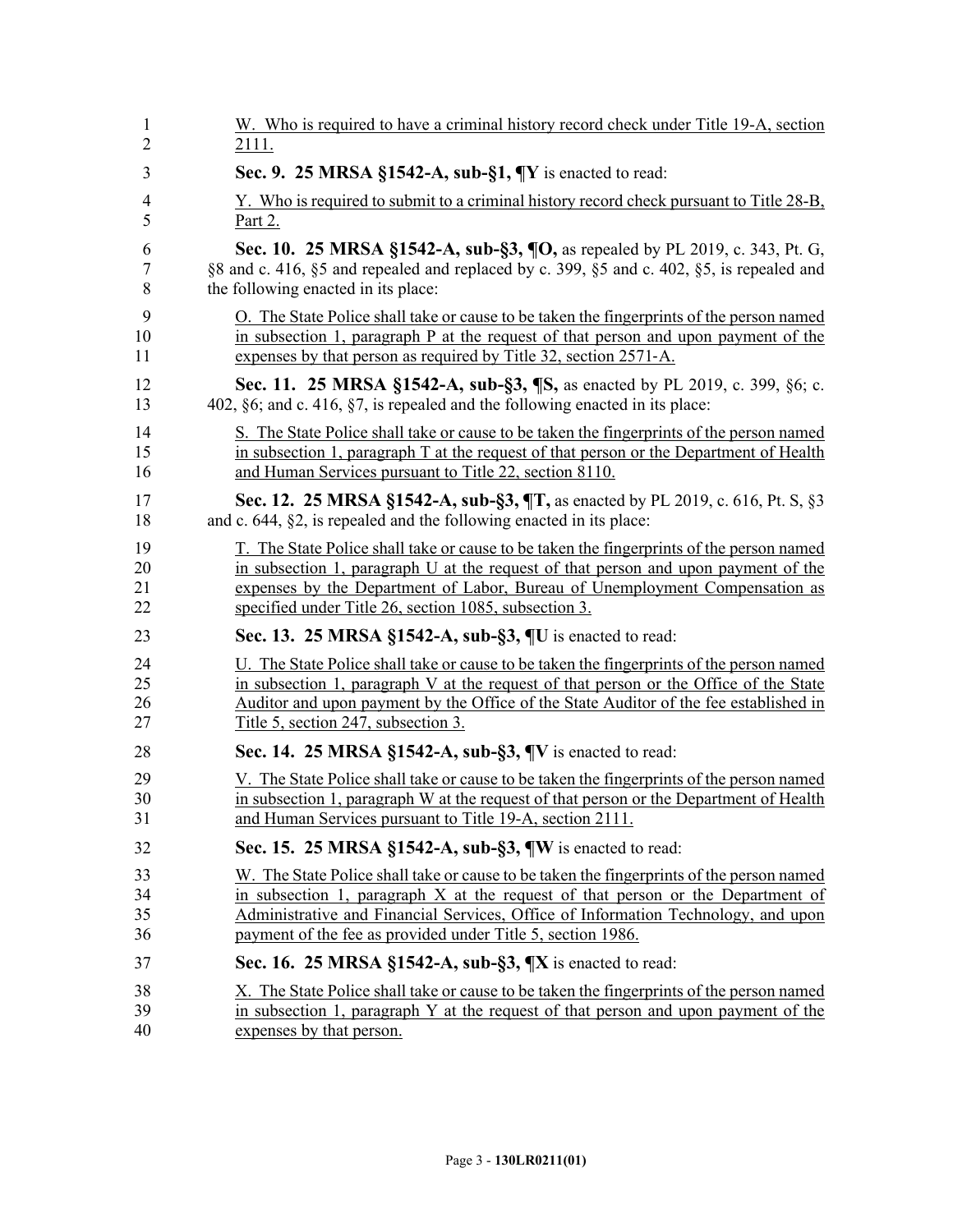1 **Sec. 17. 25 MRSA §1542-A, sub-§4,** as repealed and replaced by PL 2019, c. 343, 2 Pt. G, §10; c. 399, §7; c. 402, §7; and c. 416, §8, is repealed and the following enacted in 3 its place:

4 **4. Duty to submit to State Bureau of Identification.** It is the duty of the law 5 enforcement agency taking the fingerprints as required by subsection 3, paragraphs A, B 6 and G to transmit immediately to the State Bureau of Identification the criminal fingerprint 7 record. Fingerprints taken pursuant to subsection 1, paragraph C, D, E or F or pursuant to 8 subsection 5 may not be submitted to the State Bureau of Identification unless an express 9 request is made by the commanding officer of the State Bureau of Identification. 10 Fingerprints taken pursuant to subsection 1, paragraph G must be transmitted immediately 11 to the State Bureau of Identification to enable the bureau to conduct state and national 12 criminal history record checks for the Department of Education. The bureau may not use 13 the fingerprints for any purpose other than that provided for under Title 20-A, section 6103. 14 The bureau shall retain the fingerprints, except as provided under Title 20-A, section 6103, 15 subsection 9. Fingerprints taken pursuant to subsection 1, paragraph I and subsection 3, 16 paragraph I must be transmitted immediately to the State Bureau of Identification to enable 17 the bureau to conduct state and national criminal history record checks for the court and 18 the Department of Public Safety, Gambling Control Board, respectively. Fingerprints<br>19 taken pursuant to subsection 1, paragraph J or S must be transmitted immediately to the taken pursuant to subsection 1, paragraph J or S must be transmitted immediately to the 20 State Bureau of Identification to enable the bureau to conduct state and national criminal 21 history record checks for the Department of Administrative and Financial Services. 22 Fingerprints taken pursuant to subsection 1, paragraph P must be transmitted immediately 23 to the State Bureau of Identification to enable the bureau to conduct state and national 24 criminal history record checks for the Board of Osteopathic Licensure, established in Title 25 32, chapter 36. Fingerprints taken pursuant to subsection 1, paragraph N must be 26 transmitted immediately to the State Bureau of Identification to enable the bureau to 27 conduct state and national criminal history record checks for the Board of Licensure in 28 Medicine, established in Title 32, chapter 48. Fingerprints taken pursuant to subsection 1, 29 paragraph Q must be transmitted immediately to the State Bureau of Identification to enable 30 the bureau to conduct state and national criminal history record checks for the State Board 31 of Nursing, established in Title 32, chapter 31. Fingerprints taken pursuant to subsection 32 1, paragraph O must be transmitted immediately to the State Bureau of Identification to enable the bureau to conduct state and national criminal history record checks under Title 33 enable the bureau to conduct state and national criminal history record checks under Title 34 28-B, section 204. Fingerprints taken pursuant to subsection 1, paragraph R, T or W must 35 be transmitted immediately to the State Bureau of Identification to enable the bureau to 36 conduct state and national criminal history record checks for the Department of Health and 37 Human Services. Fingerprints taken pursuant to subsection 1, paragraph V must be 38 transmitted immediately to the State Bureau of Identification to enable the bureau to 39 conduct state and national criminal history record checks for the Office of the State Auditor. 40 **Sec. 18. 28-B MRSA, headnote** is amended to read:

## 41 **TITLE 28-B**

## 42 **ADULT USE MARIJUANA AND PSILOCYBIN**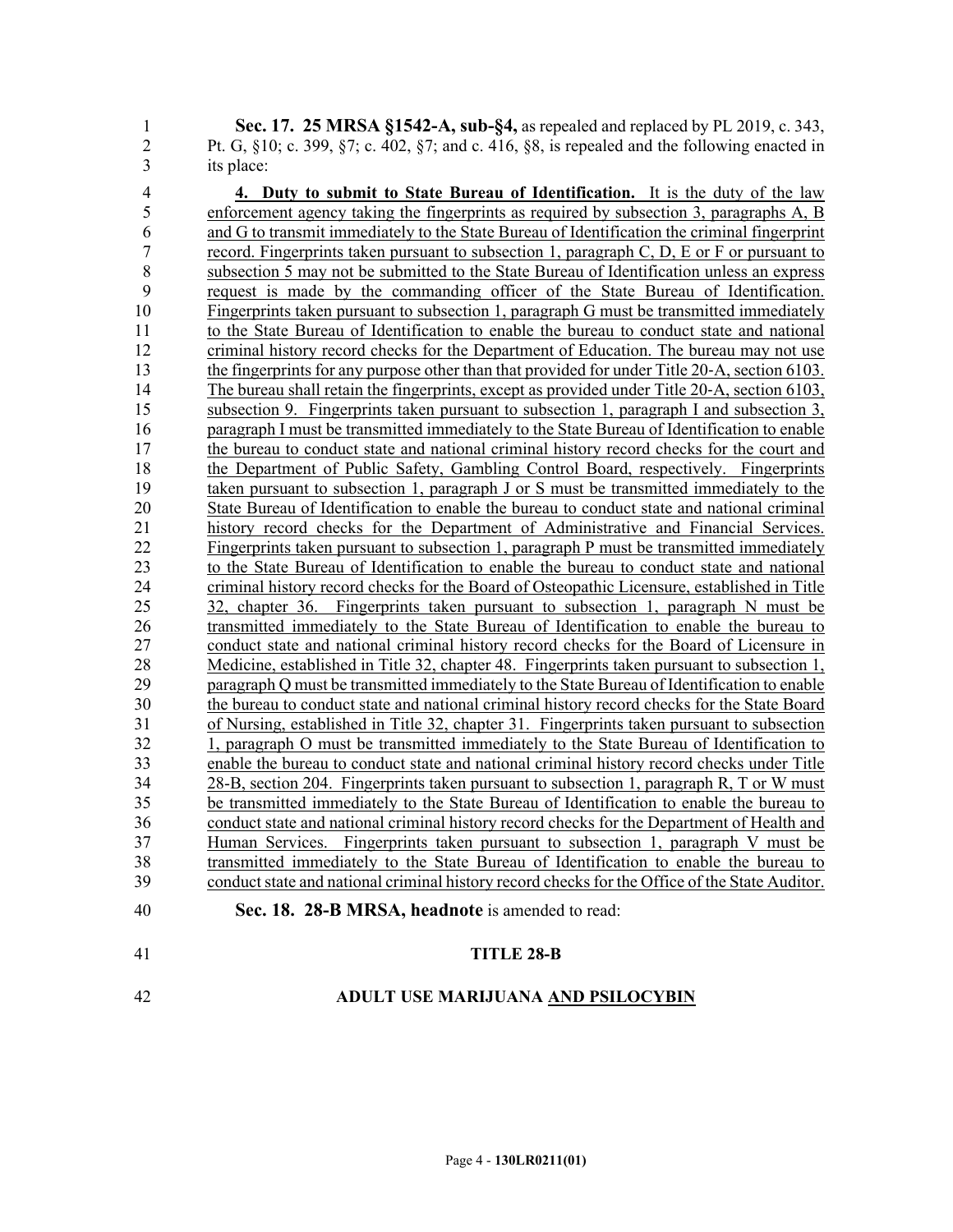| 1<br>$\overline{2}$ | Sec. 19. 28-B MRSA Pt. 1 is enacted by adding before chapter 1 the following to<br>read:                                                                                                                                                                           |
|---------------------|--------------------------------------------------------------------------------------------------------------------------------------------------------------------------------------------------------------------------------------------------------------------|
| 3                   | <b>PART 1</b>                                                                                                                                                                                                                                                      |
| 4                   | <b>ADULT USE MARIJUANA</b>                                                                                                                                                                                                                                         |
| 5                   | Sec. 20. 28-B MRSA Pt. 2 is enacted to read:                                                                                                                                                                                                                       |
| 6                   | PART <sub>2</sub>                                                                                                                                                                                                                                                  |
| 7                   | <b>PSILOCYBIN</b>                                                                                                                                                                                                                                                  |
| 8                   | <b>CHAPTER 5</b>                                                                                                                                                                                                                                                   |
| 9                   | <b>MAINE PSILOCYBIN SERVICES ACT</b>                                                                                                                                                                                                                               |
| 10                  | <b>SUBCHAPTER 1</b>                                                                                                                                                                                                                                                |
| 11                  | <b>GENERAL PROVISIONS</b>                                                                                                                                                                                                                                          |
| 12                  | §2001. Short title                                                                                                                                                                                                                                                 |
| 13                  | This chapter may be known and cited as "the Maine Psilocybin Services Act."                                                                                                                                                                                        |
| 14                  | §2002. Definitions                                                                                                                                                                                                                                                 |
| 15<br>16            | As used in this chapter, unless the context otherwise indicates, the following terms<br>have the following meanings.                                                                                                                                               |
| 17<br>18<br>19      | 1. Administration session. "Administration session" means a session held at a<br>psilocybin service center at which a client purchases, consumes and experiences the effects<br>of a psilocybin product under the supervision of a psilocybin service facilitator. |
| 20                  | <b>2. Board.</b> "Board" means the Maine Psilocybin Advisory Board under section 2142.                                                                                                                                                                             |
| 21<br>22<br>23      | 3. Business entity. "Business entity" means a corporation, limited liability company,<br>limited partnership or other legal entity that is registered with the office of the Secretary of<br>State.                                                                |
| 24<br>25            | 4. Client. "Client" means an individual who is provided psilocybin services in this<br>State.                                                                                                                                                                      |
| 26<br>27            | <b>5. Client information form.</b> "Client information form" means the form required to be<br>completed by a client under subchapter 8.                                                                                                                            |
| 28                  | <b>6. Department.</b> "Department" means the Department of Health and Human Services.                                                                                                                                                                              |
| 29<br>30<br>31      | 7. Integration session. "Integration session" means a meeting between a client and a<br>psilocybin service facilitator that may occur after the client completes an administration<br>session.                                                                     |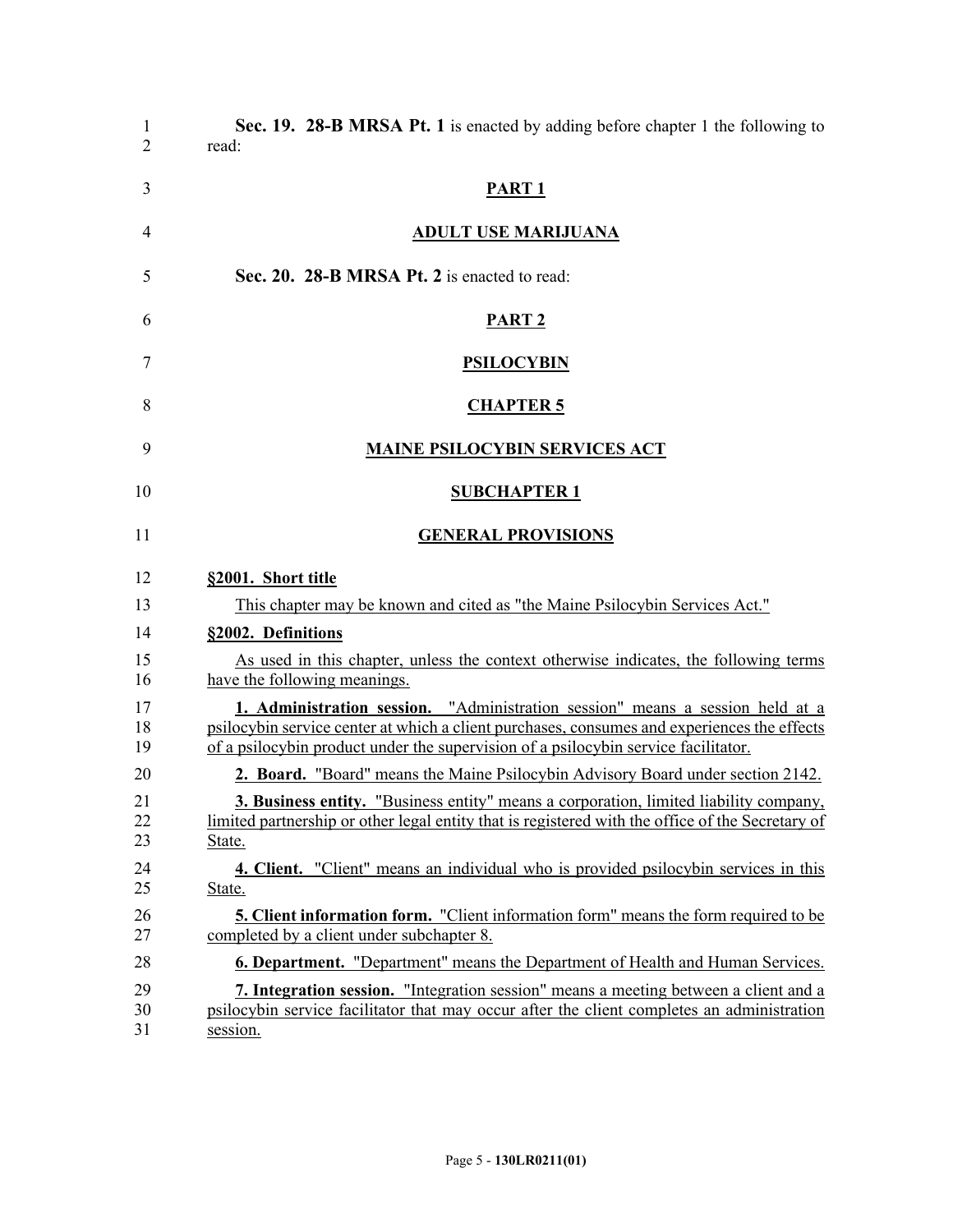| 1              | <b>8. Licensee.</b> "Licensee" means a person holding a current, valid license issued under     |
|----------------|-------------------------------------------------------------------------------------------------|
| $\overline{2}$ | this chapter.                                                                                   |
| 3              | 9. Licensee representative. "Licensee representative" means an owner, director,                 |
| 4              | officer, manager, employee, agent or other representative of a licensee to the extent that      |
| 5              | person acts in a representative capacity.                                                       |
| 6              | <b>10. Manufacture.</b> "Manufacture" means the cultivation, harvesting, production,            |
| $\tau$         | preparation, propagation, compounding, conversion or processing of a psilocybin product         |
| 8              | by extraction from substances of natural origin or by means of chemical synthesis, or by a      |
| 9              | combination of extraction and chemical synthesis, and includes any packaging of the             |
| 10             | psilocybin product or labeling of its container.                                                |
| 11             | 11. Premises. "Premises" means all public and private enclosed areas as well as areas           |
| 12             | outside of a building at a location, other than a person's primary residence, that are used for |
| 13             | activities licensed under this chapter, including manufacturing psilocybin products,            |
| 14             | operating a psilocybin service center or providing psilocybin services to clients, and          |
| 15             | includes but is not limited to offices, kitchens, rest rooms and storerooms.                    |
| 16             | 12. Preparation session. "Preparation session" means a meeting between a client and             |
| 17             | a psilocybin service facilitator that must occur before the client participates in an           |
| 18             | administration session.                                                                         |
| 19             | 13. Psilocybin. "Psilocybin" means the naturally occurring compound produced by                 |
| 20             | various species of fungi as well as psilocin, the substance into which psilocybin is            |
| 21             | converted in the human body.                                                                    |
| 22             | 14. Psilocybin Control and Regulation Fund. "Psilocybin Control and Regulation                  |
| 23             | Fund" means the fund established under subchapter 13.                                           |
| 24             | 15. Psilocybin manufacturing facility. "Psilocybin manufacturing facility" means a              |
| 25             | facility licensed under subchapter 4.                                                           |
| 26             | 16. Psilocybin product. "Psilocybin product" means psilocybin-producing fungi or                |
| 27             | mixtures or substances containing a detectable amount of psilocybin. "Psilocybin product"       |
| 28             | does not include psilocybin services.                                                           |
| 29             | 17. Psilocybin service center. "Psilocybin service center" means a place where the              |
| 30             | activities licensed under subchapter 5 may be conducted.                                        |
| 31             | 18. Psilocybin service center operator. "Psilocybin service center operator" means a            |
| 32             | person or entity that operates a psilocybin service center.                                     |
| 33             | 19. Psilocybin service facilitator. "Psilocybin service facilitator" means a person or          |
| 34             | entity licensed in accordance with subchapter 6.                                                |
| 35             | <b>20. Psilocybin services.</b> "Psilocybin services" means services provided to a client       |
| 36             | before, during and after the client's consumption of a psilocybin product, including a          |
| 37             | preparation session, administration session and integration session.                            |
| 38             | 21. Testing facility. "Testing facility" means a facility licensed under subchapter 7.          |
| 39             | §2003. Scope                                                                                    |
| 40             | <b>1. Limitations.</b> A person may not use, possess or manufacture psilocybin if that person   |
| 41             | is not a licensee, client or other person authorized to use, possess or manufacture psilocybin  |
| 42             | under this chapter.                                                                             |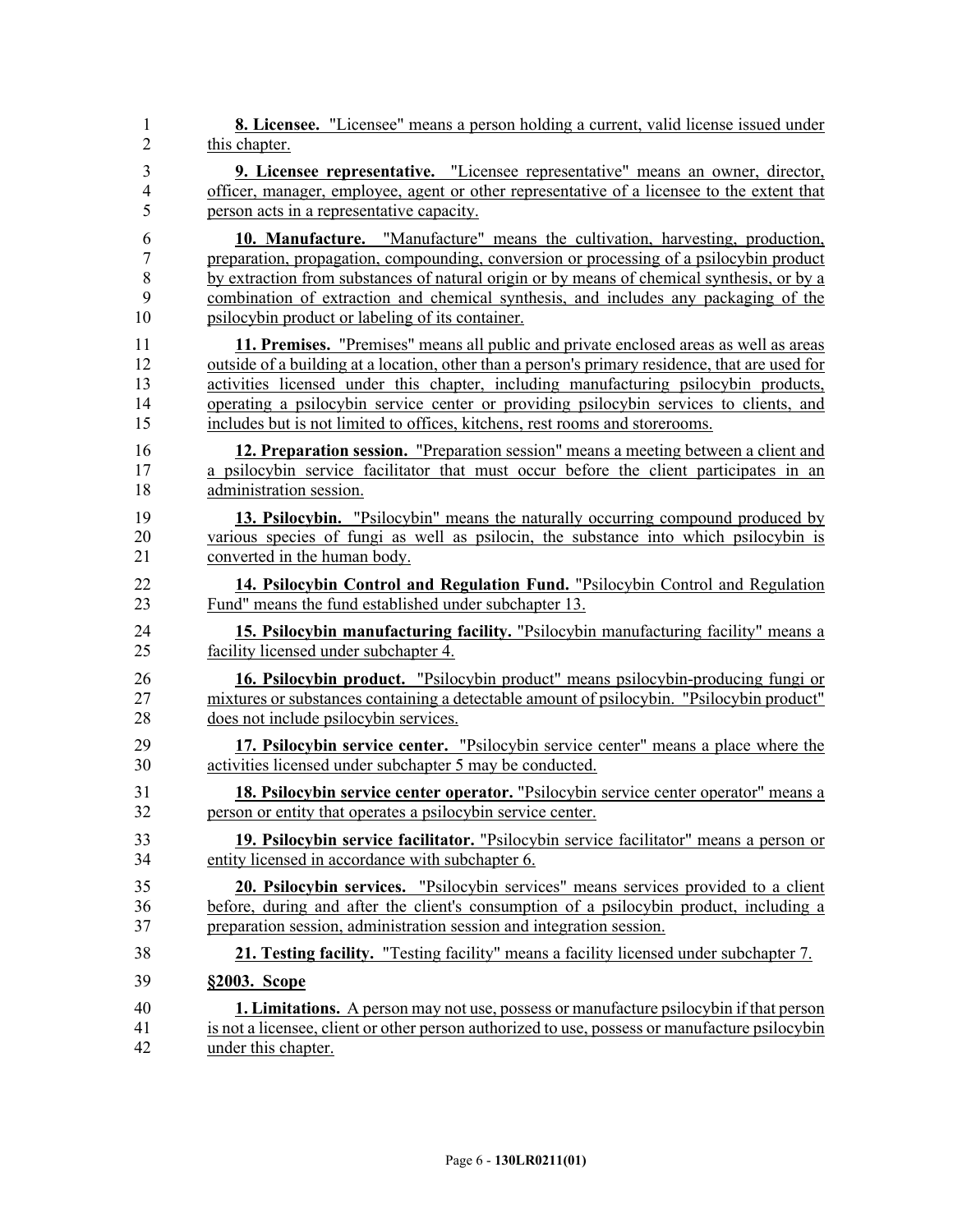| 1              | 2. Construction. This chapter may not be construed to:                                        |
|----------------|-----------------------------------------------------------------------------------------------|
| $\overline{2}$ | A. Require MaineCare or private health insurance coverage to reimburse a person for           |
| 3              | costs associated with the use of psilocybin products;                                         |
| 4              | B. Amend or affect state or federal law pertaining to employment matters;                     |
| 5              | C. Amend or affect state or federal law pertaining to landlord-tenant matters;                |
| 6              | D. Prohibit a recipient or applicant of a federal grant from prohibiting the use,             |
| 7              | possession or manufacture of psilocybin products to the extent necessary to satisfy           |
| 8              | federal requirements for the grant;                                                           |
| 9              | E. Prohibit a party to a federal contract or a person applying to be a party to a federal     |
| 10             | contract from prohibiting the use, possession or manufacture of psilocybin products to        |
| 11             | the extent necessary to comply with the terms and conditions of the contract or to            |
| 12             | satisfy federal requirements for the contract;                                                |
| 13             | F. Require a person to violate federal law;                                                   |
| 14             | G. Exempt a person from a federal law or allow the person to obstruct the enforcement         |
| 15             | of a federal law; or                                                                          |
| 16             | H. Otherwise authorize any activity that is not expressly authorized under this chapter.      |
| 17             | §2004. Rulemaking                                                                             |
| 18             | The department shall adopt all rules necessary to implement, administer and enforce           |
| 19             | this chapter, including but not limited to rules governing the following:                     |
| 20             | <b>1. Possession limits.</b> The quantity of psilocybin permitted on premises at one time. In |
| 21             | adopting rules pursuant to this subsection, the department shall take into consideration the  |
| 22             | demand for psilocybin services in the State, the number of licensees that operate             |
| 23             | manufacturing facilities and whether the availability of psilocybin products in this State is |
| 24             | commensurate with the demand for psilocybin services;                                         |
| 25             | 2. Age verification. The manner in which a licensee verifies a person's age for the           |
| 26             | purpose of ensuring that a client is 21 years of age or older;                                |
| 27             | <b>3. Licensing requirements.</b> The application process for licensure under this chapter    |
| 28             | and annual renewal of licensure;                                                              |
| 29             | 4. License fees. License fees required for applicants applying for licensure in               |
| 30             | accordance with this chapter. License fees set by the department may not exceed the cost      |
| 31             | of administering this chapter. Rules adopted pursuant to this subsection are major            |
| 32             | substantive rules as defined in Title 5, chapter 375, subchapter 2-A;                         |
| 33             | <b>5. Medical diagnosis not required.</b> Requirements for a person to receive psilocybin     |
| 34             | services. The department may not require a client to be diagnosed with or have any            |
| 35             | particular medical condition in order to receive psilocybin services; and                     |
| 36             | <b>6. Tracking.</b> The tracking system and tracking requirements for licensees.              |
| 37             | In adopting rules, the department shall consider the recommendations of the board.            |
| 38             | Except as otherwise provided in this chapter, rules adopted pursuant to this chapter are      |
| 39             | routine technical rules as defined in Title 5, chapter 375, subchapter 2-A.                   |
| 40             | §2005. Tracking system                                                                        |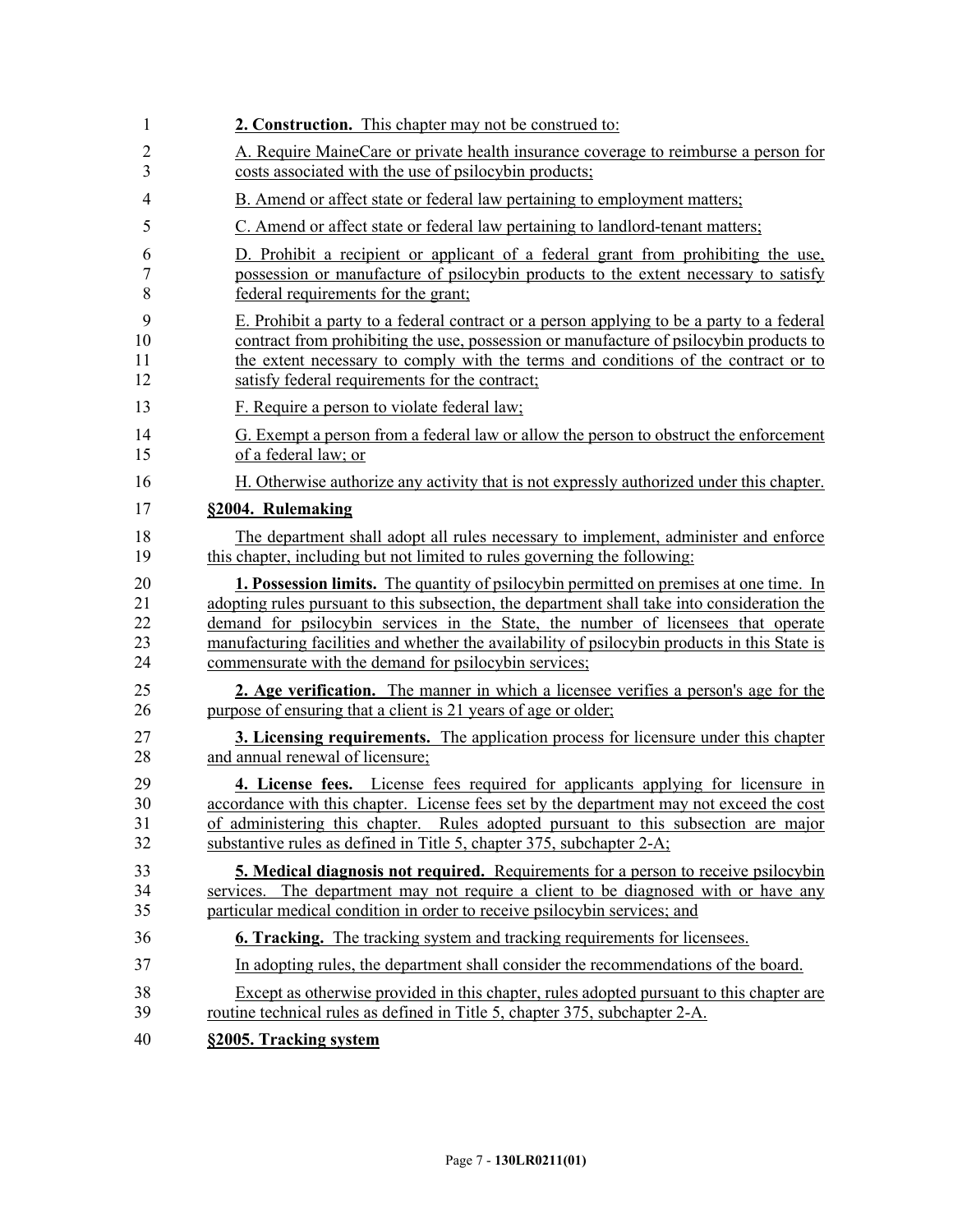| 1              | The department shall develop, implement and administer a system, referred to in this           |
|----------------|------------------------------------------------------------------------------------------------|
| $\overline{2}$ | section as "the tracking system," for the tracking of psilocybin products.                     |
| 3              | 1. Purposes. The tracking system must be implemented to prevent diversion of                   |
| $\overline{4}$ | psilocybin products to other states, prevent persons from substituting or tampering with       |
| 5              | psilocybin products, ensure an accurate accounting of the manufacture and sale of              |
| 6              | psilocybin products, ensure that laboratory testing results are accurately reported and        |
| 7              | ensure compliance with this Act.                                                               |
| 8              | 2. Functionality. The tracking system must be capable of tracking, at a minimum, the           |
| 9              | manufacture of psilocybin products, the sale of psilocybin products by a psilocybin service    |
| 10             | center to a client, the sale, transfer and purchase of psilocybin products between licensees   |
| 11             | and premises, the tracking of psilocybin products to be tested, the documenting and            |
| 12             | reporting of test results and the disposing of samples of psilocybin products that have been   |
| 13             | tested. Rules adopted by the department to implement this subsection may require tracking      |
| 14             | of any other transactions permitted under this chapter.                                        |
| 15             | 3. Coordination with marijuana tracking system. The department shall enter into                |
| 16             | an agreement with the Department of Administrative and Financial Services under which          |
| 17             | the department may use the tracking system used under section 105 to track the transfer of     |
| 18             | psilocybin products.                                                                           |
| 19             | §2006. Record keeping and inspection of records and premises; notice                           |
| 20             | <b>1. Record keeping; inspection of records.</b> A licensee shall maintain a complete set      |
| 21             | of all records of the licensee's business transactions, which must be open to inspection and   |
| 22             | examination by the department upon demand and with 72 hours' notice during all business        |
| 23             | hours. The department may not require the records of a licensee to be maintained on the        |
| 24             | premises of the licensee.                                                                      |
| 25             | 2. Inspection of premises. The department may at any time make an examination of               |
| 26             | premises for which a license has been issued for the purpose of determining compliance         |
| 27             | with the provisions of this chapter and the rules adopted pursuant to this chapter.            |
| 28             | §2007. Purchasing, possessing or consuming a psilocybin product outside licensed               |
| 29             | premises prohibited                                                                            |
| 30             | A client may purchase, possess or consume a psilocybin product only at a psilocybin            |
| 31             | service center and under the supervision of a psilocybin service facilitator.                  |
| 32             | §2008. Delivery of psilocybin to persons under 21 years of age prohibited                      |
| 33             | <b>1. Licensee prohibition.</b> A licensee or licensee representative may not sell or deliver  |
| 34             | a psilocybin product to a person under 21 years of age, unless authorized to do so by the      |
| 35             | department by rule. Before selling or providing a psilocybin product to a client, the licensee |
| 36             | must require the person to produce one of the following pieces of identification:              |
| 37             | A. A passport;                                                                                 |
| 38             | B. A driver's license;                                                                         |
| 39             | C. A nondriver identification card issued under Title 29-A, section 1410;                      |
| 40             | D. A United States military identification card;                                               |
| 41             | E. An identification card issued by one of the federally recognized Indian tribes in this      |
| 42             | State; or                                                                                      |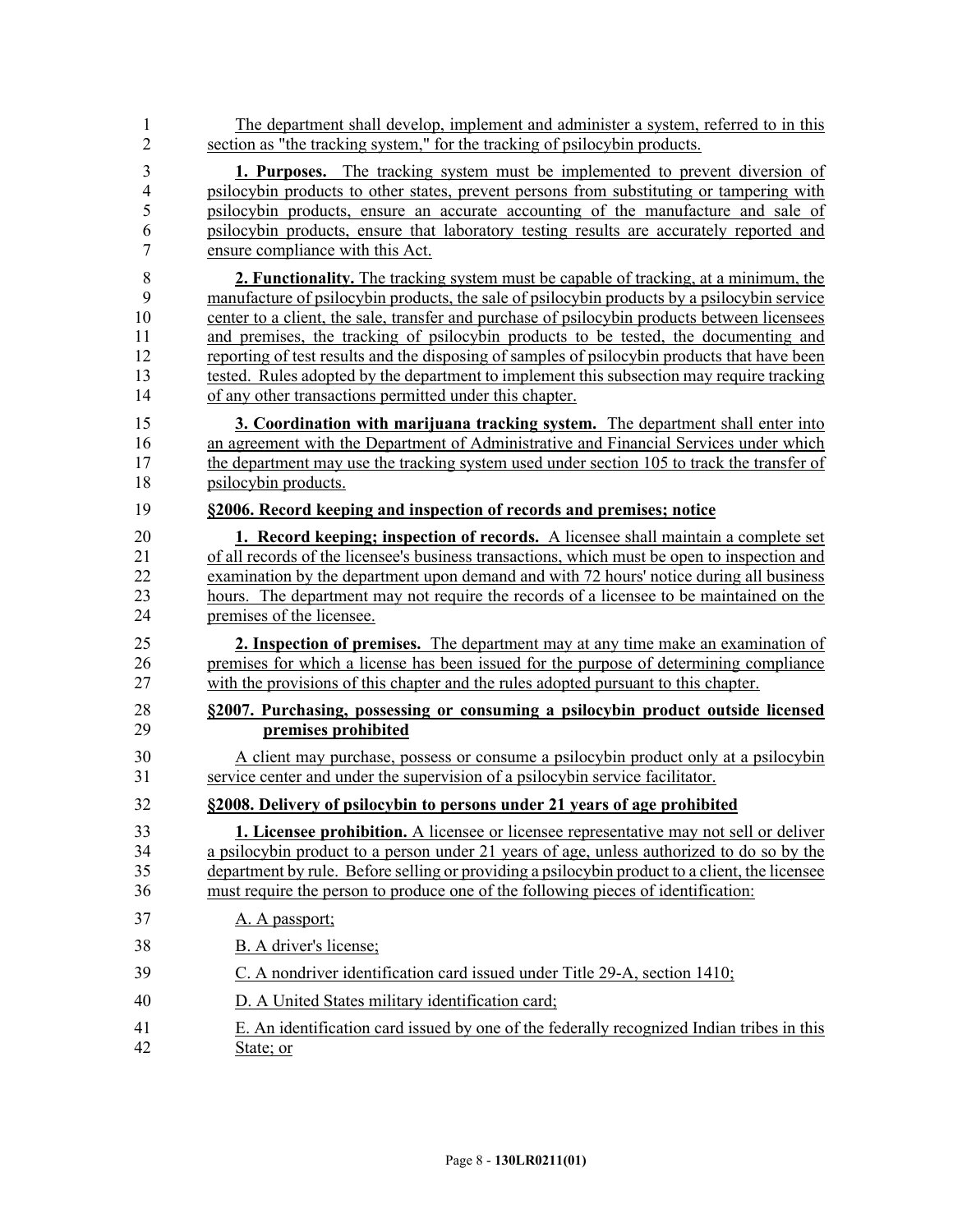| 1              | F. Any other identification card issued by a state or territory of the United States that       |
|----------------|-------------------------------------------------------------------------------------------------|
| $\overline{2}$ | bears a photograph of the person, the name of the person, the person's date of birth and        |
| 3              | a physical description of the person.                                                           |
| 4              | A licensee or licensee representative is not in violation of this subsection if the licensee or |
| 5              | licensee representative reasonably relied on an identification provided by a person that did    |
| 6              | not accurately provide that person's age.                                                       |
| 7              | A person who violates this subsection commits a civil violation for which a penalty of not      |
| 8              | more than \$500 may be adjudged.                                                                |
| 9              | 2. Persons under 21 years of age entering premises prohibited. A person under 21                |
| 10             | years of age may not enter or attempt to enter any portion of premises that are posted or       |
| 11             | otherwise identified as being closed to persons under 21 years of age except:                   |
| 12             | A. When the person is acting under direction of the department or state or local law            |
| 13             | enforcement or a licensee for the purposes of investigating possible violations of this         |
| 14             | section;                                                                                        |
| 15             | B. When the person has entered the premises after having contacted emergency                    |
| 16             | medical services or a law enforcement agency in order to obtain medical assistance for          |
| 17             | another person in need of medical assistance who consumed a psilocybin product and              |
| 18             | the evidence of the person's entering the premises was obtained as a result of the              |
| 19             | person's having contacted emergency medical services or a law enforcement agency;               |
| 20             | C. When the person has entered the premises because the person is in need of medical            |
| 21             | assistance as a result of having consumed a psilocybin product and the evidence of the          |
| 22             | person's entering the premises was obtained as a result of the person's receiving medical       |
| 23             | assistance;                                                                                     |
| 24             | D. In the case of an emergency, as defined by the department by rule; or                        |
| 25             | E. When otherwise authorized to do so by rules adopted by the department.                       |
| 26             | The exceptions in paragraphs A and B may not be interpreted to require exclusion in             |
| 27             | another civil or criminal proceeding of any evidence obtained as a result of the person         |
| 28             | seeking medical assistance.                                                                     |
| 29             | A person who violates this subsection commits a civil violation for which a penalty of not      |
| 30             | more than \$500 may be adjudged.                                                                |
| 31             | <b>3. False identification.</b> A person may not produce a piece of identification under        |
| 32             | subsection 1 that falsely indicates the person's age.                                           |
| 33             | A person who violates this subsection commits a Class E crime.                                  |
| 34             | §2009. Psilocybin product to visibly intoxicated person prohibited                              |
| 35             | A person may not sell, give or otherwise make available a psilocybin product to a               |
| 36             | person who is visibly intoxicated.                                                              |
| 37             | A person who violates this section commits a Class E crime.                                     |
| 38             | §2010. Psilocybin as a prize prohibited                                                         |
| 39             | A person may not give a psilocybin product as a prize, premium or consideration for a           |
| 40             | lottery, contest, game of chance, game of skill or competition of any kind.                     |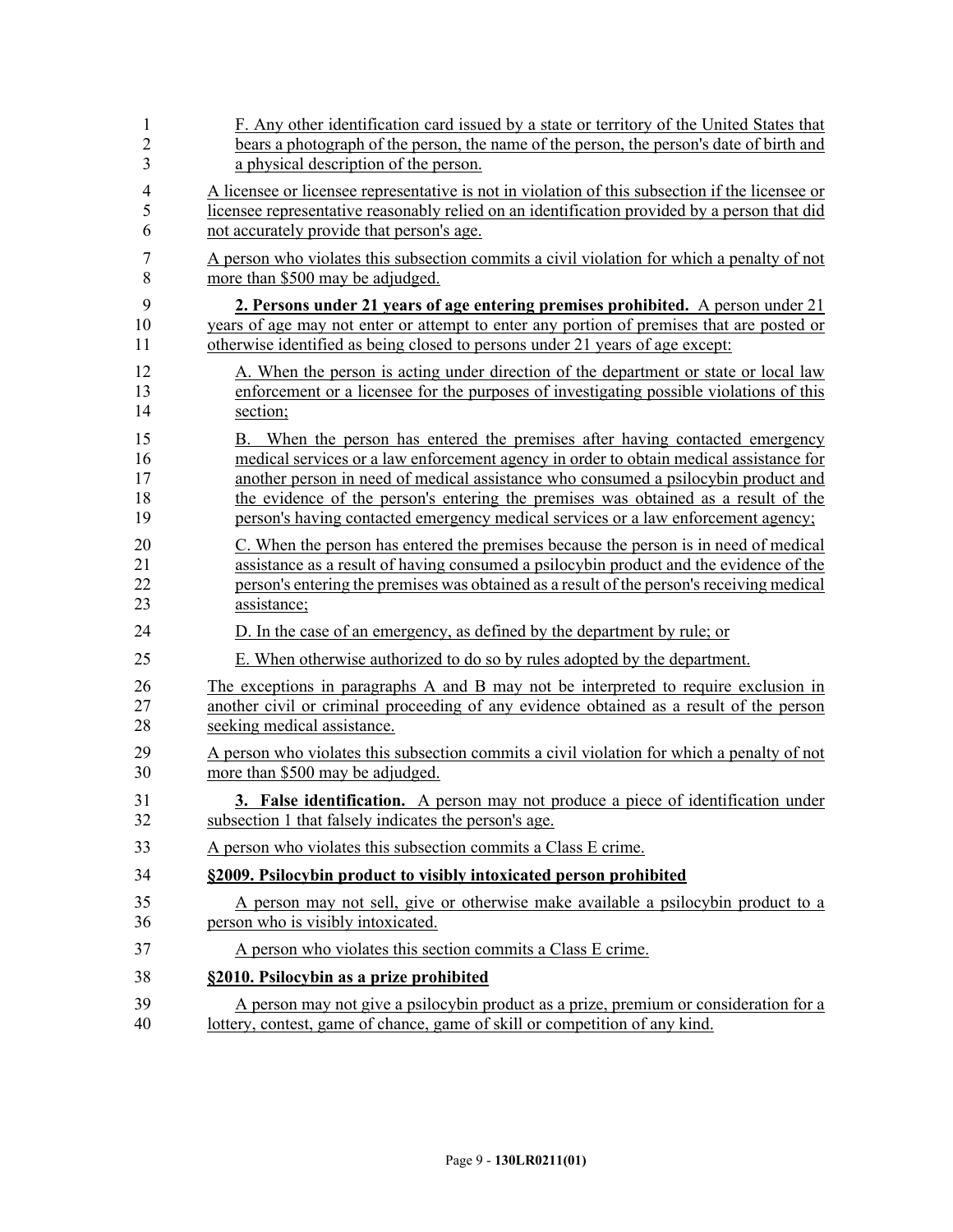| 1              | A person who violates this section commits a Class E crime.                                     |
|----------------|-------------------------------------------------------------------------------------------------|
| $\overline{2}$ | §2011. Employment of persons under 21 years of age prohibited                                   |
| 3              | A licensee may not employ a person under 21 years of age.                                       |
| $\overline{4}$ | <b>1. Verification.</b> The department may verify a person's age in accordance with this        |
| 5              | section. During an inspection in accordance with this chapter, the department may require       |
| 6              | proof that a person performing work at the premises is 21 years of age or older. If the         |
| $\overline{7}$ | person does not provide the department with acceptable proof of age upon request, the           |
| 8              | department may require the person to immediately cease any activity and leave the               |
| 9              | premises until the department receives acceptable proof of age. The department may              |
| 10             | request that the licensee provide proof that the person is 21 years of age or older. Failure    |
| 11             | of the licensee to respond to the request is prima facie evidence that the licensee has allowed |
| 12             | the person to perform work at the premises for which a license has been issued, except that     |
| 13             | it is an affirmative defense that the person is only temporarily at the premises to make a      |
| 14             | service, maintenance or repair call or for other purposes and is not an employee of the         |
| 15             | licensee.                                                                                       |
| 16             | A person who violates this section commits a Class E crime.                                     |
| 17             | §2012. Publication of information related to the use of psilocybin                              |
| 18             | The department shall publish on a publicly accessible website available medical,                |
| 19             | psychological and scientific studies, research and other information, including but not         |
| 20             | limited to information submitted to the department by the board, relating to the safety and     |
| 21             | efficacy of psilocybin in treating mental health conditions, including but not limited to       |
| 22             | substance use disorder, depression, anxiety disorders and end-of-life psychological             |
| 23             | distress.                                                                                       |
| 24             | §2013. Investigation by a criminal justice agency of unlawful activity                          |
| 25             | A criminal justice agency may investigate unlawful activity under this chapter and may          |
| 26             | conduct a criminal history record check of a licensee or its employees during an                |
| 27             | investigation of unlawful activity in relation to a licensee. A law enforcement officer may     |
| 28             | enforce any provision of this chapter and may assist the department in enforcing this           |
| 29             | chapter.                                                                                        |
| 30             | A law enforcement officer who has notice, knowledge or reasonable suspicion of a                |
| 31             | violation of this chapter shall immediately notify the district attorney who has jurisdiction   |
| 32             | over the violation and furnish that district attorney with names and addresses of any           |
| 33             | witnesses to the violation or other information related to the violation.                       |
| 34             | §2014. Cooperation of other state entities; immunity                                            |
| 35             | All state agencies, including but not limited to the Department of Administrative and           |
| 36             | Financial Services, shall upon request of the department assist and cooperate with the          |
| 37             | department to the extent necessary for the department to carry out its duties under this        |
| 38             | chapter. The Department of Agriculture, Conservation and Forestry may possess, test and         |
| 39             | dispose of psilocybin products on behalf of the department.                                     |
| 40             | Notwithstanding any provision of law to the contrary, the State, its agencies and               |
| 41             | employees are immune from any liability arising out of the performance or nonperformance        |
| 42             | of any duty or function, or the exercise of any power, under this chapter or any other law      |
| 43             | of this State relating to psilocybin products.                                                  |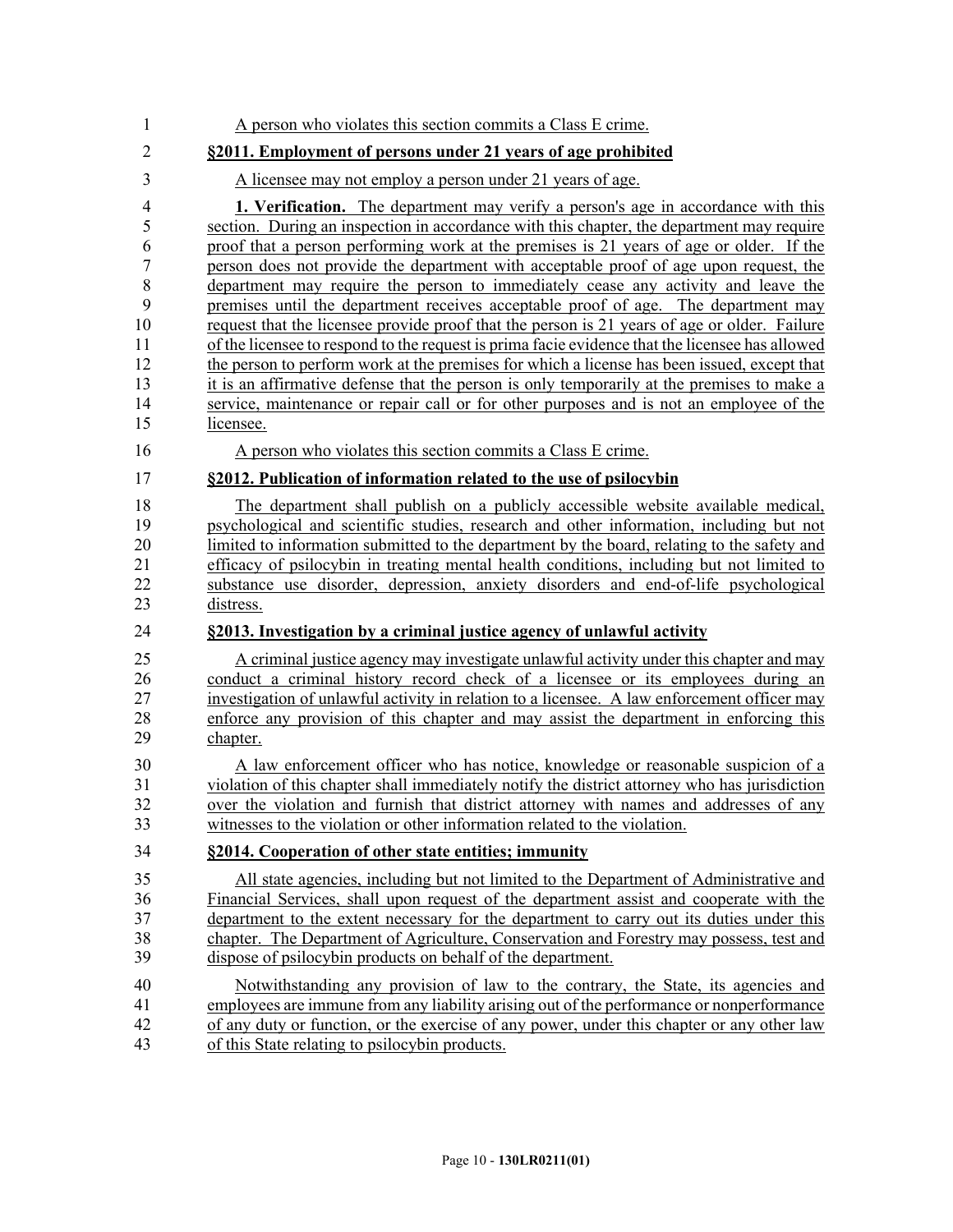## 1 **§2015. Possession, seizure and disposal of psilocybin products by state and local**  2 **entities**

3 A state or local entity authorized under the laws of this State to perform a duty or 4 function or exercise a power relating to psilocybin may purchase, possess, seize or dispose 5 of psilocybin products as necessary to ensure compliance with and enforce this chapter and 6 any rules adopted in accordance with this chapter.

7 **§2016. Immunity; refusal to serve; insurance**

8 **1. Reliance immunity.** A licensee or licensee representative may reasonably rely 9 upon all statements, declarations and representations made by a client on a client 10 information form unless a reasonable person would have reason to believe a statement, 11 declaration or representation on the form was incorrect or altered. A licensee or licensee 12 representative who in good faith reasonably relies on statements, declarations and 13 representations made by a client on a client information form in accordance with this 14 subsection may not be found in violation of this chapter for selling or serving a psilocybin 15 product to that person based on those statements, declarations and representations. Nothing 16 in this subsection creates any immunity for a licensee or licensee representative who has 17 otherwise violated this chapter or rule adopted pursuant to this chapter.

18 **2. Refusal to serve.** Nothing in this chapter requires a licensee or licensee 19 representative to provide psilocybin services to any person. Except as provided in this 20 section, a licensee or licensee representative may refuse to provide psilocybin services to 21 any person or may cease providing such services to a client for any reason or for no reason. 22 A licensee or licensee representative may not cease providing psilocybin services during 23 an administration session after the client has consumed a psilocybin product except as 24 authorized by the department by rule or as necessary in an emergency.

25 **3. Insurance.** The department may by rule require licensees to maintain general 26 liability insurance in an amount the department determines is reasonably affordable and 27 available for the purpose of protecting licensees against damages resulting from causes of 28 action related to activities undertaken pursuant to this chapter.

29 **4. Discrimination.** A licensee may not discharge, demote, suspend or in any manner 30 discriminate or retaliate against an employee of the licensee with regard to promotion, 31 compensation or other terms, conditions or privileges of employment on the basis that the 32 employee has in good faith reported information to the department about an action or 33 inaction of the licensee that the employee reasonably believes is a violation of this chapter 34 or any rules adopted pursuant to this chapter.

35 **§2017. Enforceability of contracts**

36 A contract involving psilocybin products is not unenforceable on the basis that 37 manufacturing, distributing, dispensing, possessing or using psilocybin products is 38 prohibited by federal law.

## 39 **§2018. Department hotline for verification of license**

40 **1. Contact.** The department shall maintain a telephone hotline for the following 41 persons to inquire if an address is the location of a licensee's premises or is the location of 42 premises for which an application for licensure has been submitted under this chapter: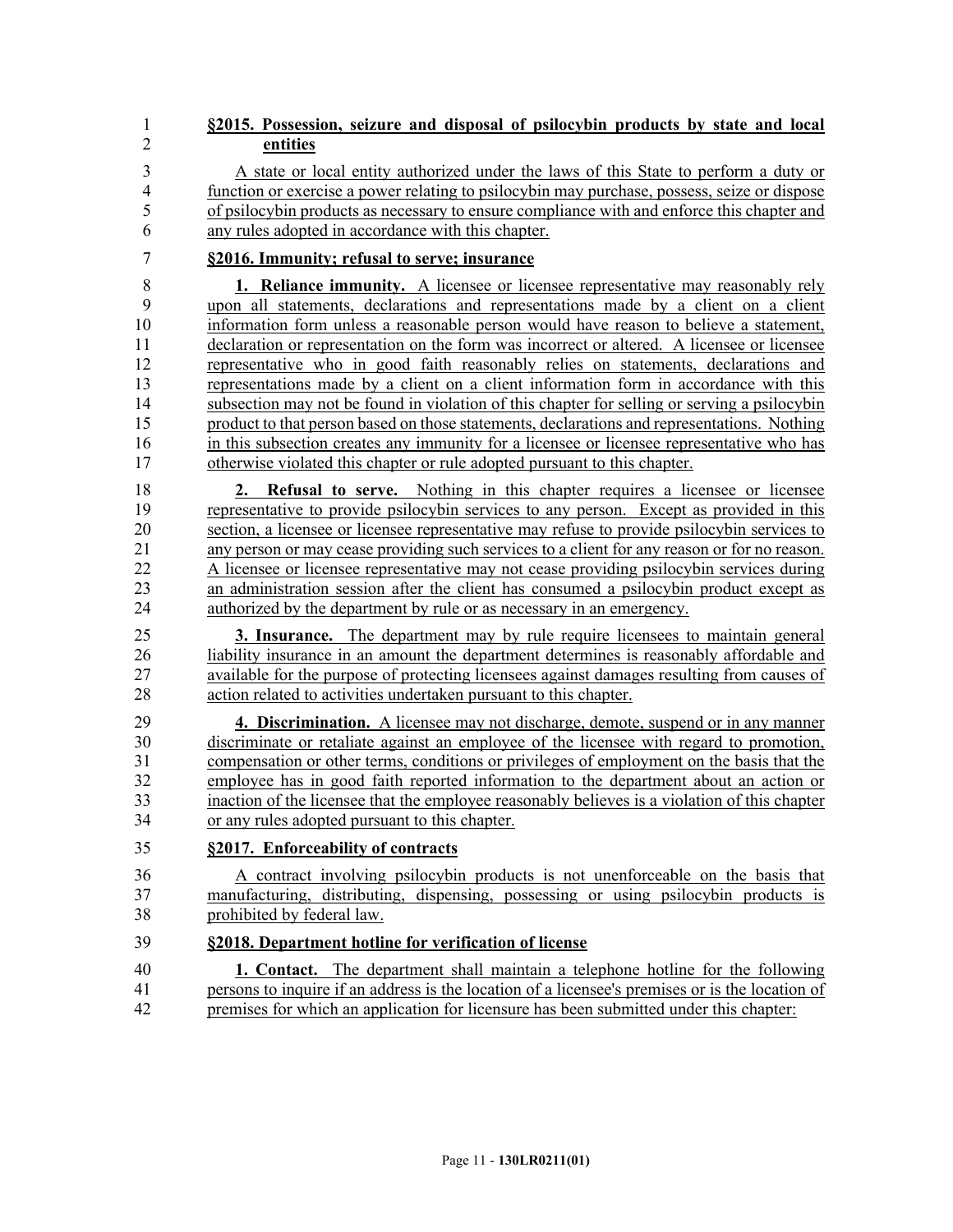| 1<br>$\overline{2}$                  | A. A person designated by a municipality or a county as a contact for purposes of this<br>chapter;                                                                                                                                                                                                                                                                                                                                                                                                                                                                  |
|--------------------------------------|---------------------------------------------------------------------------------------------------------------------------------------------------------------------------------------------------------------------------------------------------------------------------------------------------------------------------------------------------------------------------------------------------------------------------------------------------------------------------------------------------------------------------------------------------------------------|
| 3                                    | B. A person designated by a state agency as a contact for purposes of this chapter; and                                                                                                                                                                                                                                                                                                                                                                                                                                                                             |
| $\overline{4}$                       | C. A person designated by a water district as a contact for purposes of this chapter.                                                                                                                                                                                                                                                                                                                                                                                                                                                                               |
| 5                                    | §2019. Confidentiality                                                                                                                                                                                                                                                                                                                                                                                                                                                                                                                                              |
| 6<br>7                               | 1. Confidential. The following information obtained by the department under this<br>chapter is confidential and may not be disclosed except as provided in subsection 2:                                                                                                                                                                                                                                                                                                                                                                                            |
| 8<br>9<br>10<br>11<br>12<br>13<br>14 | A. Personally identifiable information, as defined by the department by rule, other than<br>the name of a direct owner. For purposes of this paragraph, "direct owner" means an<br>individual listed on an application for a license who is an owner of the business<br>operating or to be operated under the license. "Direct owner" does not include a legal<br>entity other than an individual and does not include an individual who is a general<br>partner, limited partner, member, shareholder or other direct or indirect owner of such<br>a legal entity; |
| 15<br>16                             | B. The address of premises for which a license has been issued or for which an<br>applicant has proposed licensure under this chapter;                                                                                                                                                                                                                                                                                                                                                                                                                              |
| 17<br>18<br>19                       | C. Information related to the security plan or the operational plan for premises for<br>which a license has been issued or for which an applicant has proposed licensure under<br>this chapter; and                                                                                                                                                                                                                                                                                                                                                                 |
| 20<br>21                             | D. Information related to any record that the department determines by rule to contain<br>proprietary information of a licensee.                                                                                                                                                                                                                                                                                                                                                                                                                                    |
| 22<br>23                             | 2. Exceptions. Information designated as confidential under subsection 1 may be<br>disclosed to a law enforcement agency for law enforcement purposes.                                                                                                                                                                                                                                                                                                                                                                                                              |
| 24                                   | <b>SUBCHAPTER 2</b>                                                                                                                                                                                                                                                                                                                                                                                                                                                                                                                                                 |
| 25                                   | <b>GENERAL LICENSING REQUIREMENTS</b>                                                                                                                                                                                                                                                                                                                                                                                                                                                                                                                               |
| 26                                   | §2031. License process; license types                                                                                                                                                                                                                                                                                                                                                                                                                                                                                                                               |
| 27<br>28<br>29<br>30<br>31           | Beginning January 15, 2023, the department, upon receipt of an application from an<br>applicant for a license under this chapter, shall, upon determination that all applicable<br>requirements for that license are met, issue to the applicant the license. The department<br>may not unreasonably delay processing, approving or denying an application or, if an<br>application is approved, unreasonably delay issuing the license.                                                                                                                            |
| 32<br>33                             | 1. License types. The following licenses may be issued under this chapter in<br>accordance with all applicable requirements of this chapter:                                                                                                                                                                                                                                                                                                                                                                                                                        |
| 34                                   | A. A psilocybin service center license;                                                                                                                                                                                                                                                                                                                                                                                                                                                                                                                             |
| 35                                   | B. A psilocybin service facilitator license;                                                                                                                                                                                                                                                                                                                                                                                                                                                                                                                        |
| 36                                   | C. A psilocybin manufacturing facility license; or                                                                                                                                                                                                                                                                                                                                                                                                                                                                                                                  |
| 37                                   | D. A testing facility license.                                                                                                                                                                                                                                                                                                                                                                                                                                                                                                                                      |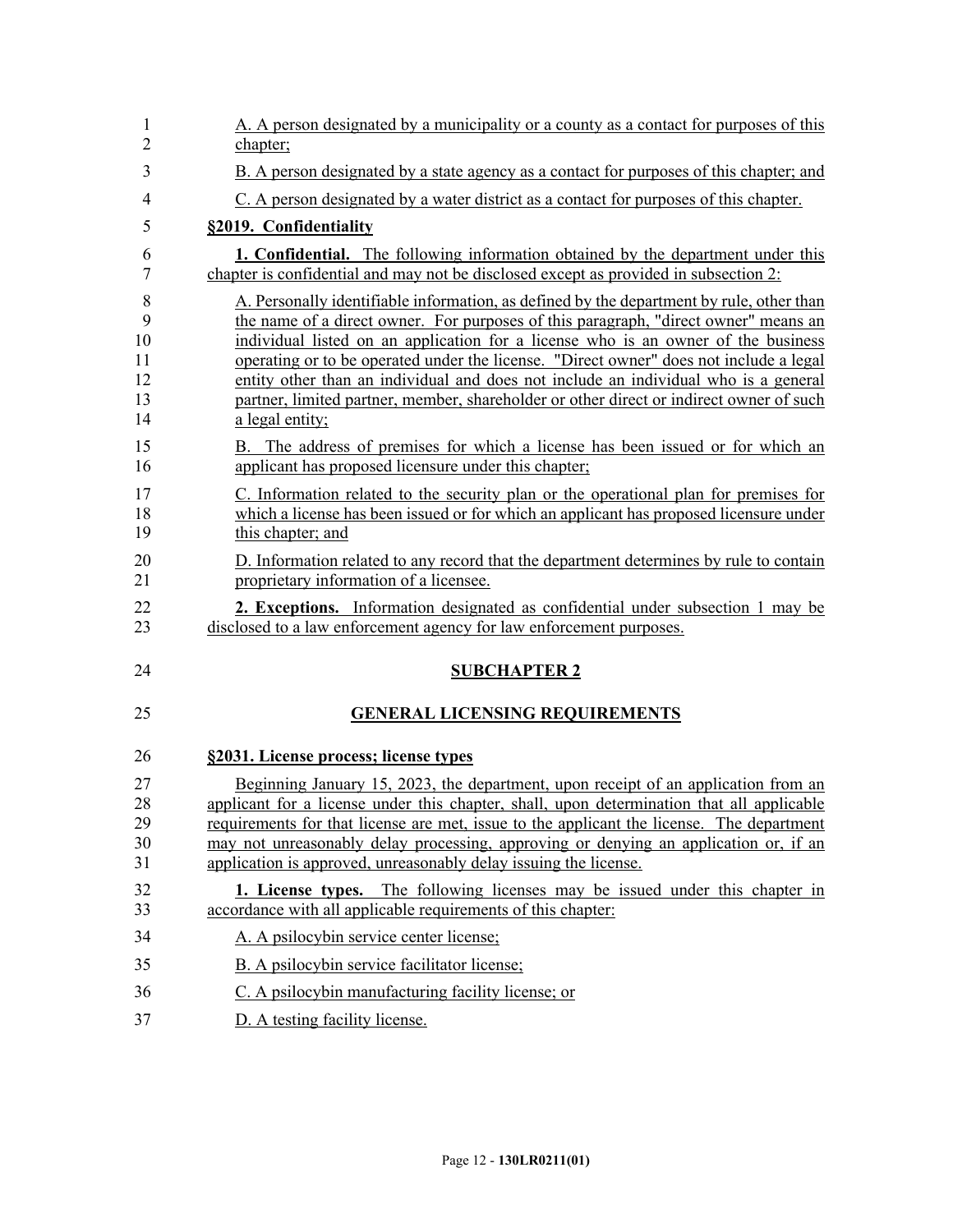| 1              | Except as otherwise provided in this chapter, the department may not impose any limitation         |
|----------------|----------------------------------------------------------------------------------------------------|
| $\overline{2}$ | on the number of each type of license that it issues to a qualified applicant or on the total      |
| 3              | number of each type of license that it issues to qualified applicants pursuant to this chapter.    |
| $\overline{4}$ | §2032. General licensing criteria                                                                  |
| 5              | An applicant for a license under this chapter shall meet each of the requirements of this          |
| 6              | section. An applicant shall disclose in or include with its application the name and address       |
| $\overline{7}$ | of the applicant and each natural person and business entity that would have a direct or           |
| 8              | indirect financial interest in the license and the nature and extent of that financial interest    |
| 9              | and, if applicable, the nature and extent of any financial interest the person or entity has in    |
| 10             | any other license applied for or issued under this chapter.                                        |
| 11             | 1. Age. The applicant must be at least 21 years of age. If the applicant is a business             |
| 12             | entity, every officer, director, manager and general partner of the business entity must meet      |
| 13             | this requirement.                                                                                  |
| 14             | <b>2. Resident.</b> The applicant must be a resident of the State and have been a resident of      |
| 15             | the State for the 2 years preceding the application. If the applicant is a business entity:        |
| 16             | A. Every officer, director, manager and general partner of the business entity must be             |
| 17             | a natural person who is a resident of the State and has been a resident of the State for           |
| 18             | the 2 years preceding the application; and                                                         |
| 19             | B. A majority of the shares, membership interests, partnership interests or other equity           |
| 20             | ownership interests as applicable to the business entity must be owned by natural                  |
| 21             | persons who are residents of the State or business entities all of whose owners are                |
| 22             | natural persons who are residents of the State and who have been residents of the State            |
| 23             | for the 2 years preceding the application.                                                         |
| 24             | This subsection does not apply to an applicant for a testing facility license.                     |
| 25             | This subsection is repealed January 15, 2025.                                                      |
| 26             | <b>3. Incorporated in State.</b> If the applicant is a business entity, the business entity must   |
| 27             | be incorporated in the State or otherwise formed or organized under the laws of the State.         |
| 28             | 4. No disqualifying drug offense. The applicant may not have been previously                       |
| 29             | convicted of violating a federal law, state law or local ordinance if the conviction is            |
| 30             | substantially related to the fitness and ability of the applicant to lawfully carry out activities |
| 31             | under the license, as determined by the department by rule. If the applicant is a business         |
| 32             | entity, every officer, director, manager and general partner of the business entity must           |
| 33             | satisfy this requirement. Rules adopted by the department to implement this subsection             |
| 34             | may not determine that a conviction for manufacturing psilocybin or a marijuana product            |
| 35             | or for possessing a controlled substance or marijuana product, if the conviction is 2 or more      |
| 36             | years before the date of the application and the person has not been convicted of such an          |
| 37             | offense more than once, relates to the fitness and ability of the applicant to lawfully carry      |
| 38             | out activities under the license.                                                                  |
| 39             | <b>5. Criminal history record check.</b> The applicant must have submitted to a criminal           |
| 40             | history record check in accordance with section 2034. If the applicant is a business entity,       |
| 41             | every officer, director, manager and general partner of the business entity must satisfy this      |
| 42             | requirement.                                                                                       |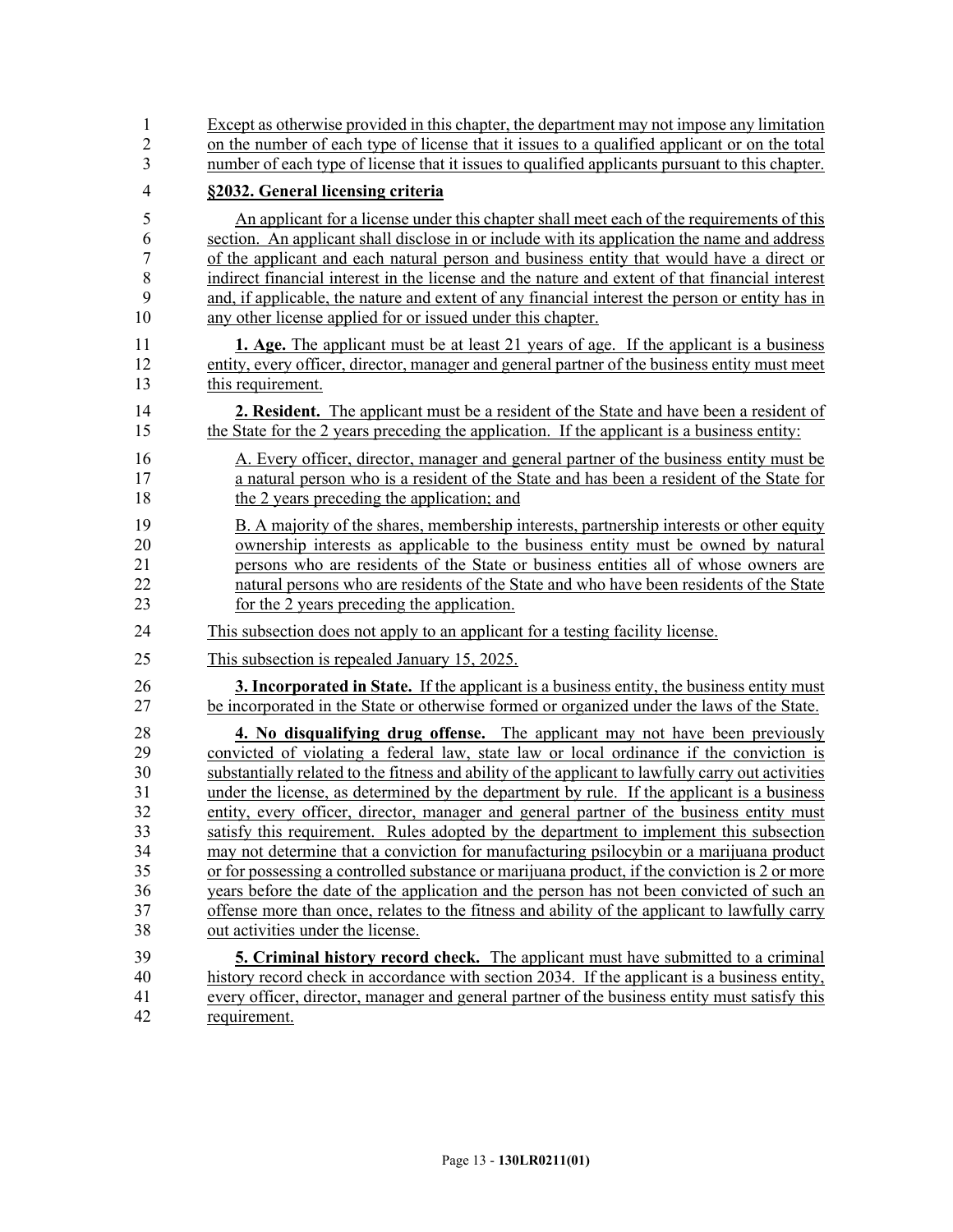1 **6. Compliance.** An applicant who has previously held a license under this chapter 2 must have a good record of compliance with this chapter and any rules adopted in 3 accordance with this chapter and may not have had a license issued under this chapter 4 revoked for any reason.

5 **7. Land use compatibility.** The applicant must present a land use compatibility 6 statement for the proposed licensed activity from the municipality that authorizes land use. 7 The statement must demonstrate that the requested licensed activity on land in that 8 municipality is allowable as a permitted or conditional use on that land. A municipality 9 that receives a request for a land use compatibility statement under this subsection must act 10 on that request within 21 days of receipt of the request if the land use is an allowable use 11 or upon final local permit approval if the land use is allowable with a permit and a permit 12 is issued. A municipality is not required to act on a request during any period that the 13 department is not issuing licenses for the proposed activity. A land use compatibility 14 statement does not constitute a land use decision for any other purpose under state or local 15 law.

16 **8. Financial responsibility.** The applicant must demonstrate financial responsibility 17 sufficient to adequately meet the requirements of the license, as established by the 18 department by rule.

19 **9. Applicant's character.** The applicant must be of good repute and moral character, 20 as determined by the department by rule. If the applicant is a business entity, every officer, 21 director, manager and general partner of the business entity must satisfy this requirement.

22 **10. Truthfulness.** The applicant may not make any false statements to the department. 23 If the applicant is a business entity, every officer, director, manager and general partner of the business entity is subject to this requirement. the business entity is subject to this requirement.

25 **11. Competency.** The applicant must demonstrate that the applicant is competent and 26 physically able to carry on the management of the activities to be licensed. The applicant 27 must be able to understand the laws and rules governing use of the license.

28 **12. Substance use disorder.** The applicant must affirm that the applicant is not in the 29 habit of using alcoholic beverages, habit-forming drugs or controlled substances to excess. 30 If the applicant is a business entity, every officer, director, manager and general partner of 31 the business entity must satisfy this requirement.

32 **13. Health and safety.** The applicant must demonstrate an ability to meet any public 33 health and safety standards and industry best practices established by the department by 34 rule.

35 **14. Form.** The applicant must disclose the applicant's name, address, location where 36 the licensed activities will be conducted and any other information requested by the 37 department in the manner required by the department, except that an applicant for a 38 psilocybin service facilitator license need not identify a location where the licensed 39 activities will be conducted.

- 40 **15. Payment of fees.** The applicant must pay the fees established by the department 41 by rule. Fees collected pursuant to this subsection must be deposited into the Psilocybin 42 Control and Regulation Fund.
- 43 **§2033. Additional licensing considerations**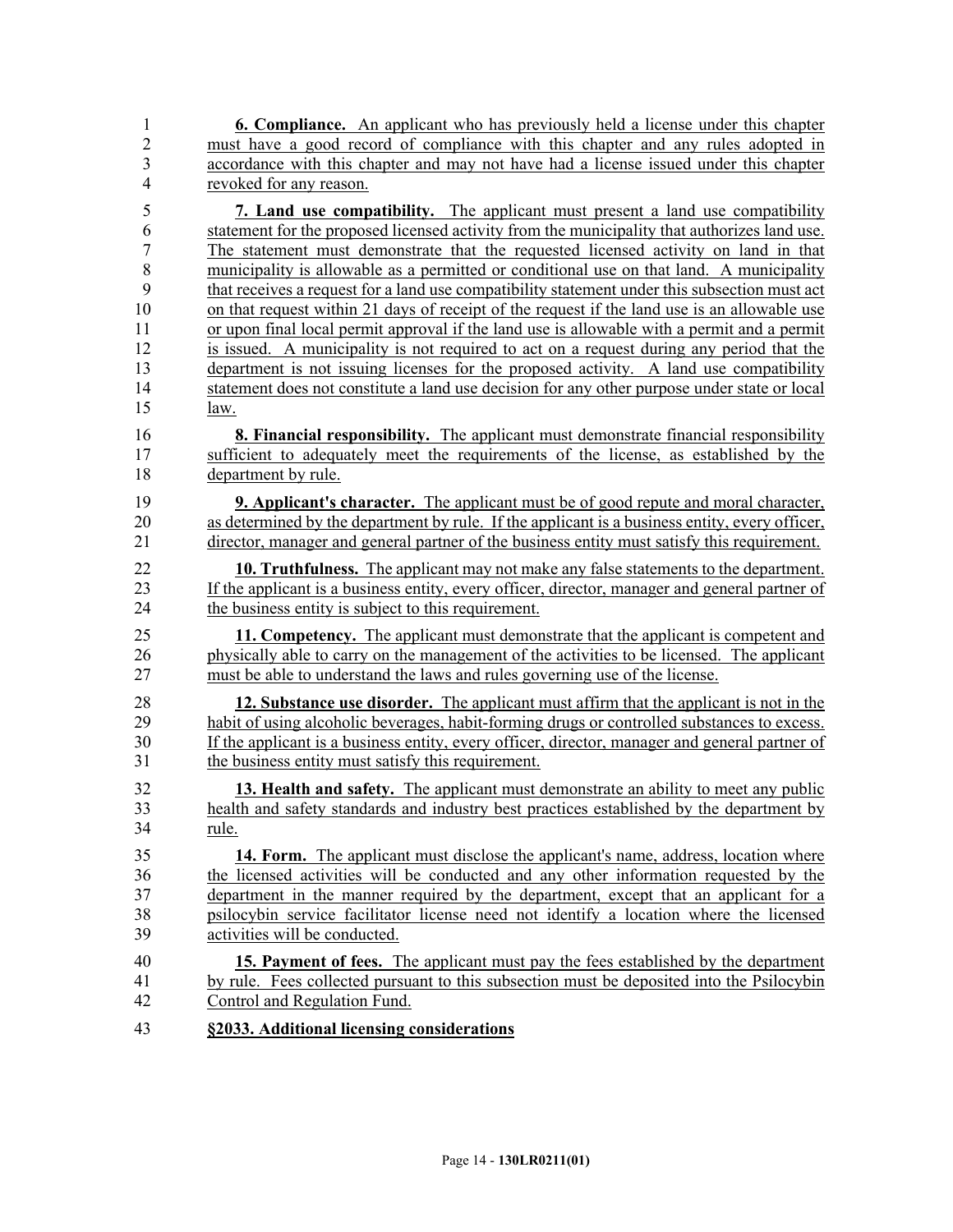| 1                    | <b>1. Financial disclosures.</b> An applicant for a license under this chapter must submit, at                                                                                                                                                                                  |
|----------------------|---------------------------------------------------------------------------------------------------------------------------------------------------------------------------------------------------------------------------------------------------------------------------------|
| $\overline{2}$       | the request of the department, the name and address of each person that has a financial                                                                                                                                                                                         |
| 3                    | interest in the business that will be operated under the license and the nature and extent of                                                                                                                                                                                   |
| $\overline{4}$       | that financial interest.                                                                                                                                                                                                                                                        |
| 5                    | <b>2. Premises.</b> The department may not issue a license for a psilocybin service center,                                                                                                                                                                                     |
| 6                    | psilocybin manufacturing facility or testing facility that does not have premises with                                                                                                                                                                                          |
| $\overline{7}$       | defined boundaries in a fixed location. The department may require the premises to be                                                                                                                                                                                           |
| 8                    | enclosed by a wall, fence or other structure as a condition of issuing or renewing a license                                                                                                                                                                                    |
| 9                    | and may not issue or renew a license for mobile premises. The department may require the                                                                                                                                                                                        |
| 10                   | premises to be segregated into separate areas for conducting the activities permitted under                                                                                                                                                                                     |
| 11                   | each license as necessary to protect the public health and safety.                                                                                                                                                                                                              |
| 12                   | 3. Limitations on psilocybin service centers. A psilocybin service center may not be                                                                                                                                                                                            |
| 13                   | located:                                                                                                                                                                                                                                                                        |
| 14<br>15<br>16       | A. In any area that is not within the limits of an incorporated municipality;<br>B. In any area that is zoned exclusively for residential use; or                                                                                                                               |
| 17<br>18<br>19       | C. Within 1,000 feet of a public or private elementary or secondary school, unless:<br>(1) The department determines that there is a physical or geographic barrier capable<br>of preventing children from reaching the premises of the psilocybin service center;<br>or        |
| 20                   | (2) The school had not previously been attended by children and was not attended                                                                                                                                                                                                |
| 21                   | by children at the time the license was issued.                                                                                                                                                                                                                                 |
| 22                   | A psilocybin service center must meet any other requirements for the facility established                                                                                                                                                                                       |
| 23                   | by the department by rule.                                                                                                                                                                                                                                                      |
| 24                   | §2034. Criminal history record check                                                                                                                                                                                                                                            |
| 25                   | The department shall request a criminal history record check for each applicant for a                                                                                                                                                                                           |
| 26                   | license or permit under this chapter and may at any time require a person applying for a                                                                                                                                                                                        |
| 27                   | license or permit to submit to a criminal history record check in accordance with this                                                                                                                                                                                          |
| 28                   | section. If the applicant is a business entity, every officer, director, manager and general                                                                                                                                                                                    |
| 29                   | partner of the business entity and any individual who holds a financial interest in the                                                                                                                                                                                         |
| 30                   | business entity of at least 10% must submit to a criminal history record check in accordance                                                                                                                                                                                    |
| 31                   | with this section. A criminal history record check conducted pursuant to this section must                                                                                                                                                                                      |
| 32                   | include criminal history record information obtained from the Maine Criminal Justice                                                                                                                                                                                            |
| 33                   | Information System established in Title 16, section 631 and the Federal Bureau of                                                                                                                                                                                               |
| 34                   | Investigation.                                                                                                                                                                                                                                                                  |
| 35                   | 1. Record of public criminal history information required. Criminal history record                                                                                                                                                                                              |
| 36                   | information obtained from the Maine Criminal Justice Information System pursuant to this                                                                                                                                                                                        |
| 37                   | section must include a record of public criminal history record information as defined in                                                                                                                                                                                       |
| 38                   | Title 16, section 703, subsection 8.                                                                                                                                                                                                                                            |
| 39<br>40<br>41<br>42 | Other state and national criminal history record information required.<br>2.<br>Criminal history record information obtained from the Federal Bureau of Investigation<br>pursuant to this section must include other state and national criminal history record<br>information. |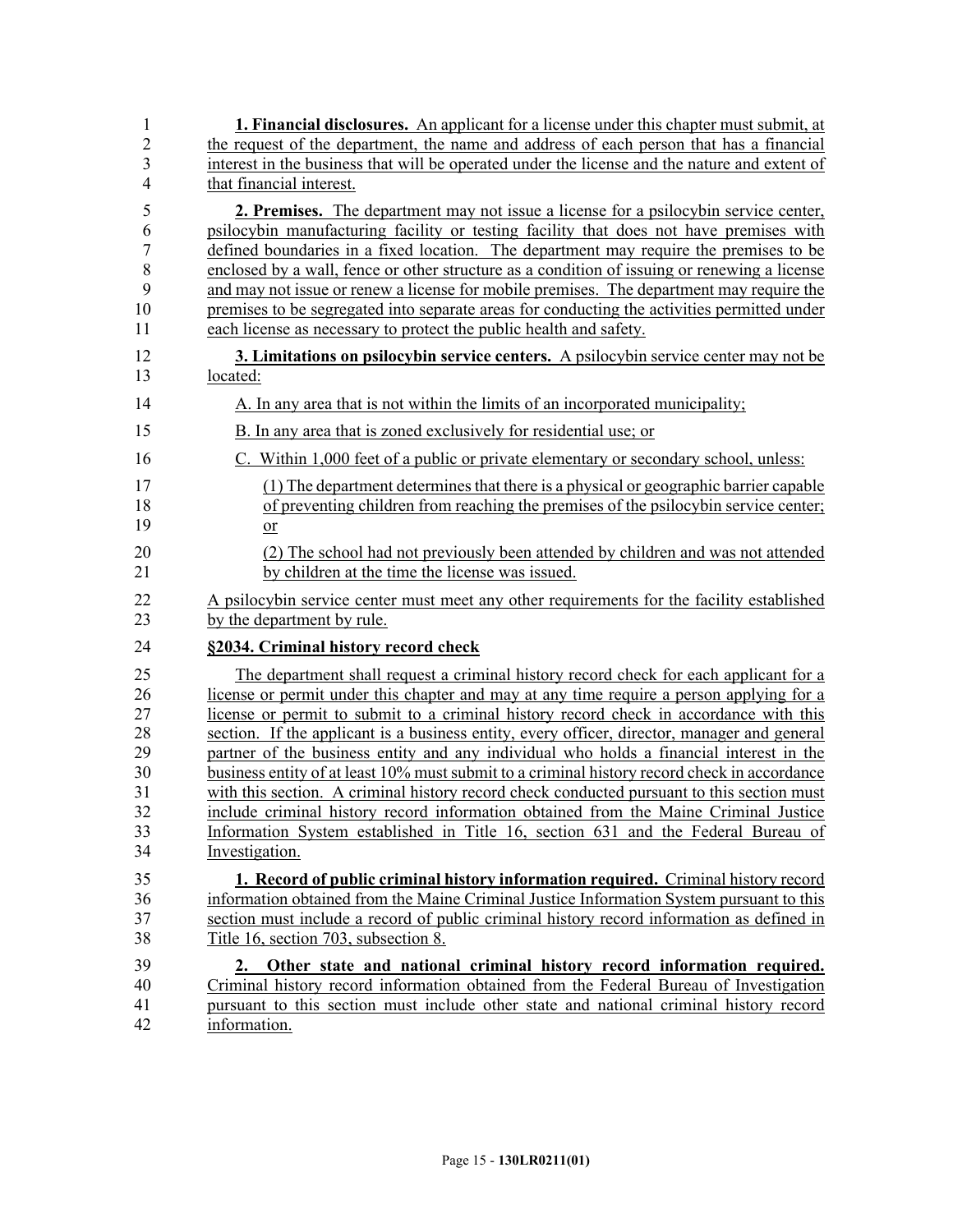| 1                   | 3. Fingerprinting. An individual required to submit to a criminal history record check                                                                                              |
|---------------------|-------------------------------------------------------------------------------------------------------------------------------------------------------------------------------------|
| $\overline{2}$      | under this section shall submit to having the individual's fingerprints taken. The State                                                                                            |
| 3                   | Police, upon payment by the individual of the fee required under subsection 4, shall take                                                                                           |
| $\overline{4}$      | or cause to be taken the individual's fingerprints and shall immediately forward the                                                                                                |
| 5                   | fingerprints to the Department of Public Safety, Bureau of State Police, State Bureau of                                                                                            |
| 6<br>$\overline{7}$ | Identification. The State Bureau of Identification shall conduct the state and national                                                                                             |
| 8                   | criminal history record checks required under this section. Except for the portion of a<br>payment, if any, that constitutes the processing fee for a criminal history record check |
| 9                   | charged by the Federal Bureau of Investigation, all money received by the State Police                                                                                              |
| 10                  | under this section must be paid to the Treasurer of State, who shall apply the money to the                                                                                         |
| 11                  | expenses incurred by the Department of Public Safety in the administration of this section.                                                                                         |
| 12                  | <b>4.</b> Fees. The department shall by rule set the amount of the fee to be paid by an                                                                                             |
| 13                  | individual under subsection 3 for each criminal history record check required to be                                                                                                 |
| 14                  | performed under this section.                                                                                                                                                       |
| 15                  | 5. Availability of criminal history record information. The subject of a Federal                                                                                                    |
| 16                  | Bureau of Investigation criminal history record check may obtain a copy of the criminal                                                                                             |
| 17                  | history record check by following the procedures outlined in 28 Code of Federal                                                                                                     |
| 18                  | Regulations, Sections 16.32 and 16.33. The subject of a state criminal history record check                                                                                         |
| 19                  | may inspect and review the criminal history record information pursuant to Title 16, section                                                                                        |
| 20                  | 709.                                                                                                                                                                                |
| 21                  | 6. Use of criminal history record information. State and national criminal history                                                                                                  |
| 22                  | record information obtained by the department under this section may be used only for the                                                                                           |
| 23                  | purpose of screening an applicant for a license or permit under this chapter.                                                                                                       |
| 24                  | <b>Confidentiality.</b> All criminal history record information obtained by the                                                                                                     |
| 25                  | department pursuant to this section is confidential, is for the official use of the department                                                                                      |
| 26                  | only and may not be disseminated outside of the department or disclosed to any other                                                                                                |
| 27                  | person or entity except as provided in subsection 5.                                                                                                                                |
| 28                  | <b>8. Rules.</b> The department, after consultation with the Department of Public Safety,                                                                                           |
| 29                  | Bureau of State Police, State Bureau of Identification, shall adopt rules to implement this                                                                                         |
| 30                  | section.                                                                                                                                                                            |
| 31                  | §2035. Application process; issuance of license                                                                                                                                     |
| 32                  | <b>1. Forms; payment of fees.</b> An applicant for a license under this chapter shall file an                                                                                       |
| 33                  | application on a form prepared and furnished by the department for the license sought along                                                                                         |
| 34                  | with the appropriate application fee.                                                                                                                                               |
| 35                  | 2. Application for multiple licenses. An applicant may apply for and be granted                                                                                                     |
| 36                  | multiple licenses of any license type under this chapter, except that a person may not have                                                                                         |
| 37                  | a financial interest in:                                                                                                                                                            |
| 38                  | A. More than one psilocybin manufacturing facility; or                                                                                                                              |
| 39                  | B. More than 5 psilocybin service centers.                                                                                                                                          |
| 40                  | 3. Each license separate; locations. Each license issued by the department to an                                                                                                    |
| 41                  | applicant under this chapter is separate and distinct from any other license issued by the                                                                                          |
| 42                  | department to that same applicant under this chapter.                                                                                                                               |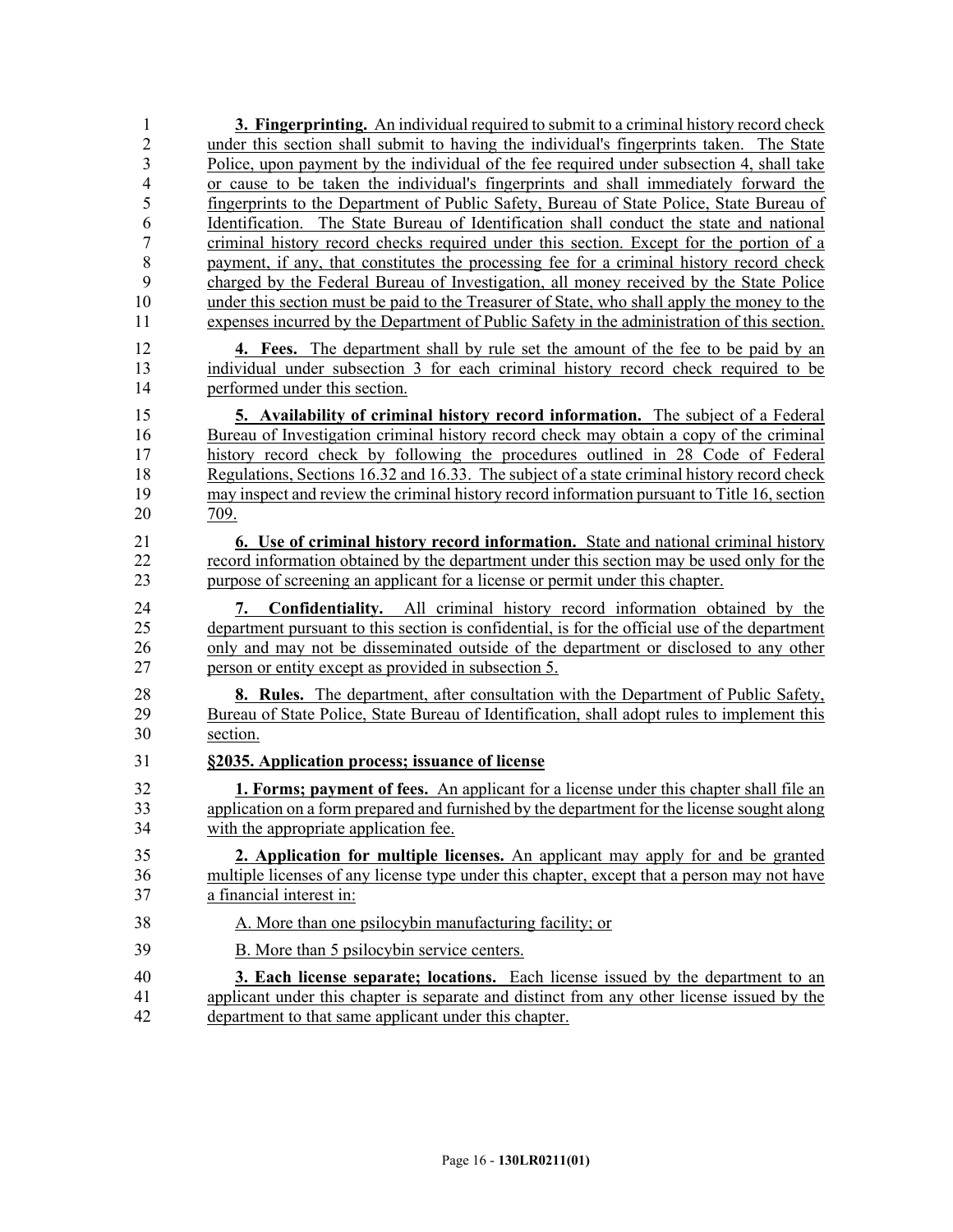| $\mathbf{1}$   | A. Except in the case of a psilocybin service facilitator's license, a person must obtain       |
|----------------|-------------------------------------------------------------------------------------------------|
| $\overline{2}$ | a separate license under this chapter for each geographic location where the licensed           |
| 3              | activities will occur.                                                                          |
| $\overline{4}$ | B. A person may hold a psilocybin manufacturing license and a psilocybin service                |
| 5              | center license at the same or different locations.                                              |
| 6              | 4. Licensee must maintain possession of premises. As a condition of licensure, a                |
| 7              | licensee must at all times maintain possession of the licensed premises under the license,      |
| 8              | whether pursuant to a lease, rental agreement or other arrangement for possession of the        |
| 9              | premises or by virtue of ownership of the premises. If a licensee fails to maintain             |
| 10             | possession of the licensed premises, the licensee shall immediately cease all licensed          |
| 11             | activities and may either apply to the department for relocation of the licensed premises or    |
| 12             | may terminate its license in accordance with this chapter.                                      |
| 13             | §2036. Denial of license                                                                        |
| 14             | <b>1. Denial for good cause.</b> The department, for good cause, may deny an application        |
| 15             | for an initial license, a license renewal, a transfer of ownership interests or a relocation of |
| 16             | licensed premises. Denial of an application by the department pursuant to this section          |
| 17             | constitutes a final agency action as defined in Title 5, section 8002, subsection 4.            |
| 18             | <b>2. Good cause defined.</b> As used in this section, "good cause" means a finding by the      |
| 19             | department that an applicant or licensee:                                                       |
| 20             | A. Has violated any provisions of this chapter or any rules adopted in accordance with          |
| 21             | this chapter; or                                                                                |
| 22             | B. Has been convicted of a crime or an offense under this chapter, except that the              |
| 23             | department may not consider a conviction for an offense under this chapter if the date          |
| 24             | of the conviction is 2 or more years before the date of the application.                        |
| 25             | "Good cause" does not include a violation by an applicant or licensee of a federal law          |
| 26             | prohibiting manufacture, use or possession of psilocybin products.                              |
| 27             | 3. Grounds for suspension or revocation. The department may suspend or revoke a                 |
| 28             | license issued under this chapter for a violation by the licensee, or by an agent or employee   |
| 29             | of the licensee, of the provisions of this chapter, rules adopted pursuant to this chapter or   |
| 30             | the terms, conditions or provisions of the licensee's license or if the department finds:       |
| 31             | A. That the licensee or an agent or employee of the licensee has made a false                   |
| 32             | representation or statement to the department in order to induce or prevent action by           |
| 33             | the department;                                                                                 |
| 34             | B. That the licensee is insolvent or incompetent or physically unable to carry on the           |
| 35             | licensed activities;                                                                            |
| 36             | C. That the licensee is in the habit of using alcohol, habit-forming drugs, marijuana,          |
| 37             | psilocybin products or controlled substances to excess;                                         |
| 38             | D. That the licensee or an agent or employee of the licensee has misrepresented to a            |
| 39             | person or the public any psilocybin products sold by the licensee;                              |
| 40             | E. That the licensee or an agent or employee of the licensee has been convicted of any          |
| 41             | crime or found by a court of competent jurisdiction to have violated any provision of           |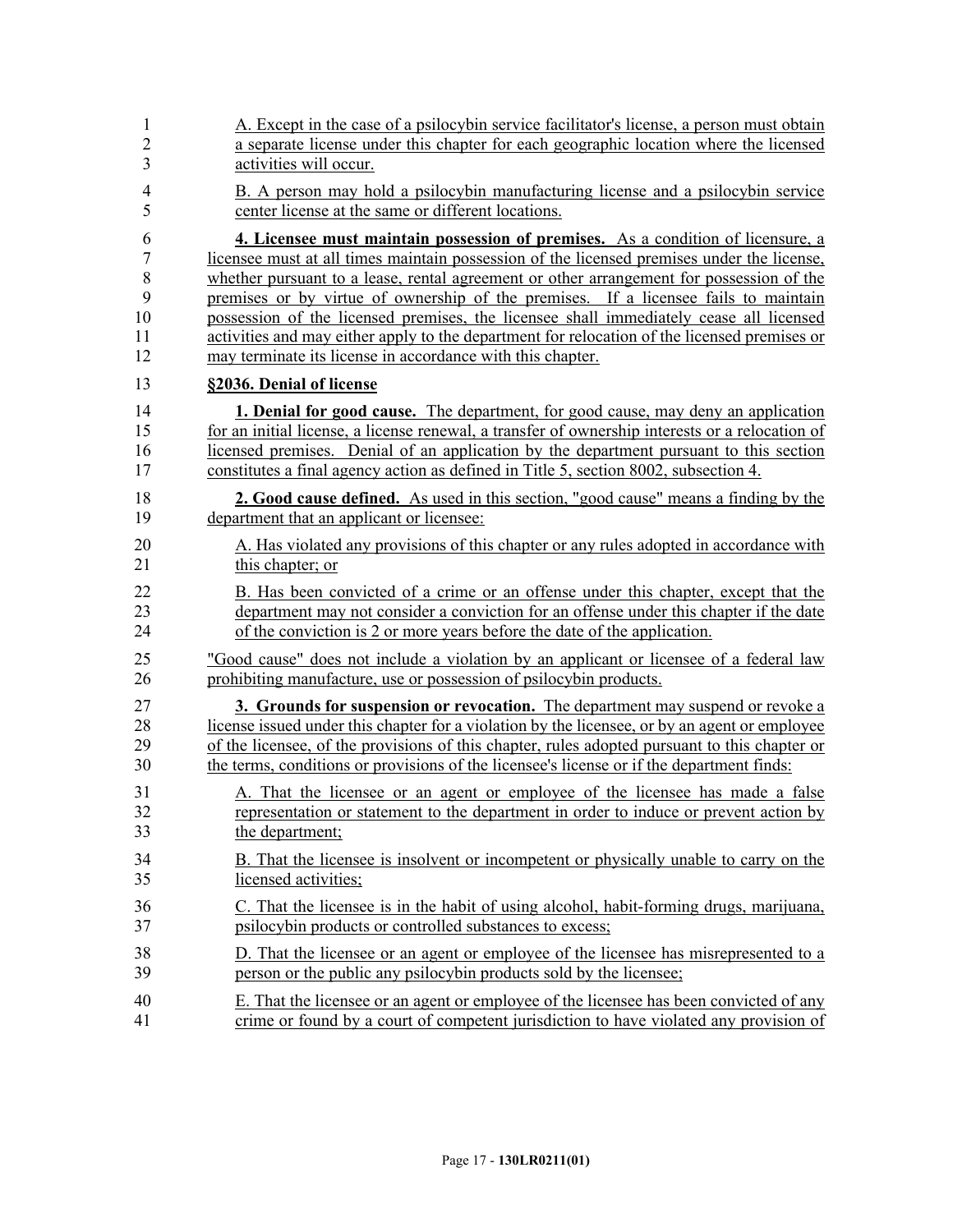| 1              | this chapter or of a municipal ordinance, if the violation of that ordinance occurred on        |
|----------------|-------------------------------------------------------------------------------------------------|
| $\overline{2}$ | the premises for which the license was issued;                                                  |
| 3              | F. That the licensee or an agent or employee of the licensee has diverted psilocybin            |
| $\overline{4}$ | products to an entity that is not operating legally under the laws of this State;               |
| 5              | G. That the licensee or an agent or employee of the licensee has purchased or received          |
| 6              | a psilocybin product from an unlicensed source or has sold, stored or transferred a             |
| 7              | psilocybin product in a manner that is not permitted by the licensee's license; or              |
| 8              | H. That a person with a financial interest in the business operating or to be operated          |
| 9              | under the license committed or failed to take an act if that act or failure to act would        |
| 10             | constitute grounds for the department to refuse to issue, or to suspend, revoke or refuse       |
| 11             | to renew, the license if the person were the licensee or applicant for the license.             |
| 12             | §2037. License term; renewal                                                                    |
| 13             | A license issued by the department pursuant to this chapter is effective for a period of        |
| 14             | one year from the date of issuance and may be renewed pursuant to this section.                 |
| 15             | <b>1. Application.</b> A licensee seeking to renew an existing license must file an application |
| 16             | for renewal with the department, on forms prepared and furnished by the department, not         |
| 17             | less than 30 days prior to the date of expiration of the license.                               |
| 18             | 2. Expired license. A person whose license has expired shall immediately cease all              |
| 19             | activities authorized under that license and ensure that all psilocybin in the possession of    |
| 20             | the person pursuant to that license is forfeited to the department for destruction in           |
| 21             | accordance with this chapter.                                                                   |
| 22             | §2038. License properties; transfer; leftover product                                           |
| 23             | A license issued under this chapter is a personal privilege, expires upon the death of          |
| 24             | the licensee except as otherwise expressly provided in this chapter, does not constitute        |
| 25             | property, is not alienable, is not subject to attachment or execution and may not be            |
| 26             | transferred by will, devise or intestate succession.                                            |
| 27             | 1. Decedents; insolvent or bankrupt persons. The department may by rule provide                 |
| 28             | for the manner and conditions under which:                                                      |
| 29             | A. Psilocybin products left by a deceased, insolvent or bankrupt person or licensee may         |
| 30             | be sold or otherwise disposed of and any security interest in the products foreclosed or        |
| 31             | settled;                                                                                        |
| 32             | B. The business of a deceased, insolvent or bankrupt licensee may be operated for a             |
| 33             | reasonable period following the death, insolvency or bankruptcy; and                            |
| 34             | C. A person with a security interest in relevant property may continue to operate at            |
| 35             | premises for which a license has been issued under this chapter for a reasonable period         |
| 36             | after default on the indebtedness by the licensee.                                              |
| 37             | <b>SUBCHAPTER 3</b>                                                                             |
| 38             | PERMIT REQUIREMENTS; PERMIT VIOLATIONS                                                          |
| 39             | §2051. Permit required                                                                          |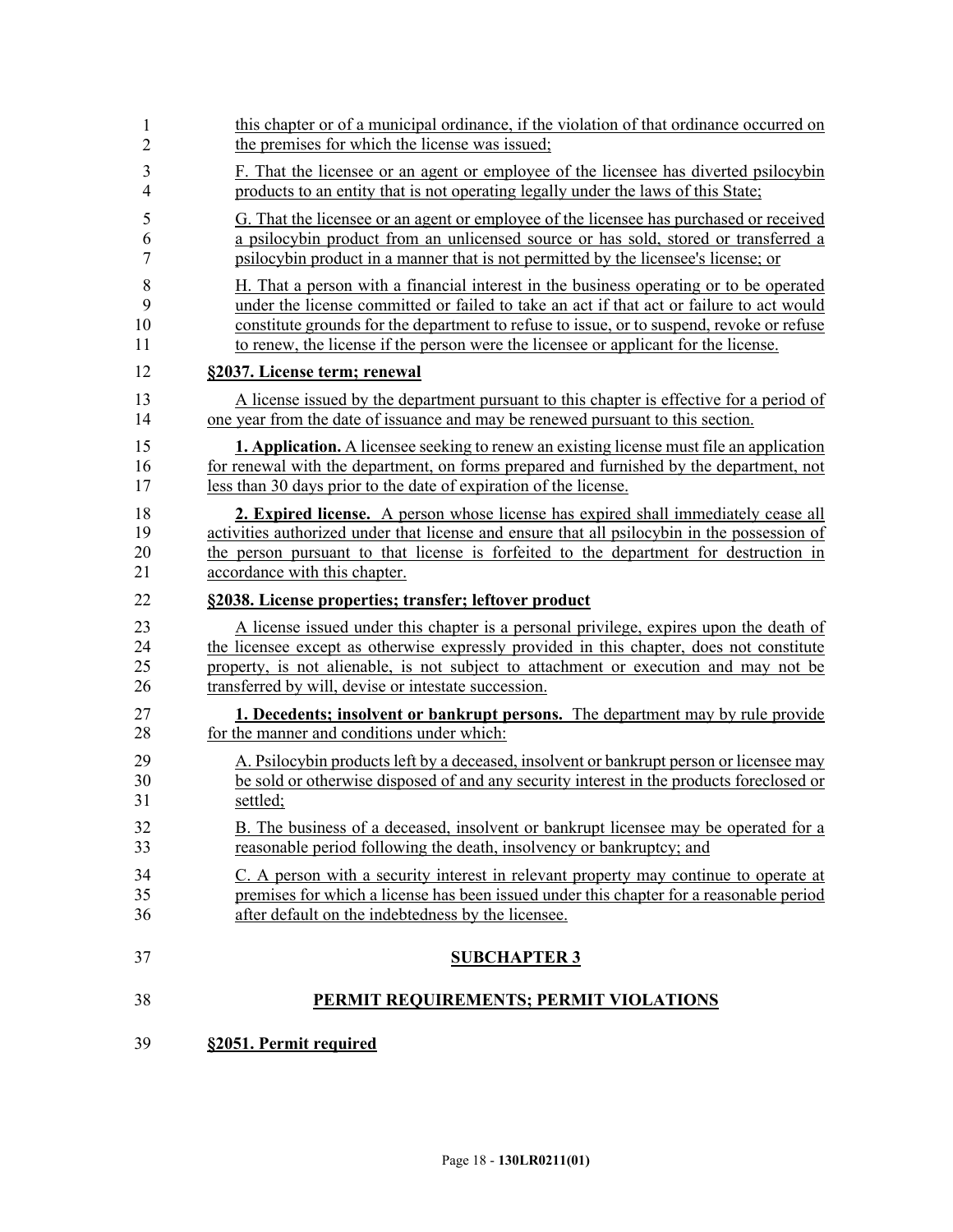| 39             | §2061. Manufacturing facility types and additional information required                        |
|----------------|------------------------------------------------------------------------------------------------|
| 37             | LICENSING AND OPERATING REQUIREMENTS FOR PSILOCYBIN                                            |
| 38             | <b>MANUFACTURING FACILITIES</b>                                                                |
| 36             | <b>SUBCHAPTER 4</b>                                                                            |
| 34             | "Good cause" does not include the fact that psilocybin products are prohibited by federal      |
| 35             | <u>law.</u>                                                                                    |
| 32             | this chapter if the date of the conviction is 2 or more years before the date of the           |
| 33             | application or renewal.                                                                        |
| 30             | B. A person has been convicted of a crime or is convicted of an offense under this             |
| 31             | chapter, except that the department may not consider a conviction for an offense under         |
| 28             | A. A person has violated any provisions of this chapter or any rules adopted in                |
| 29             | accordance with this chapter; or                                                               |
| 22             | 3. Denial, revocation or suspension of permit. The department, for good cause, may             |
| 23             | deny an application for an initial permit or a permit renewal or in an adjudicatory            |
| 24             | proceeding in accordance with Title 5, chapter 375 may suspend or revoke a permit. Denial      |
| 25             | of an application by the department pursuant to this section constitutes a final agency action |
| 26             | as defined in Title 5, section 8002, subsection 4. As used in this section, "good cause"       |
| 27             | means a finding by the department that:                                                        |
| 19             | any training more than once, except as a precondition for lifting a suspension of a permit     |
| 20             | or, after a revocation of a permit, for applying for a new permit. The department or other     |
| 21             | provider of required training may charge a reasonable fee for that training.                   |
| 14             | The qualifications for the permit must include training requirements relating to checking      |
| 15             | client identification, detecting intoxication, handling psilocybin products, manufacturing     |
| 16             | psilocybin products, the requirements of this chapter or rules adopted in accordance with      |
| 17             | this chapter or any other matter the department determines necessary to protect the public     |
| 18             | health and safety. The department may not require an individual to successfully complete       |
| 10             | 2. Qualifications. The department shall adopt rules establishing the qualifications for        |
| 11             | obtaining a permit under this section, the term of a permit issued, procedures for applying    |
| 12             | for and renewing a permit and reasonable application, issuance and renewal fees for a          |
| 13             | permit.                                                                                        |
| 6              | A licensee shall verify that a person has a valid permit before allowing that person to        |
| 7              | perform any of the activities listed in this subsection. A permit issued under this subsection |
| 8              | is personal to the individual permittee and does not grant any authority to any person other   |
| 9              | than the named permittee.                                                                      |
| 5              | C. Verifying a client's age.                                                                   |
| $\overline{4}$ | B. Possessing, manufacturing, securing, selling or tracking of psilocybin products; or         |
| $\overline{2}$ | licensee must have a valid permit issued by the department under this subchapter:              |
| 3              | A. Providing psilocybin services;                                                              |
| $\mathbf{1}$   | <b>1. Permit.</b> A person who performs any of the following activities for or on behalf of a  |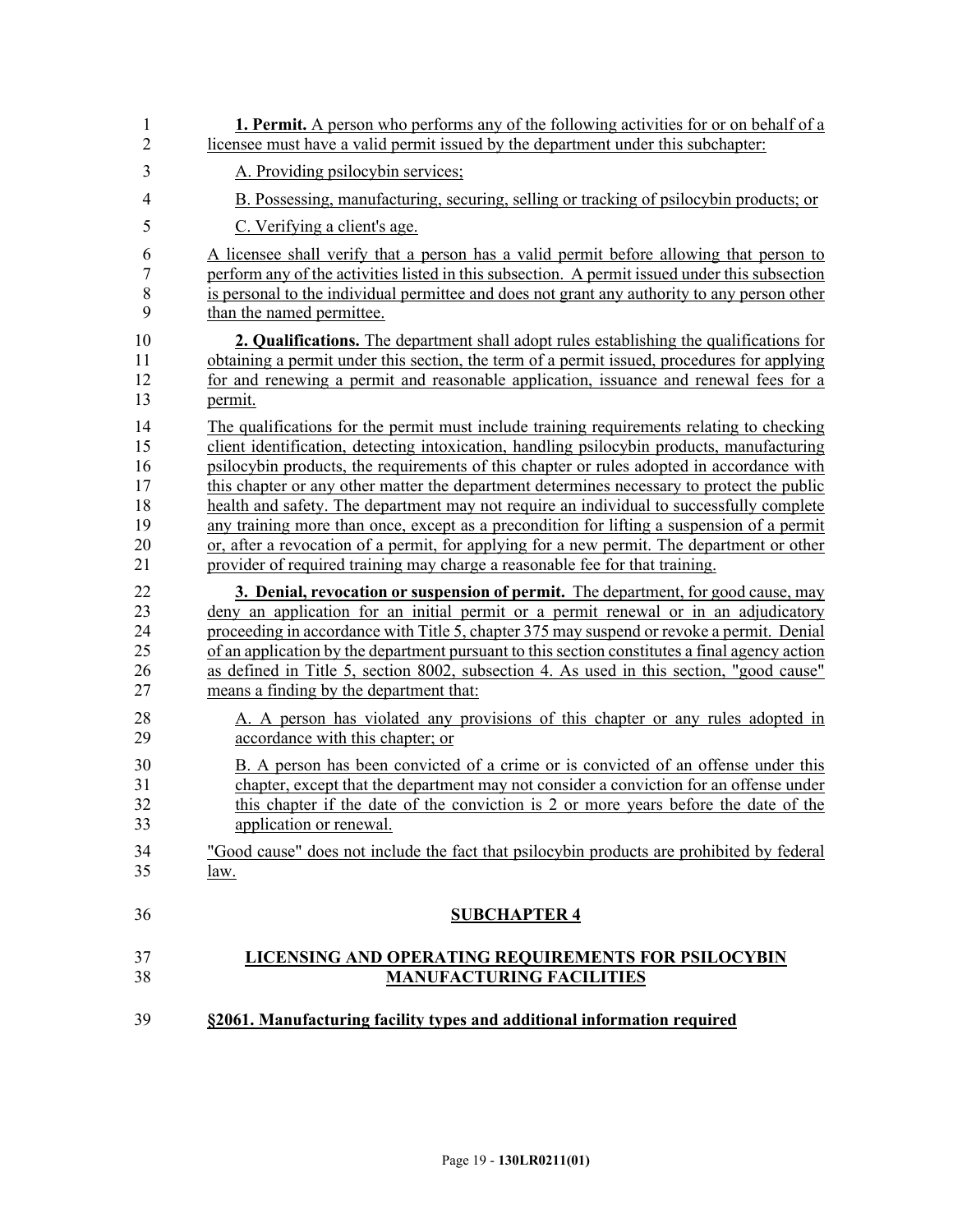| 37                  | <b>SERVICE CENTERS</b>                                                                                                                                                                 |
|---------------------|----------------------------------------------------------------------------------------------------------------------------------------------------------------------------------------|
| 36                  | LICENSING AND OPERATING REQUIREMENTS FOR PSILOCYBIN                                                                                                                                    |
| 35                  | <b>SUBCHAPTER 5</b>                                                                                                                                                                    |
| 33<br>34            | (3) Conduct any commercial activity other than operating a psilocybin service<br>center in conjunction with growing psilocybin-producing fungi.                                        |
| 31<br>32            | (2) Conduct licensed activities at a farm stand in conjunction with growing<br>psilocybin-producing fungi; or                                                                          |
| 30                  | psilocybin-producing fungi;                                                                                                                                                            |
| 29                  | (1) Conduct licensed activities in a new dwelling in conjunction with growing                                                                                                          |
| 27<br>28            | verifying a person's age; or<br>I. On land designated for exclusive farm use by a municipality:                                                                                        |
| 26                  | H. Use information obtained to verify a person's age for any purpose other than                                                                                                        |
| 25                  | G. Misrepresent to a person or to the public any psilocybin products;                                                                                                                  |
| 24                  | F. Supply or sell impure or otherwise deleterious psilocybin products;                                                                                                                 |
| 22<br>23            | E. Allow licensed premises to be noisy or unsanitary or permit any person on the<br>premises to be lewd or disorderly;                                                                 |
| 20<br>21            | D. Make false representations or statements to the department in order to induce or<br>prevent action by the department;                                                               |
| 19                  | C. Employ a person under 21 years of age in manufacturing psilocybin products;                                                                                                         |
| 18                  | B. Sell or deliver a psilocybin product to a person under 21 years of age;                                                                                                             |
| 17                  | A. Manufacture psilocybin products outdoors;                                                                                                                                           |
| 16                  | 2. Prohibited conduct. A psilocybin manufacturing facility licensee may not:                                                                                                           |
| 14<br>15            | A psilocybin manufacturing facility licensee is not required to manufacture a psilocybin<br>product by means of chemical synthesis.                                                    |
| 12<br>13            | B. Receive psilocybin products from another psilocybin manufacturing facility<br>licensee.                                                                                             |
| 10<br>11            | A. Deliver psilocybin products to premises for which a license has been issued under<br>this chapter; and                                                                              |
| $\,$ $\,$<br>9      | <b>1. Authorized conduct.</b> A psilocybin manufacturing facility licensee may engage in<br>the following activities in accordance with rules adopted by the department:               |
| 7                   | psilocybin manufacturing facility licenses.                                                                                                                                            |
| 5<br>6              | types of manufacturing activities. The department may by rule require information from<br>an applicant in addition to what is required under this chapter as a prerequisite to issuing |
| $\overline{4}$      | psilocybin manufacturing facility licenses that allow the licensee to engage in different                                                                                              |
| $\overline{2}$<br>3 | requirements of this chapter, the department may issue to an applicant a psilocybin<br>manufacturing facility license. The department may by rule establish different types of         |
| 1                   | Subject to the requirements and restrictions of this subchapter and the other applicable                                                                                               |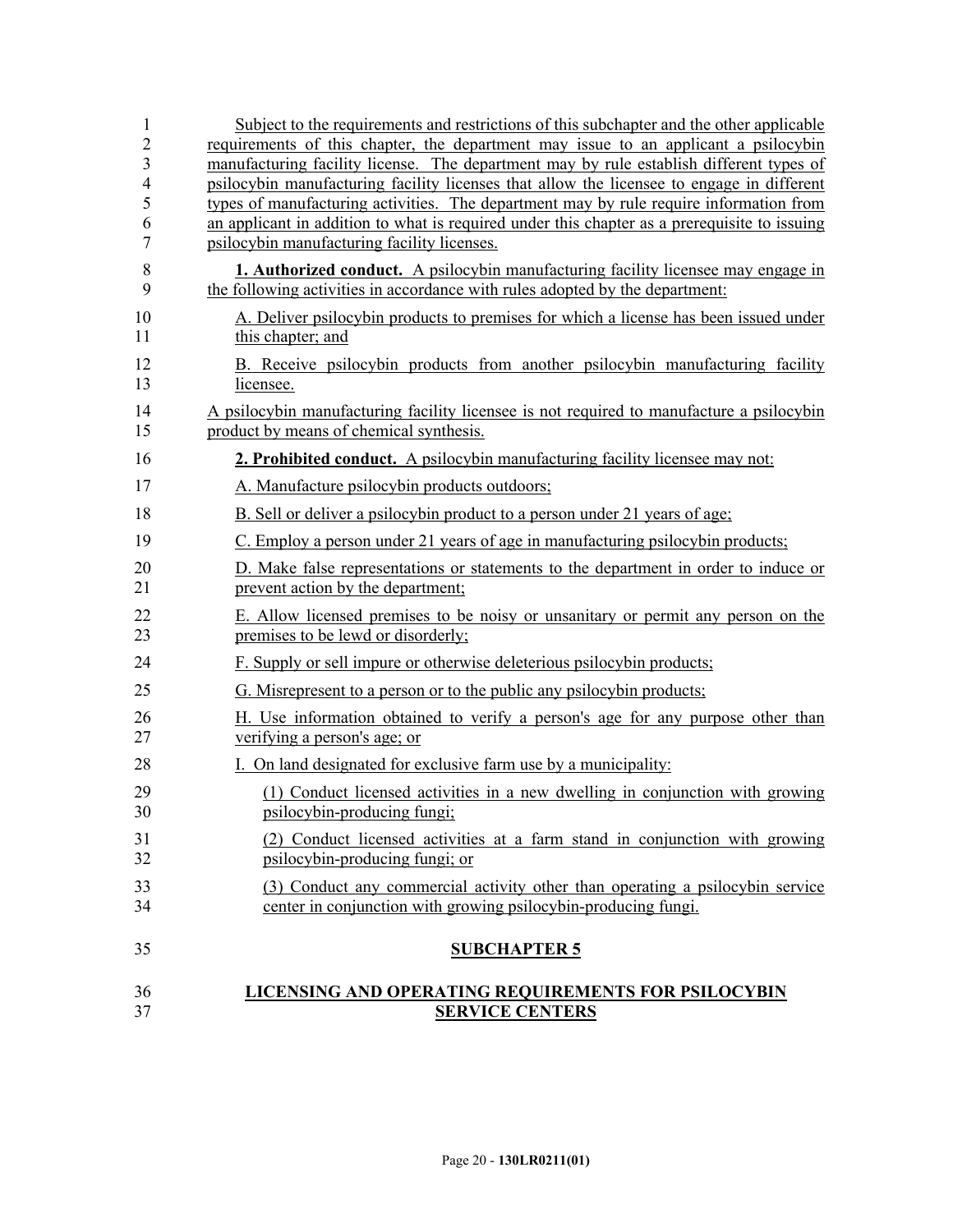| 1  | §2071. Conduct of psilocybin service center licensees                                       |
|----|---------------------------------------------------------------------------------------------|
| 2  | Subject to the requirements and restrictions of this subchapter and the other applicable    |
| 3  | requirements of this chapter, the department may issue to an applicant a psilocybin service |
| 4  | center license.                                                                             |
| 5  | <b>1. Authorized conduct.</b> A psilocybin service center licensee may engage in the        |
| 6  | following activities in accordance with rules adopted by the department:                    |
| 7  | A. Deliver psilocybin products to premises for which a license has been issued;             |
| 8  | B. Receive psilocybin products from a psilocybin manufacturing facility licensee or         |
| 9  | another psilocybin service center licensee; and                                             |
| 10 | C. Sell psilocybin products to a client on the premises for which the license has been      |
| 11 | issued.                                                                                     |
| 12 | <b>2. Prohibited conduct.</b> A psilocybin service center licensee may not:                 |
| 13 | A. Sell or deliver a psilocybin product to a person under 21 years of age;                  |
| 14 | B. Employ a person under 21 years of age in the psilocybin service center;                  |
| 15 | C. Make false representations or statements to the department in order to induce or         |
| 16 | prevent action by the department;                                                           |
| 17 | D. Allow licensed premises to be noisy or unsanitary or permit any person on the            |
| 18 | premises to be lewd or disorderly;                                                          |
| 19 | E. Supply or sell impure or otherwise deleterious psilocybin products;                      |
| 20 | F. Misrepresent to a person or to the public any psilocybin products; or                    |
| 21 | G. Use information obtained to verify a person's age for any purpose other than             |
| 22 | verifying a person's age.                                                                   |
| 23 | <b>SUBCHAPTER 6</b>                                                                         |
| 24 | LICENSING AND OPERATING REQUIREMENTS FOR PSILOCYBIN                                         |
| 25 | <b>SERVICE FACILITATORS</b>                                                                 |
| 26 | §2081. Minimum qualifications                                                               |
| 27 | 1. Qualifications. In addition to the other applicable licensing requirements required      |
| 28 | by this chapter, an applicant for a psilocybin service facilitator license must:            |
| 29 | A. Have a high school diploma or equivalent education;                                      |
| 30 | B. Meet any additional education or training requirements established by the                |
| 31 | department by rule, except that the department may not require a degree from an             |
| 32 | institution of higher education;                                                            |
| 33 | C. Meet any examination requirements established by the department by rule, except          |
| 34 | that the department may provide for waivers of examination requirements in cases it         |
| 35 | determines appropriate. The department shall offer any required examination at least        |
| 36 | twice annually. The department may appoint a person to conduct or supervise                 |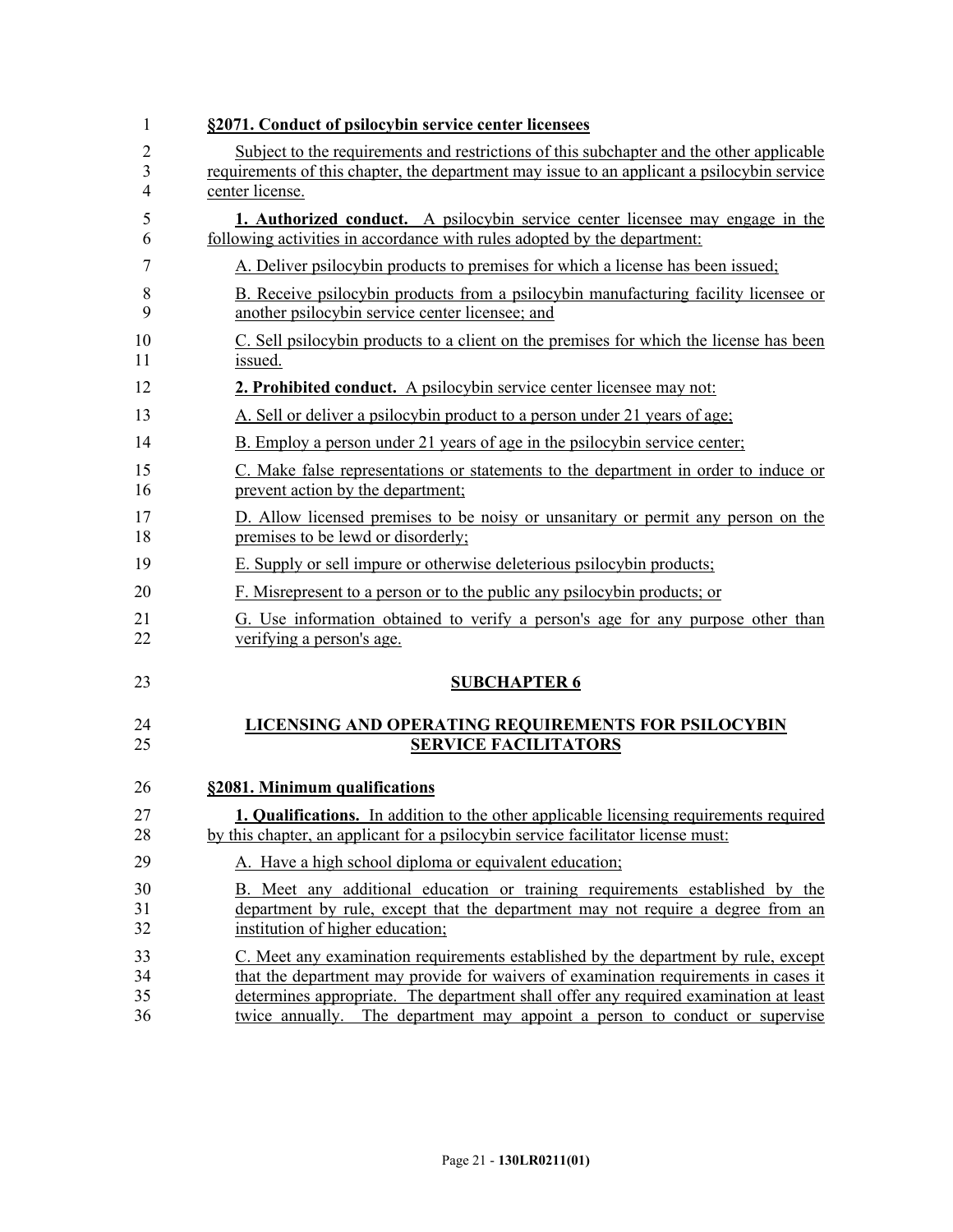| 1              | examinations of applicants. An applicant may retake any failed section of the                 |
|----------------|-----------------------------------------------------------------------------------------------|
| $\overline{c}$ | examination in accordance with rules adopted by the department; and                           |
| 3              | D. Meet any other training, education, skill or fitness requirements adopted by the           |
| 4              | department by rule, such as:                                                                  |
| 5              | (1) Facilitation skills that are affirming, nonjudgmental and nondirective; and               |
| 6              | (2) Support skills for clients during an administration session, including specialized        |
| $\overline{7}$ | skills relating to client safety and clients who may have mental health conditions,           |
| 8              | ability to establish a proper environment in which psilocybin services occur and              |
| 9              | social and cultural skills.                                                                   |
| 10             | 2. Training course approval. The department shall establish a process to approve              |
| 11             | training courses for psilocybin service facilitators. To obtain approval of a course, the     |
| 12             | person providing the course must submit an outline of instruction to the department and to    |
| 13             | the Department of Education that includes the course topics, total hours of instruction,      |
| 14             | hours of lectures in theory and hours of instruction in application of practical skills.      |
| 15             | <b>3. Professional conduct.</b> The department shall establish by rule a code of professional |
| 16             | conduct, including a code of ethics, for psilocybin service facilitators. The department      |
| 17             | shall establish standards of practice and professional responsibility for psilocybin service  |
| 18             | facilitators.                                                                                 |
| 19             | 4. Authorized conduct; generally. A psilocybin service facilitator licensee may               |
| 20             | engage in the following activities in accordance with rules adopted by the department:        |
| 21             | A. Deliver psilocybin products to premises for which a license has been issued under          |
| 22             | this chapter;                                                                                 |
| 23             | B. Receive psilocybin products from a psilocybin manufacturing facility licensee or           |
| 24             | another psilocybin service center licensee; and                                               |
| 25             | C. Sell psilocybin products to a client on the premises for which the license has been        |
| 26             | issued.                                                                                       |
| 27             | <b>SUBCHAPTER 7</b>                                                                           |
| 28             | <b>LICENSING AND OPERATING REQUIREMENTS FOR TESTING FACILITIES</b>                            |
| 29             | §2091. Qualifications                                                                         |
| 30             | In addition to meeting the licensing requirements under this chapter, an applicant for a      |
| 31             | testing facility license must meet qualifications, including accreditation standards,         |
| 32             | established by the department by rule.                                                        |
| 33             | §2092. Testing standards                                                                      |
| 34             | The department may adopt rules requiring a testing facility licensee to test psilocybin       |
| 35             | products sold or transferred to others by a psilocybin manufacturing facility licensee. The   |
| 36             | department may not require a psilocybin product to undergo the same test more than once       |
| 37             | unless the product is processed into a different type of psilocybin product or the condition  |
| 38             | of the psilocybin product has fundamentally changed. In adopting rules under this section,    |
| 39             | the department shall consider the cost of a potential testing procedure and how that cost     |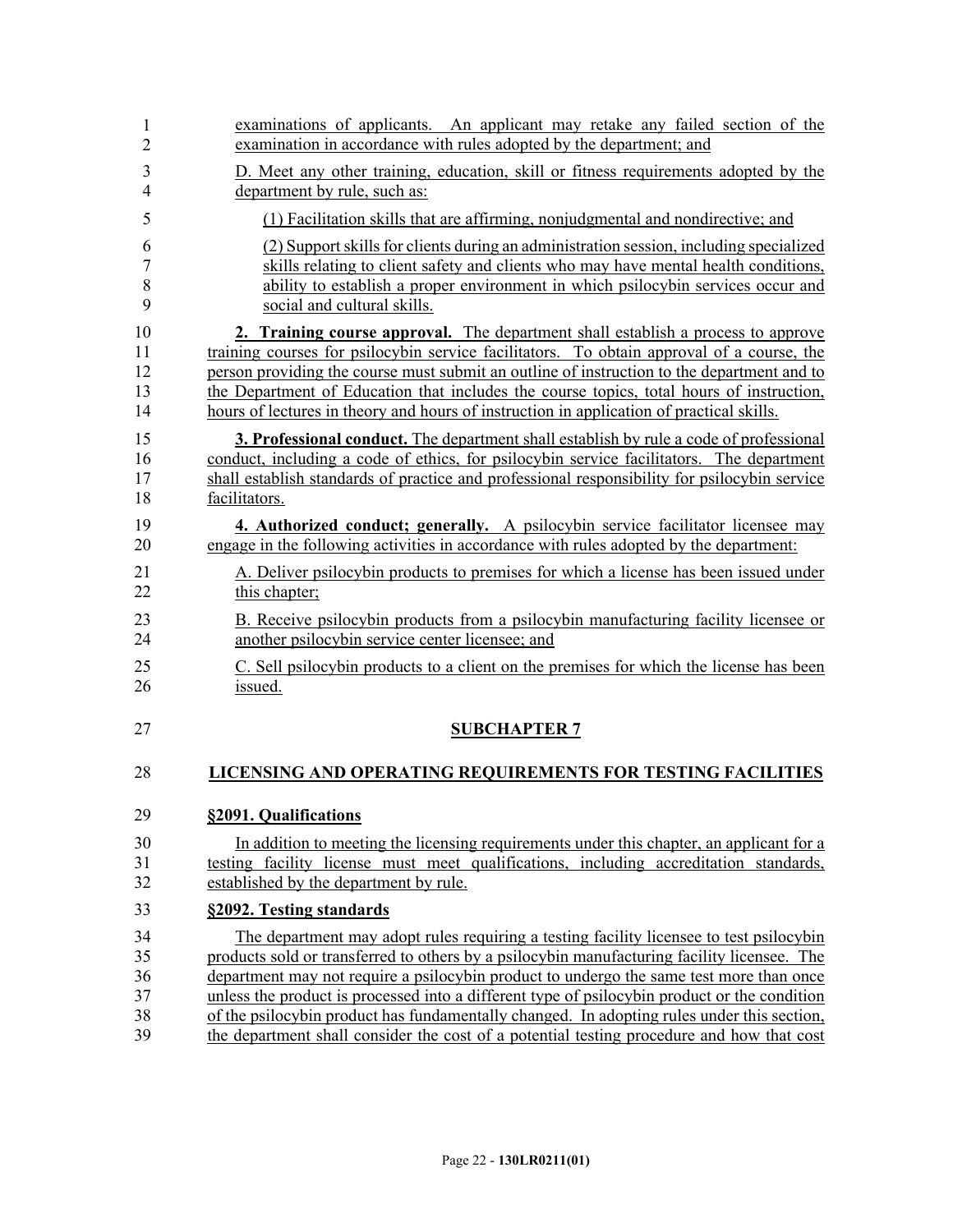| 1              | will affect the cost to clients. The department may not adopt rules that are more restrictive   |
|----------------|-------------------------------------------------------------------------------------------------|
| 2              | than is reasonably necessary to protect the public health and safety.                           |
| 3              | The department shall adopt rules establishing standards for testing psilocybin products         |
| $\overline{4}$ | and identify appropriate tests for different types of psilocybin products and manufacturing     |
| 5              | processes that are necessary to protect the public health and safety, including but not limited |
| 6              | to protection from microbiological contaminants, pesticides, other contaminants, solvents       |
| 7              | and excessive psilocybin concentration.                                                         |
| 8              | §2093. Conduct of testing facility licensees                                                    |
| 9              | <b>1.</b> Authorized conduct. A testing facility licensee may engage in the following           |
| 10             | activities in accordance with rules adopted by the department:                                  |
| 11             | A. Deliver psilocybin products to premises for which a license has been issued under            |
| 12             | this chapter; and                                                                               |
| 13             | B. Receive psilocybin products from a psilocybin manufacturing facility licensee or             |
| 14             | another psilocybin service center licensee.                                                     |
| 15             | 2. Prohibited conduct. A testing facility licensee may not:                                     |
| 16             | A. Sell or deliver a psilocybin product to a person under 21 years of age;                      |
| 17             | B. Employ a person under 21 years of age in the testing facility;                               |
| 18             | C. Make false representations or statements to the department in order to induce or             |
| 19             | prevent action by the department;                                                               |
| 20             | D. Allow licensed premises to be noisy or unsanitary or permit any person on the                |
| 21             | premises to be lewd or disorderly;                                                              |
| 22             | E. Supply or sell impure or otherwise deleterious psilocybin products;                          |
| 23             | F. Misrepresent to a person or to the public any psilocybin products; or                        |
| 24             | G. Use information obtained to verify a person's age for any purpose other than                 |
| 25             | verifying a person's age.                                                                       |
| 26             | <b>SUBCHAPTER 8</b>                                                                             |
| 27             | <b>OPERATING REQUIREMENTS FOR PROVIDING PSILOCYBIN SERVICES</b>                                 |
| 28             | §2101. Psilocybin services                                                                      |
| 29             | <b>1. Requirements.</b> A psilocybin service center and psilocybin service facilitator must     |
| 30             | comply with the requirements of this section. The department shall adopt rules regarding        |
| 31             | the services provided by psilocybin service centers and the provision of psilocybin services    |
| 32             | to a client by a psilocybin service facilitator. The rules must:                                |
| 33             | A. Require a psilocybin service facilitator to hold a preparation session with a client         |
| 34             | before the client participates in an administration session;                                    |
| 35             | B. Require a psilocybin service facilitator to certify, in a form and manner prescribed         |
| 36             | by the department, that the client completed a preparation session; and                         |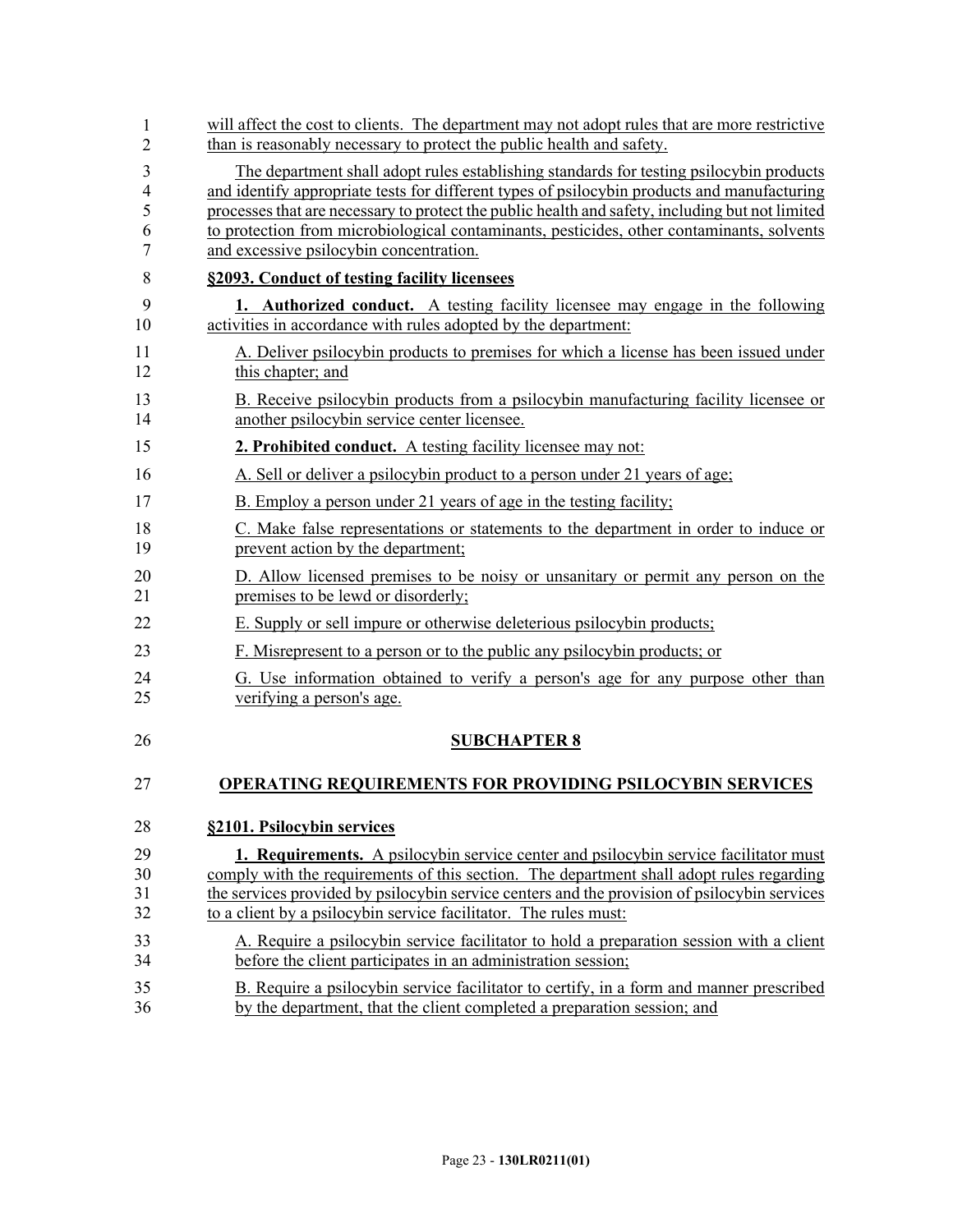| 1              | C. Permit a preparation session to be held at a psilocybin service center or another          |
|----------------|-----------------------------------------------------------------------------------------------|
| $\overline{2}$ | location.                                                                                     |
| 3              | 2. Client information form. The department shall adopt rules governing client                 |
| $\overline{4}$ | information. The rules must:                                                                  |
| 5              | A. Require a client to complete and sign a client information form prescribed by the          |
| 6              | department before a client participates in an administration session. The form must:          |
| $\overline{7}$ | (1) Solicit from the client such information as may necessary to enable a psilocybin          |
| 8              | service center licensee and a psilocybin service facilitator to determine whether the         |
| 9              | client should participate in an administration session, including information that            |
| 10             | may identify risk factors and contraindications, or that will assist the licensees in         |
| 11             | meeting any public health and safety standards and industry best practices during             |
| 12             | the administration session; and                                                               |
| 13             | (2) Contain health and safety warnings and disclosures to the client; and                     |
| 14             | B. Require a psilocybin service facilitator to deliver a copy of the completed and signed     |
| 15             | client information form to the psilocybin service center licensee at which the                |
| 16             | administration session will be held and to the psilocybin service facilitator supervising     |
| 17             | the administration session.                                                                   |
| 18             | 3. Administration session. The department shall adopt rules governing administration          |
| 19             | sessions. The rules must:                                                                     |
| 20             | A. Require that a client complete a preparation session and a client information form         |
| 21             | prior to an administration session;                                                           |
| 22             | B. Require an administration session to occur at a psilocybin service center;                 |
| 23             | C. Require a psilocybin service facilitator to certify, in a form and manner prescribed       |
| 24             | by the department, that the client completed an administration session; and                   |
| 25             | D. Prohibit a psilocybin service facilitator from consuming a psilocybin product during       |
| 26             | an administration session that the psilocybin service facilitator is supervising.             |
| 27             | 4. Integration session. The department shall adopt rules defining and governing               |
| 28             | integration sessions. The rules must:                                                         |
| 29             | A. Require, upon completion of an administration session, that a psilocybin service           |
| 30             | facilitator offer to the client the opportunity to participate in an integration session;     |
| 31             | B. Allow a client to decline to participate in an integration session;                        |
| 32             | C. Allow any integration session to occur at a psilocybin service center or another           |
| 33             | location; and                                                                                 |
| 34             | D. Require a psilocybin service facilitator to certify, in a form and manner prescribed       |
| 35             | by the department, if a client completed an integration session.                              |
| 36             | <b>5. Confidentiality.</b> A psilocybin service center and psilocybin service facilitator may |
| 37             | not disclose any information that may be used to identify a client or any communication       |
| 38             | made by a client during the course of providing psilocybin services or selling psilocybin     |
| 39             | products to the client, except when:                                                          |
| 40             | A. The client or a person authorized to act on behalf of the client gives consent to the      |
| 41             | disclosure;                                                                                   |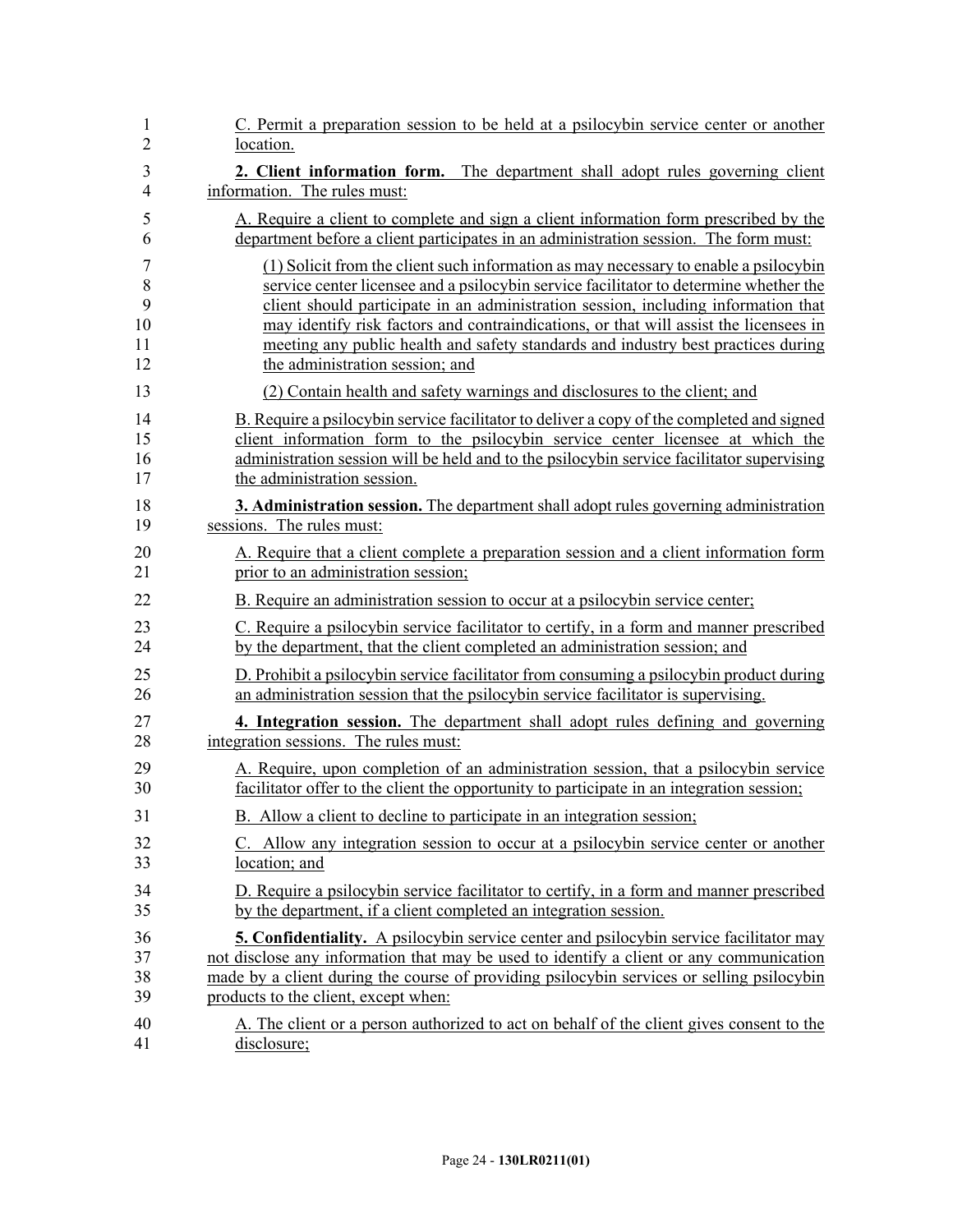| 1              | B. The client initiates legal action or makes a complaint against the psilocybin service      |
|----------------|-----------------------------------------------------------------------------------------------|
| 2              | center operator, psilocybin service facilitator or employee of either;                        |
| 3              | C. The communication reveals the intent to commit a crime harmful to the client or            |
| $\overline{4}$ | others;                                                                                       |
| 5              | D. The communication reveals that a minor may have been the victim of a crime or              |
| 6              | physical, sexual or emotional abuse or neglect;                                               |
| 7              | E. Responding to an inquiry by the department made during the course of an                    |
| 8              | investigation into the conduct of the psilocybin service center operator, psilocybin          |
| 9              | service facilitator or employee under this chapter; or                                        |
| 10             | F. The information or communication is required or authorized to be released in               |
| 11             | accordance with Title 36, chapter 727.                                                        |
| 12             | <b>SUBCHAPTER 9</b>                                                                           |
| 13             | <b>LOCAL REGULATION</b>                                                                       |
| 14             | §2111. Preemption; limited regulation                                                         |
| 15             | The provisions of this chapter are intended to operate uniformly in this State and to         |
| 16             | preempt any inconsistent municipal regulation. A municipality may adopt reasonable            |
| 17             | regulations not inconsistent with this chapter in accordance with subsections 1 and 2.        |
| 18             | <b>1. Limited regulation.</b> In accordance with this subsection, a municipality may adopt    |
| 19             | ordinances that impose reasonable regulations governing activities on premises for which      |
| 20             | a license has been issued under this chapter, except that a municipality may not require a    |
| 21             | license to conduct any activity licensed under this chapter, impose a tax or fee on the       |
| 22             | manufacture or sale of psilocybin products or the sale of psilocybin services or prohibit     |
| 23             | more than one psilocybin service center from being located in the municipality as long as     |
| 24             | the distance between the centers is greater than 1,000 feet. For purposes of this subsection, |
| 25             | "reasonable regulations" means the following, to the extent consistent with the provisions    |
| 26             | of this chapter:                                                                              |
| 27             | A. Conditions on the manner in which a psilocybin manufacturing facility licensee may         |
| 28             | manufacture psilocybin products;                                                              |
| 29             | B. Conditions on the manner in which a psilocybin service center licensee may provide         |
| 30             | psilocybin services;                                                                          |
| 31             | C. Limitations on the hours during which licensed premises may operate;                       |
| 32             | D. Requirements related to the public's access to licensed premises; and                      |
| 33             | E. Limitations on where licensed premises may be located.                                     |
| 34             | Nothing in this section prohibits a municipality from allowing the manufacture of             |
| 35             | psilocybin as a farm use on land zoned for farm or forest use.                                |
| 36             | 2. Prohibitions. In accordance with this subsection, the governing body of a                  |
| 37             | municipality may prohibit the establishment and operation of a psilocybin manufacturing       |
| 38             | facility, psilocybin service center or both or remove such a prohibition previously           |
| 39             | established under this subsection. The Maine Land Use Planning Commission may                 |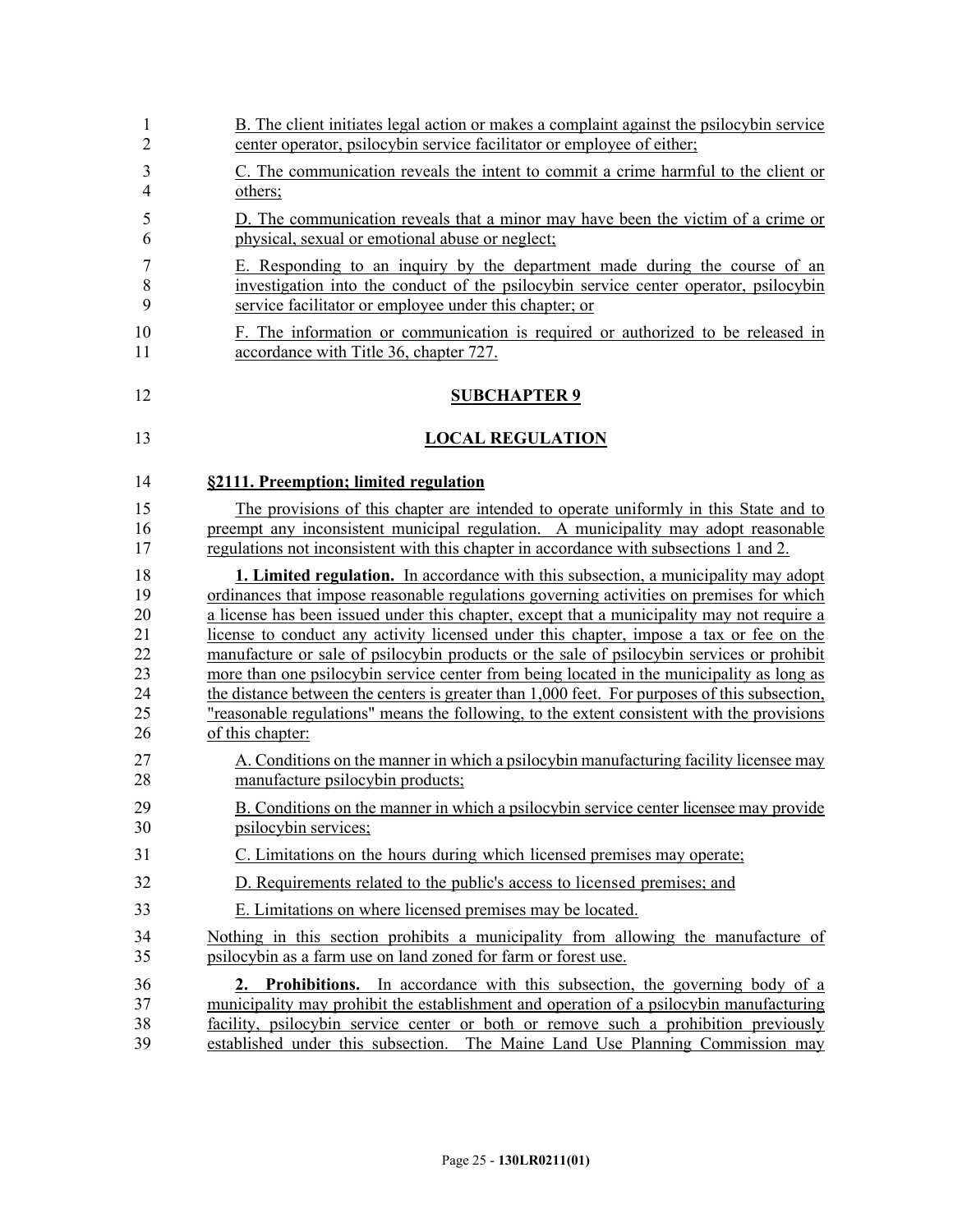| $\mathbf{1}$                              | prohibit the establishment and operation of a psilocybin manufacturing facility or remove                                                                                         |
|-------------------------------------------|-----------------------------------------------------------------------------------------------------------------------------------------------------------------------------------|
| $\overline{2}$<br>$\overline{\mathbf{3}}$ | such a prohibition previously established under this subsection, within an area subject to<br>the jurisdiction of the Maine Land Use Planning Commission. For purposes of this    |
| $\overline{4}$                            | subsection, "governing body" means the governing body of a municipality or the Maine                                                                                              |
| 5                                         | Land Use Planning Commission, as applicable.                                                                                                                                      |
| 6                                         | A. If a governing body adopts a measure prohibiting or removing a prohibition under                                                                                               |
| $\overline{7}$                            | this subsection, that measure must be submitted to the electors of the municipality, or                                                                                           |
| 8                                         | within the affected unorganized territory, for approval at the next statewide general                                                                                             |
| 9                                         | election. The measure takes effect only if approved by a majority of the electors voting                                                                                          |
| 10                                        | at that election.                                                                                                                                                                 |
| 11                                        | B. If a governing body adopts a measure establishing a prohibition under this                                                                                                     |
| 12                                        | subsection and the measure is approved in accordance with paragraph A, the governing                                                                                              |
| 13                                        | body must provide the text of the measure to the department. Upon receiving notice                                                                                                |
| 14<br>15                                  | of the prohibition, the department shall discontinue licensing any premises to which<br>the prohibition applies.                                                                  |
| 16                                        | C. If a governing body adopts a measure removing a prohibition under this subsection                                                                                              |
| 17                                        | and the measure is approved in accordance with paragraph A, the department shall                                                                                                  |
| 18                                        | begin accepting relevant applications for licenses in the affected area no later than the                                                                                         |
| 19                                        | first business day of January immediately following the date of the statewide general                                                                                             |
| 20                                        | election.                                                                                                                                                                         |
| 21                                        | <b>SUBCHAPTER 10</b>                                                                                                                                                              |
| 22                                        | <b>LABELING AND PACKAGING; SIGNS; ADVERTISING AND MARKETING;</b>                                                                                                                  |
| 23                                        | <b>HEALTH AND SAFETY</b>                                                                                                                                                          |
| 24                                        | §2121. Labeling requirements                                                                                                                                                      |
|                                           |                                                                                                                                                                                   |
| 25                                        | The department shall adopt rules necessary to protect the public health and safety that                                                                                           |
| 26<br>27                                  | establish standards for the labeling of psilocybin products, including but not limited to<br>standards that ensure psilocybin products have labeling that communicates health and |
| 28                                        | safety warnings, activation time, potency, serving size, the number of servings and content                                                                                       |
| 29                                        | and other labeling in accordance with requirements for food products or potable liquid. In                                                                                        |
| 30                                        | adopting rules under this section, the department shall consult with the Department of                                                                                            |
| 31                                        |                                                                                                                                                                                   |
|                                           |                                                                                                                                                                                   |
| 32                                        | Agriculture, Conservation and Forestry and the Department of Administrative and<br>Financial Services.                                                                            |
| 33                                        | <b>1. Labeling standards.</b> The department may establish different labeling standards for                                                                                       |
| 34                                        | different varieties and types of psilocybin products.                                                                                                                             |
| 35                                        | <b>2. Preapproval; fee.</b> The department may require a licensee to submit a label intended                                                                                      |
| 36                                        | for use on a psilocybin product for preapproval before the licensee may sell or transfer a                                                                                        |
| 37<br>38                                  | psilocybin product bearing the label and the department may impose a fee for the<br>preapproval process.                                                                          |

39 **3. Cost.** The department shall consider the cost of meeting a potential requirement and 40 how that cost will affect the cost to the client.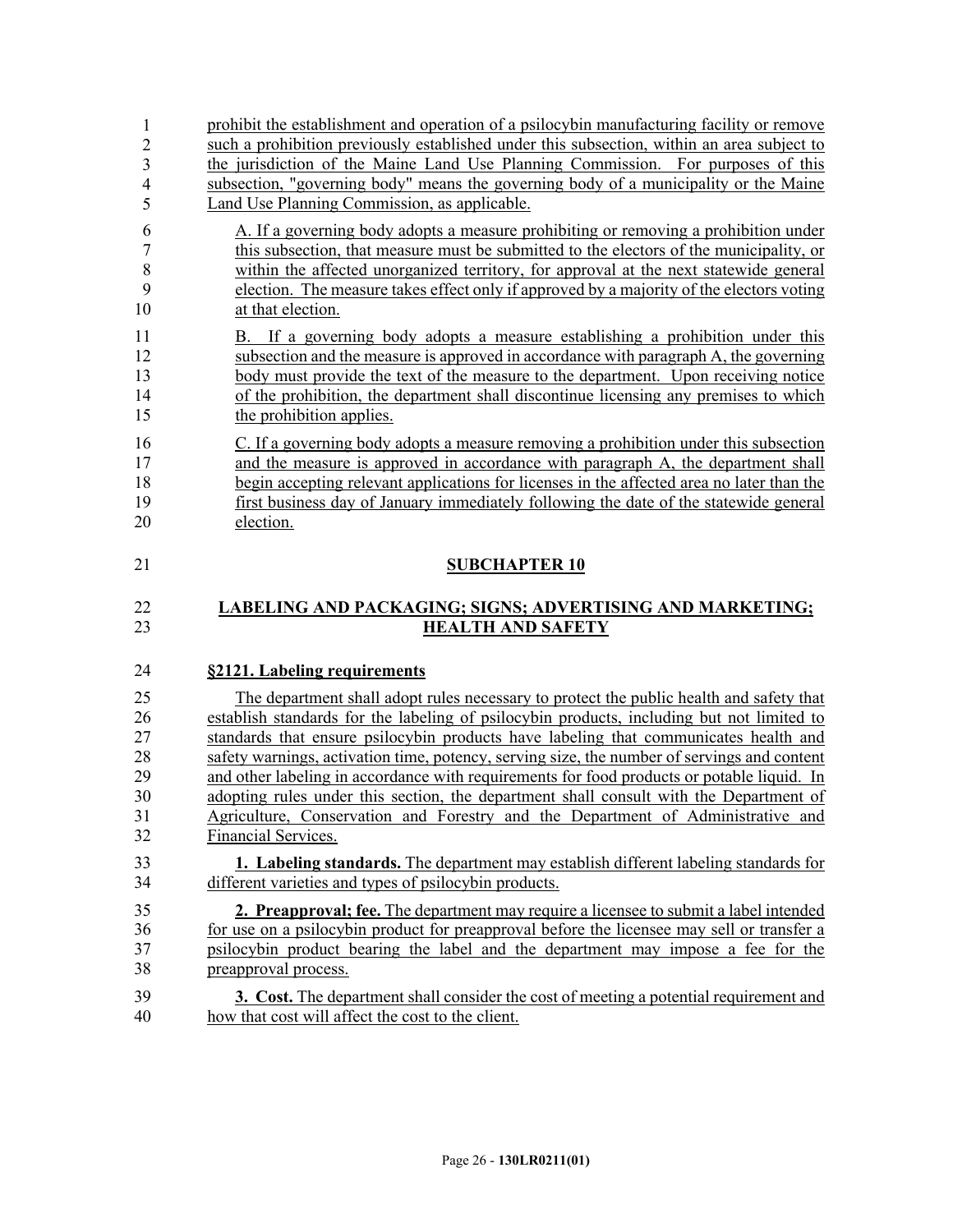1 **4. Rules not more restrictive than necessary.** The department may not adopt rules 2 governing labeling that are more restrictive than reasonably necessary to protect the public 3 health and safety. 4 **5. Imprecise labeling.** The department shall by rule prohibit a licensee from placing 5 or allowing the placement of a mark or label on the container of a psilocybin product that 6 is kept for sale if the mark or label does not precisely and clearly indicate the nature of the 7 container's contents or if the mark or label in any way might deceive a person about the 8 nature, composition, quantity, age or quality of the container's contents. 9 **6. Deceptive labeling; injurious or adulterated ingredients.** The department shall 10 by rule prohibit a licensee from selling any psilocybin product that, in the department's 11 judgment, is deceptively labeled or contains injurious or adulterated ingredients. 12 **§2122. Packaging requirements** 13 As necessary to protect the public health and safety, the department shall adopt rules 14 establishing standards for the packaging of psilocybin products, including but not limited 15 to ensuring that psilocybin products are not marketed in a manner that is untruthful or 16 misleading or otherwise creates a significant risk of harm to public health and safety. In 17 adopting rules under this section, the department shall consult with the Department of 18 Agriculture, Conservation and Forestry and the Department of Administrative and 19 Financial Services. 20 **1. Prohibiting advertising.** The department may adopt rules prohibiting advertising 21 psilocybin products to the public. 22 **2. Regulating advertising.** The department may adopt rules regulating and prohibiting 23 advertising psilocybin services in a manner that is appealing to minors, promotes excessive 24 use, promotes illegal activity, violates the code of professional conduct for psilocybin 25 service facilitator licensees established by the department or otherwise presents a 26 significant risk to public health and safety. 27 **3. Packaging standards.** The department may establish different packaging standards 28 for different varieties and types of psilocybin products. 29 **4. Labeling standards.** The department may establish different labeling standards for 30 different varieties and types of psilocybin packages and may consider the effect on the 31 environment of requiring certain packaging. 32 **5. Preapproval; fee.** The department may require a licensee to submit packaging 33 intended for use on a psilocybin product for preapproval before the licensee may sell or 34 transfer a psilocybin product packaged in the packaging and the department may impose a 35 fee for the preapproval process. 36 **6. Cost.** The department shall consider the cost of meeting a potential requirement and 37 how that cost will affect the cost to the client. 38 **7. Rules not more restrictive than necessary.** The department may not adopt rules 39 governing labeling that are more restrictive than is reasonably necessary to protect the 40 public health and safety. 41 **§2123. Dosage requirements**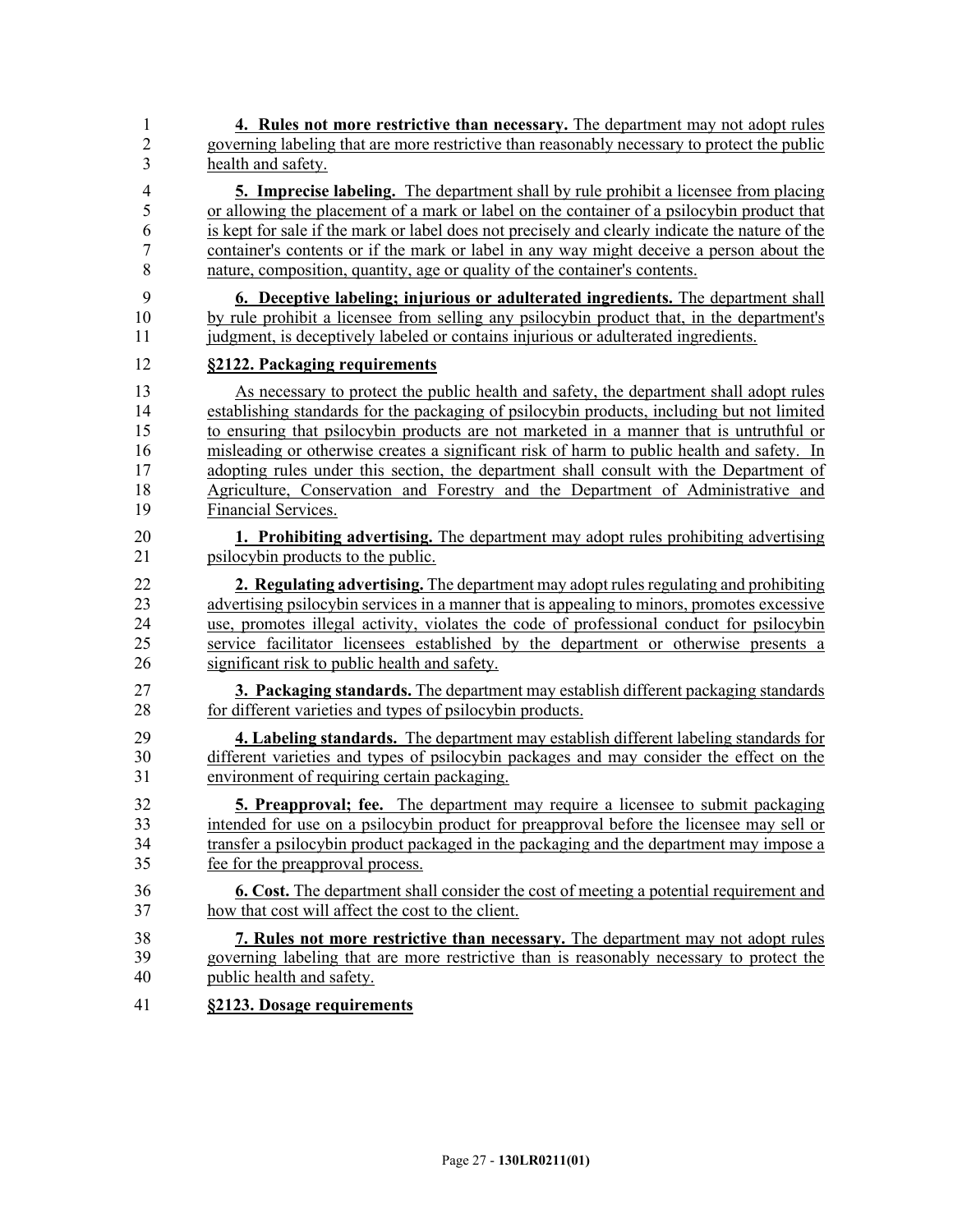| $\overline{c}$ | psilocybin that is permitted in a single serving of a psilocybin product and the number of   |
|----------------|----------------------------------------------------------------------------------------------|
| 3              | servings that are permitted in a psilocybin product package.                                 |
| 4              | §2124. Prohibition on sale to protect health and safety                                      |
| 5              | A person may not sell or offer for sale a psilocybin product unless the psilocybin           |
| 6              | product complies with the minimum standards prescribed by the provisions of this chapter     |
| $\sqrt{ }$     | and the rules adopted pursuant to this chapter. The department may prohibit the sale of a    |
| 8              | psilocybin product for a reasonable period of time for the purpose of determining whether    |
| 9              | the psilocybin product complies with the minimum standards prescribed by the provisions      |
| 10             | of this chapter and the rules adopted pursuant to this chapter.                              |
| 11             | <b>SUBCHAPTER 11</b>                                                                         |
| 12             | <b>LICENSE VIOLATIONS; PENALTIES</b>                                                         |
| 13             | §2131. General penalty                                                                       |
| 14             | Except as otherwise specified in this chapter, a violation of this chapter or any rules      |
| 15             | adopted pursuant to this chapter is a Class C crime.                                         |
| 16             | §2132. Administrative penalties                                                              |
| 17             | <b>1. Administrative penalties; generally.</b> In addition to any other applicable penalty   |
| 18             | under this chapter, the department, on its own initiative or on complaint and after          |
| 19             | investigation, notice and the opportunity for a public hearing, may issue an order imposing  |
| 20             | an administrative penalty in accordance with this section on a licensee or suspend or revoke |
| 21             | the licensee's license if the department finds that the licensee or an agent or employee of  |
| 22             | the licensee has violated any provision of this chapter, the rules adopted pursuant to this  |
| 23             | chapter or the terms, conditions or provisions of the licensee's license, including but not  |
| 24             | limited to a finding by the department:                                                      |
| 25             | A. That the licensee or an agent or employee of the licensee has made a false                |
| 26             | representation or statement to the department in order to induce or prevent action by        |
| 27             | the department;                                                                              |
| 28             | B. That the licensee is insolvent or incompetent or physically unable to carry on the        |
| 29             | licensed activities:                                                                         |
| 30             | C. That the licensee is in the habit of using alcohol, habit-forming drugs, marijuana,       |
| 31             | psilocybin products or controlled substances to excess;                                      |
| 32             | D. That the licensee or an agent or employee of the licensee has misrepresented to a         |
| 33             | person or the public any psilocybin products sold by the licensee;                           |
| 34             | E. That the licensee or an agent or employee of the licensee has been convicted of any       |
| 35             | crime or found by a court of competent jurisdiction to have violated any provision of        |
| 36             | this chapter or of a municipal ordinance, if the violation of that ordinance occurred on     |
| 37             | the premises for which the license was issued;                                               |
| 38             | F. That the licensee or an agent or employee of the licensee has diverted psilocybin         |
| 39             | products to an entity that is not operating legally under the laws of this State;            |

1 The department shall adopt rules establishing the maximum concentration of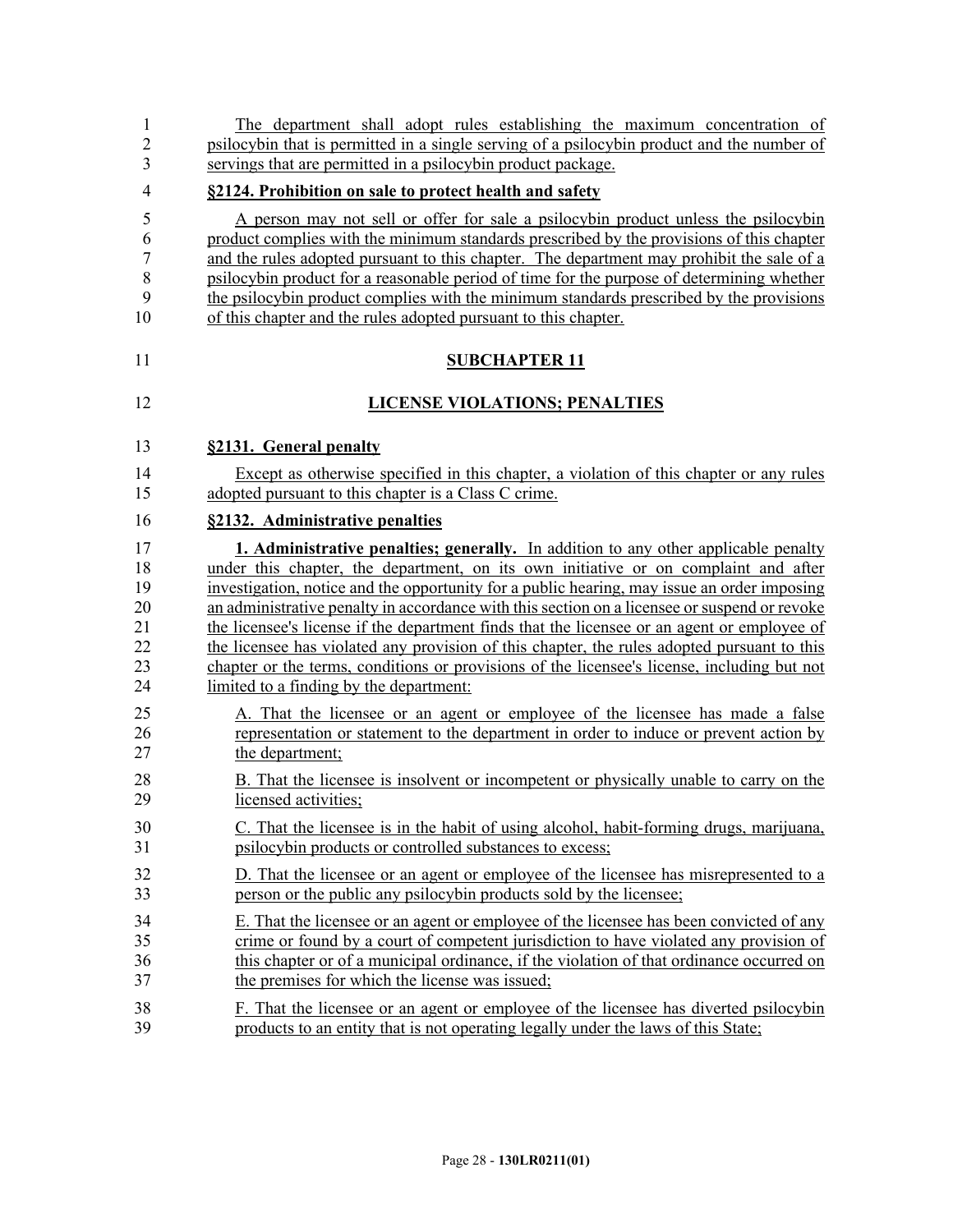| 1                                            | G. That the licensee or an agent or employee of the licensee has purchased or received                                                                                                                                                                                                                                                                                                                                                                                                                                                                                                                                                                                                                         |
|----------------------------------------------|----------------------------------------------------------------------------------------------------------------------------------------------------------------------------------------------------------------------------------------------------------------------------------------------------------------------------------------------------------------------------------------------------------------------------------------------------------------------------------------------------------------------------------------------------------------------------------------------------------------------------------------------------------------------------------------------------------------|
| $\overline{2}$                               | a psilocybin product from an unlicensed source or has sold, stored or transferred a                                                                                                                                                                                                                                                                                                                                                                                                                                                                                                                                                                                                                            |
| 3                                            | psilocybin product in a manner that is not permitted by the licensee's license; or                                                                                                                                                                                                                                                                                                                                                                                                                                                                                                                                                                                                                             |
| $\overline{4}$                               | H. That a person with a financial interest in the business operating or to be operated                                                                                                                                                                                                                                                                                                                                                                                                                                                                                                                                                                                                                         |
| 5                                            | under the license committed or failed to commit an act if that act or failure to act would                                                                                                                                                                                                                                                                                                                                                                                                                                                                                                                                                                                                                     |
| 6                                            | constitute grounds for the department to refuse to issue, or to suspend, revoke or refuse                                                                                                                                                                                                                                                                                                                                                                                                                                                                                                                                                                                                                      |
| 7                                            | to renew, the license if the person were the licensee or applicant for the license.                                                                                                                                                                                                                                                                                                                                                                                                                                                                                                                                                                                                                            |
| 8                                            | The department may not impose any penalty under this section on the basis of a finding                                                                                                                                                                                                                                                                                                                                                                                                                                                                                                                                                                                                                         |
| 9                                            | that the licensee or an agent or employee of the licensee has violated a provision of federal                                                                                                                                                                                                                                                                                                                                                                                                                                                                                                                                                                                                                  |
| 10                                           | law governing psilocybin products.                                                                                                                                                                                                                                                                                                                                                                                                                                                                                                                                                                                                                                                                             |
| 11<br>12<br>13<br>14<br>15<br>16<br>17<br>18 | 2. Amounts; deposit. An administrative penalty imposed by the department on a<br>licensee pursuant to this subchapter may not exceed \$5,000 per license violation. The<br>department shall adopt rules setting forth amounts of administrative penalties to be imposed<br>on a licensee based upon specific categories of violations by the licensee.<br>All<br>administrative penalties paid to the department pursuant to this subchapter must be<br>deposited into the Psilocybin Control and Regulation Fund.<br><b>3. License suspension.</b> A licensee whose license has been suspended pursuant to this<br>subchapter may not, for the duration of the period of suspension, engage in any activities |
| 19                                           | authorized by that license.                                                                                                                                                                                                                                                                                                                                                                                                                                                                                                                                                                                                                                                                                    |
| 20                                           | 4. License revocation. A licensee whose license has been revoked pursuant to this                                                                                                                                                                                                                                                                                                                                                                                                                                                                                                                                                                                                                              |
| 21                                           | subchapter shall cease immediately all activities authorized by the license and shall ensure                                                                                                                                                                                                                                                                                                                                                                                                                                                                                                                                                                                                                   |
| 22                                           | that all psilocybin and psilocybin products in the possession of the licensee are forfeited to                                                                                                                                                                                                                                                                                                                                                                                                                                                                                                                                                                                                                 |
| 23                                           | the department for destruction in accordance with this subchapter.                                                                                                                                                                                                                                                                                                                                                                                                                                                                                                                                                                                                                                             |
| 24                                           | <b>5. Enforcement actions may be cumulative.</b> In addition to suspending or revoking a                                                                                                                                                                                                                                                                                                                                                                                                                                                                                                                                                                                                                       |
| 25                                           | licensee's license, the department may impose an administrative penalty on the licensee                                                                                                                                                                                                                                                                                                                                                                                                                                                                                                                                                                                                                        |
| 26                                           | consistent with this section.                                                                                                                                                                                                                                                                                                                                                                                                                                                                                                                                                                                                                                                                                  |
| 27                                           | <b>6. Additional penalties may be imposed.</b> Any penalties imposed by the department                                                                                                                                                                                                                                                                                                                                                                                                                                                                                                                                                                                                                         |
| 28                                           | on a licensee pursuant to this subchapter are in addition to any criminal or civil penalties                                                                                                                                                                                                                                                                                                                                                                                                                                                                                                                                                                                                                   |
| 29                                           | that may be imposed pursuant to other applicable laws or rules.                                                                                                                                                                                                                                                                                                                                                                                                                                                                                                                                                                                                                                                |
| 30<br>31<br>32<br>33<br>34<br>35<br>36       | Maine Administrative Procedure Act; appeals. The imposition of an<br>7.<br>administrative penalty or the suspension or revocation of a licensee by the department is<br>governed by the Maine Administrative Procedure Act. A final order of the department<br>imposing an administrative penalty on a licensee or suspending or revoking the licensee's<br>license is a final agency action, as defined in Title 5, section 8002, subsection 4, and the<br>licensee may appeal that final order to the Superior Court in accordance with Rule 80C of<br>the Maine Rules of Civil Procedure.                                                                                                                   |
| 37                                           | §2133. Disposition of unauthorized psilocybin or psilocybin products of licensee                                                                                                                                                                                                                                                                                                                                                                                                                                                                                                                                                                                                                               |
| 38                                           | 1. Order; destruction of psilocybin or psilocybin products. If the department issues                                                                                                                                                                                                                                                                                                                                                                                                                                                                                                                                                                                                                           |
| 39                                           | a final order imposing an administrative penalty on or a license suspension or revocation                                                                                                                                                                                                                                                                                                                                                                                                                                                                                                                                                                                                                      |
| 40                                           | against a licensee pursuant to this subchapter, the department may specify in the order, in                                                                                                                                                                                                                                                                                                                                                                                                                                                                                                                                                                                                                    |
| 41                                           | addition to any other penalties imposed in the order, that all or a portion of the psilocybin                                                                                                                                                                                                                                                                                                                                                                                                                                                                                                                                                                                                                  |
| 42                                           | or psilocybin products in the possession of the licensee are subject to destruction. A                                                                                                                                                                                                                                                                                                                                                                                                                                                                                                                                                                                                                         |
| 43                                           | licensee subject to a final order directing the destruction of psilocybin or psilocybin                                                                                                                                                                                                                                                                                                                                                                                                                                                                                                                                                                                                                        |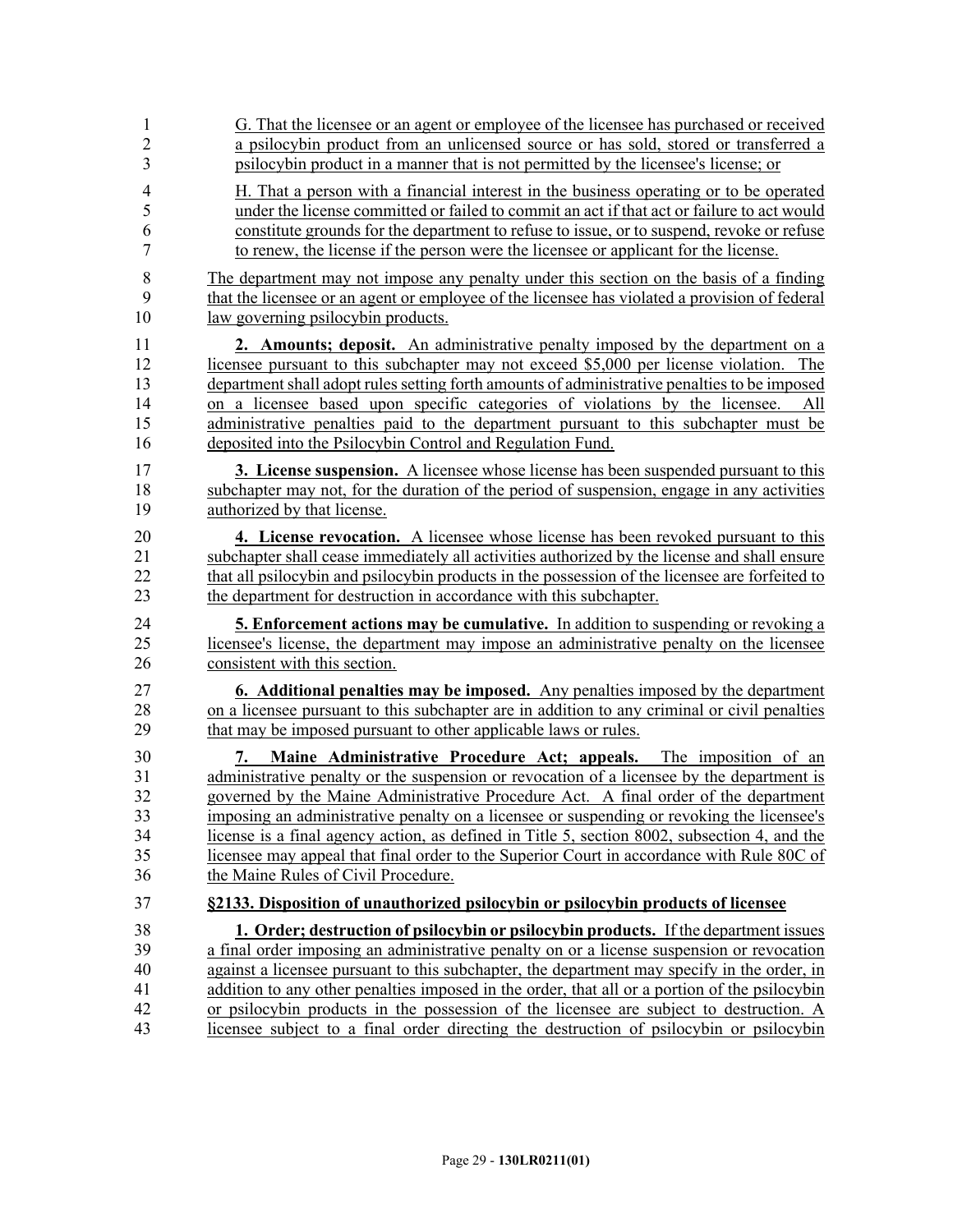| 1  | products in the possession of the licensee shall forfeit the psilocybin or psilocybin products |
|----|------------------------------------------------------------------------------------------------|
| 2  | described in the order to the department for destruction.                                      |
| 3  | <b>2. Investigation.</b> If the department is notified by a criminal justice agency that there |
| 4  | is a pending investigation of a licensee subject to an order imposed under subsection 1, the   |
| 5  | department may not destroy any psilocybin or psilocybin products of that licensee until the    |
| 6  | destruction is approved by the criminal justice agency.                                        |
| 7  | <b>3. Conviction of licensee.</b> A court, district attorney or municipal authority involved   |
| 8  | in trying or finding a violation of this chapter shall notify the department upon final        |
| 9  | adjudication or conviction of the offense.                                                     |
| 10 | 4. Rules. The department shall adopt rules governing the imposition of administrative          |
| 11 | penalties, suspensions and revocations under this subchapter, which must include, but are      |
| 12 | not limited to, provisions relating to notice and conduct of hearings consistent with the      |
| 13 | Maine Administrative Procedure Act and provisions relating to the disposition of               |
| 14 | unauthorized psilocybin and psilocybin products of a licensee.                                 |
| 15 | <b>SUBCHAPTER 12</b>                                                                           |
| 16 | <b>MAINE PSILOCYBIN ADVISORY BOARD</b>                                                         |
| 17 | §2141. Definition                                                                              |
| 18 | For purposes of this subchapter, "program development period" means the period                 |
| 19 | beginning on the effective date of this subchapter and continuing until all rules required     |
| 20 | under this chapter have been initially adopted.                                                |
| 21 | §2142. Establishment; purposes                                                                 |
| 22 | The Maine Psilocybin Advisory Board, established in Title 5, section 12004-I,                  |
| 23 | subsection 47-J, is established within the department for the purposes of advising and         |
| 24 | making recommendations to the department regarding the administration of this chapter in       |
| 25 | a manner that promotes the public health and safety. Recommendations by the board              |
| 26 | require the approval of a majority of the board's voting members.                              |
| 27 | §2143. Membership                                                                              |
| 28 | The board consists of 19 members in accordance with this section.                              |
| 29 | 1. Ex officio nonvoting members. The following members serve as ex officio                     |
| 30 | nonvoting members:                                                                             |
| 31 | A. The Director of the Maine Center for Disease Control and Prevention within the              |
| 32 | department or the director's designee;                                                         |
| 33 | B. The State Health Officer within the Maine Center for Disease Control and                    |
| 34 | Prevention within the department or the officer's designee, who must be a physician            |
| 35 | licensed in accordance with Title 32, chapters 36 or 48; and                                   |
| 36 | C. The chair of the Statewide Coordinating Council for Public Health, established in           |
| 37 | Title 5, section 12004-G, subsection 14-G.                                                     |
| 38 | 2. Ex officio voting member. The Attorney General or the Attorney General's                    |
| 39 | designee serves as an ex officio voting member.                                                |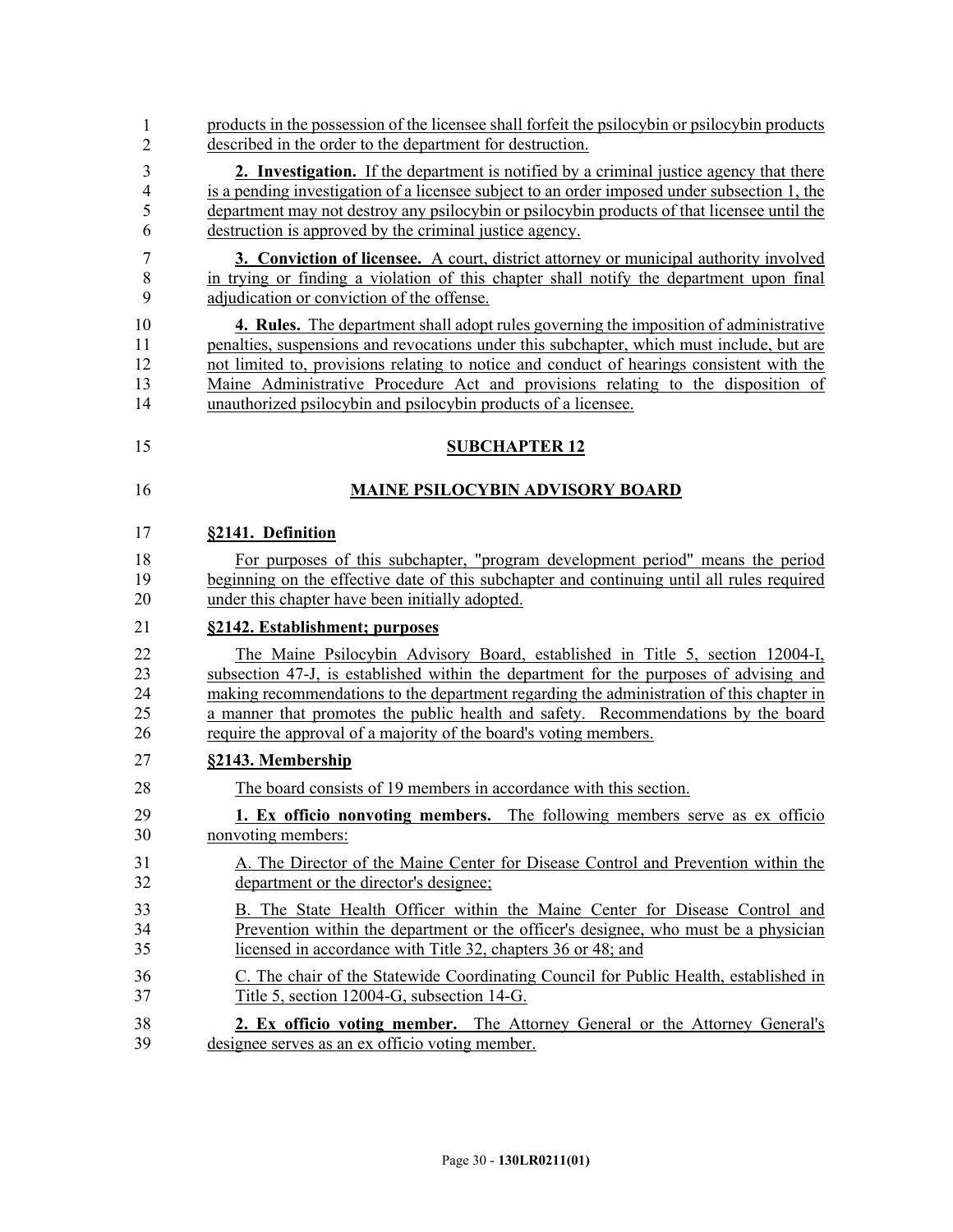| 1  | 3. Voting members appointed by the Governor. The Governor shall appoint voting           |
|----|------------------------------------------------------------------------------------------|
| 2  | members in accordance with this subsection. The Governor shall appoint:                  |
| 3  | A. Any 4 of the following individuals:                                                   |
| 4  | (1) A state employee who has technical expertise in the field of public health;          |
| 5  | (2) A representative from a district coordinating council for public health              |
| 6  | established pursuant to Title 22, section 412, subsection 4;                             |
| 7  | (3) A representative of one of the federally recognized Indian tribes in the State;      |
| 8  | (4) A member of the Substance Use Disorder Services Commission, established in           |
| 9  | Title 5, section 12004-G, subsection 13-C;                                               |
| 10 | (5) A member of the Permanent Commission on the Status of Racial, Indigenous             |
| 11 | and Maine Tribal Populations, established in Title 5, section 12004-I, subsection        |
| 12 | $74 - J$ ;                                                                               |
| 13 | (6) A member of the Palliative Care and Quality of Life Interdisciplinary Advisory       |
| 14 | Council, established in Title 5, section 12004-I, subsection 47-I; or                    |
| 15 | (7) An individual who represents individuals who provide public health services          |
| 16 | directly to the public;                                                                  |
| 17 | B. A psychologist licensed under Title 32, chapter 56 who has professional experience    |
| 18 | engaging in behavioral health;                                                           |
| 19 | C. A physician licensed under Title 32, chapter 48;                                      |
| 20 | D. A naturopathic doctor licensed under Title 32, chapter 113-B;                         |
| 21 | E. An individual with expertise in the field of public health who has a background in    |
| 22 | academia;                                                                                |
| 23 | F. Any 3 of the following individuals:                                                   |
| 24 | (1) A person with professional expertise conducting scientific research regarding        |
| 25 | the use of psychodelic compounds in clinical therapy;                                    |
| 26 | (2) A person who has experience in the field of mycology;                                |
| 27 | (3) A person who has experience in the field of ethnobotany;                             |
| 28 | (4) A person who has experience in the field of psychopharmacology; or                   |
| 29 | (5) A person who has experience in the field of psilocybin harm reduction;               |
| 30 | G. An individual representing the Department of Administrative and Financial Services    |
| 31 | who has expertise working with the system developed and maintained by the                |
| 32 | department for tracking marijuana in accordance with section 105 or Title 22, section    |
| 33 | 2430-G, subsection 1, paragraph B; and                                                   |
| 34 | H. Three at-large members.                                                               |
| 35 | <b>4. Terms; vacancies.</b> Board members, other than ex officio members, serve 4-year   |
| 36 | terms and are eligible for reappointment. Before the expiration of the term of a member, |
| 37 | the Governor shall appoint a successor whose term begins on the next January 1st. Board  |
| 38 | members serve at the pleasure of the Governor and are not subject to legislative         |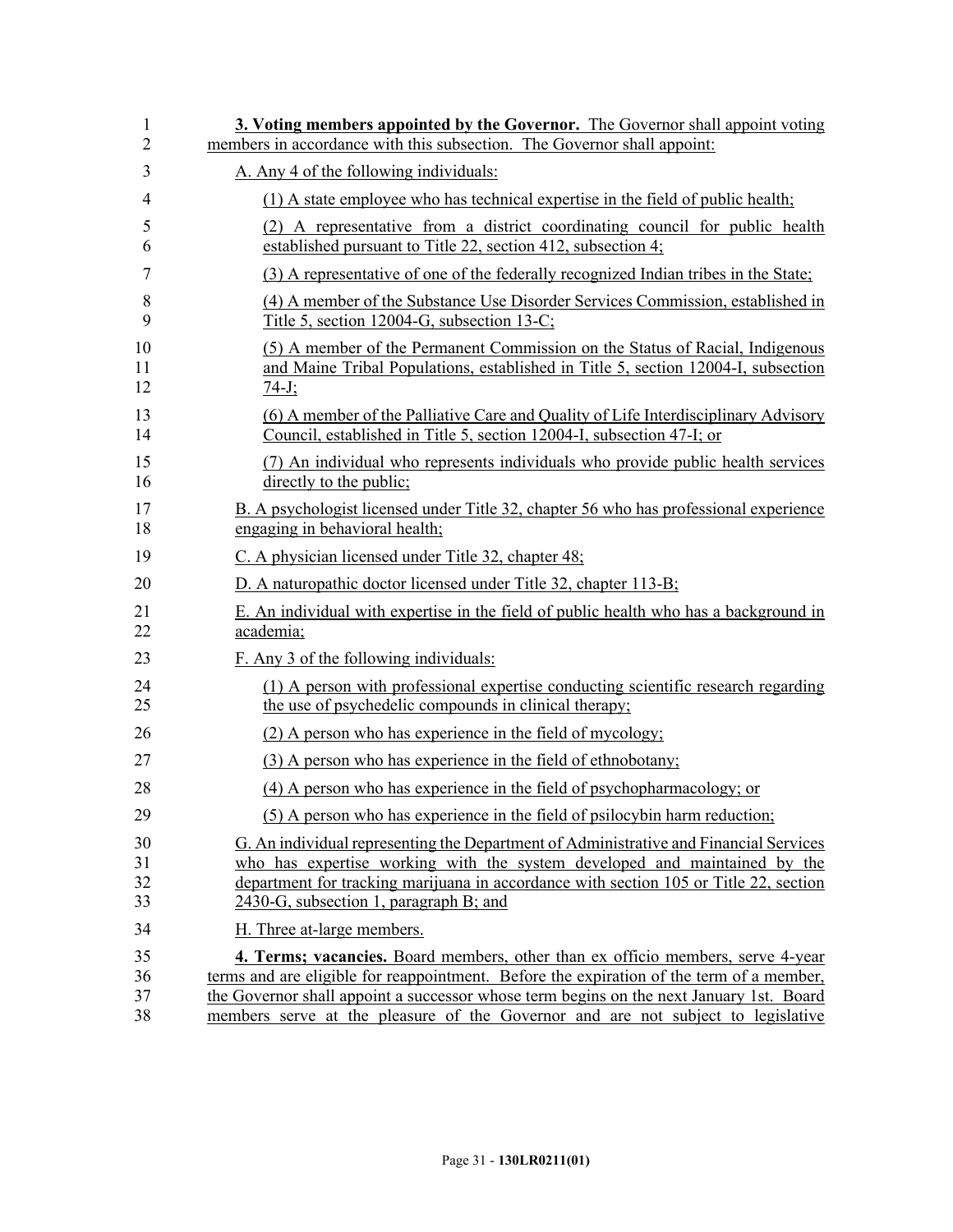| 1              | confirmation. If there is a vacancy for cause, the Governor shall make an appointment to        |
|----------------|-------------------------------------------------------------------------------------------------|
| $\overline{2}$ | become immediately effective for the unexpired term.                                            |
| 3              | <b>5. Chair.</b> The board shall elect one of its voting members to serve as chair. The chair   |
| $\overline{4}$ | serves a one-year term in that office and is eligible for reelection.                           |
| 5              | <b>6. Meeting frequency.</b> Until all rules necessary to implement this chapter have been      |
| 6              | adopted, the board shall meet at least once every 2 calendar months at a time and place         |
| $\overline{7}$ | determined by the chair or a majority of the voting members of the board. Thereafter the        |
| 8              | board shall meet at least 4 times each year at regular intervals at a time and place determined |
| 9              | by the chair or a majority of the voting members of the board. The board may meet at other      |
| 10             | times and places by the call of the chair or a majority of the voting members of the board.     |
| 11             | <b>7. Quorum.</b> A majority of the board's voting members constitutes a quorum.                |
| 12             | 8. Establishment of subcommittees. The board may establish subcommittees                        |
| 13             | necessary for the operation of the board.                                                       |
| 14             | <b>9. Expenses; reimbursement.</b> Board members are entitled to compensation for service       |
| 15             | on the board and for travel and board-related expenses in accordance with Title 5, section      |
| 16             | 12004-I, subsection 47-J.                                                                       |
| 17             | §2144. Powers and duties                                                                        |
| 18             | 1. Powers. The board may:                                                                       |
| 19             | A. Adopt rules necessary for the operation of the board. Rules adopted pursuant to this         |
| 20             | section are routine technical rules pursuant to Title 5, chapter 375, subchapter 2-A; and       |
| 21             | B. Make recommendations to the department related to:                                           |
| 22             | (1) Administration of this chapter;                                                             |
| 23             | (2) Available medical, psychological and scientific studies, research and other                 |
| 24             | information on the safety and efficacy of psilocybin in treating behavioral health              |
| 25             | conditions, including but not limited to substance use disorder, depression, anxiety            |
| 26             | disorders and end-of-life psychological distress;                                               |
| 27             | (3) Working with clients receiving psilocybin services, including:                              |
| 28             | (a) The requirements, specifications and guidelines for providing psilocybin                    |
| 29             | services to a client, including but not limited to holding and verifying the                    |
| 30             | completion of a preparation session, an administration session and an                           |
| 31             | integration session;                                                                            |
| 32             | (b) The information that must be provided to a client before the client                         |
| 33             | participates in an administration session, including health and safety warnings                 |
| 34             | or other disclosures;                                                                           |
| 35             | (c) The information that must be received from a client to determine whether                    |
| 36             | the client should participate in an administration session, including information               |
| 37             | that may identify risk factors and contraindications and information related to                 |
| 38             | any public health or safety standards or industry best practices during the                     |
| 39             | administration session;                                                                         |
| 40             | (d) Transportation needs of a client after the completion of an administration                  |
| 41             | session; or                                                                                     |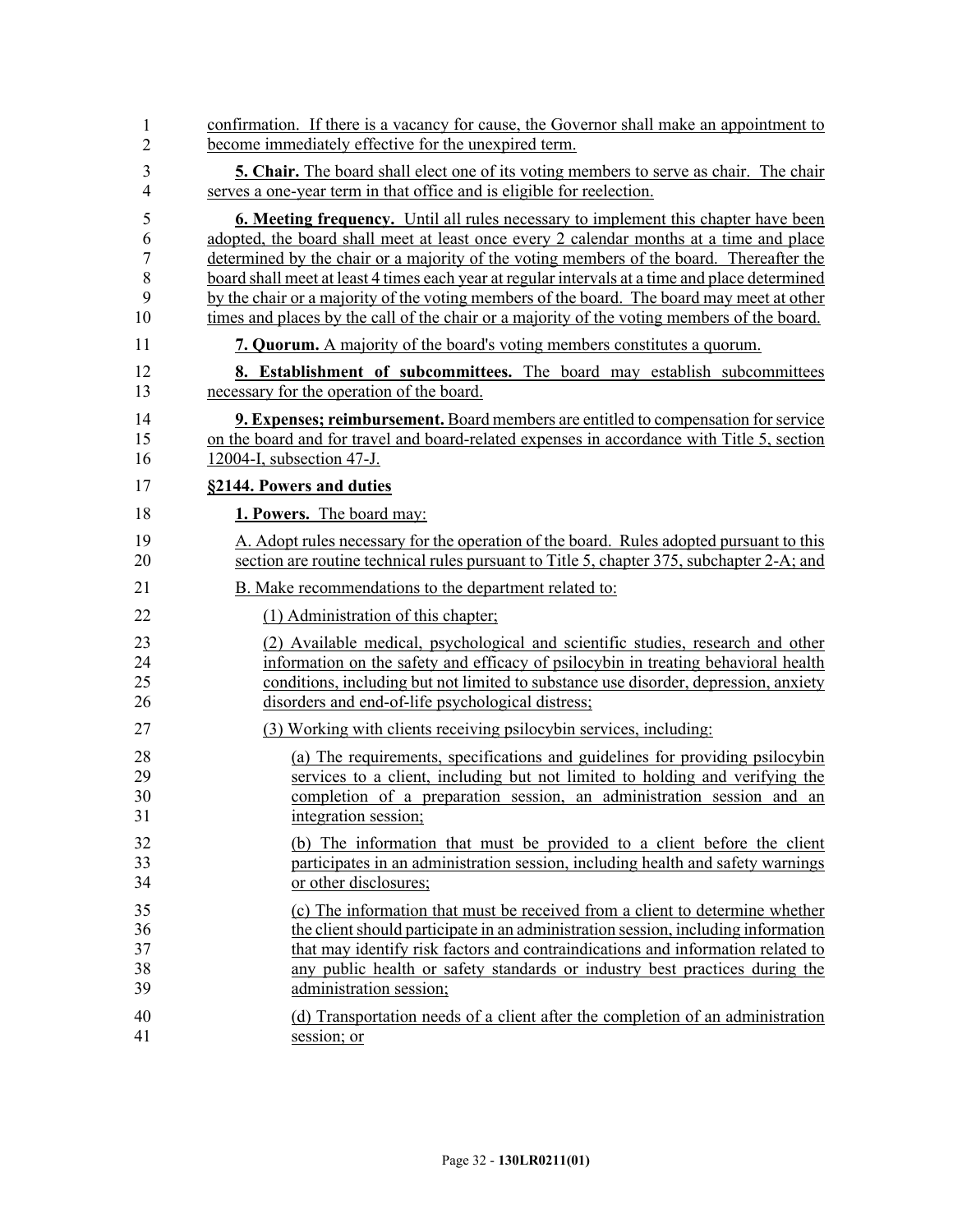| 1<br>$\overline{2}$        | (e) Client access to common or outside areas on the premises of a psilocybin<br>service center;                                                                                                                                                                                                                                                                                                            |
|----------------------------|------------------------------------------------------------------------------------------------------------------------------------------------------------------------------------------------------------------------------------------------------------------------------------------------------------------------------------------------------------------------------------------------------------|
| 3<br>$\overline{4}$        | (4) Public health and safety standards and industry best practices for each type of<br>licensee; and                                                                                                                                                                                                                                                                                                       |
| 5<br>6                     | (5) Required qualifications and practices of psilocybin service facilitators,<br>including:                                                                                                                                                                                                                                                                                                                |
| 7                          | (a) Adherence to a code of professional and ethical conduct;                                                                                                                                                                                                                                                                                                                                               |
| 8                          | (b) Required education and training, including but not limited to:                                                                                                                                                                                                                                                                                                                                         |
| 9<br>10                    | (i) Client facilitation skills that are affirming, nonjudgmental and<br>nondirective;                                                                                                                                                                                                                                                                                                                      |
| 11<br>12<br>13             | (ii) Providing support to clients during an administration session with<br>specialized skills for client safety and clients who may have a mental<br>health condition;                                                                                                                                                                                                                                     |
| 14<br>15                   | (iii) On the appropriate environment in which to provide psilocybin<br>services;                                                                                                                                                                                                                                                                                                                           |
| 16                         | (iv) Social and cultural considerations;                                                                                                                                                                                                                                                                                                                                                                   |
| 17                         | (v) The form of required training and education; or                                                                                                                                                                                                                                                                                                                                                        |
| 18                         | (vi) Examinations or other requirements; and                                                                                                                                                                                                                                                                                                                                                               |
| 19                         | (c) Holding an administration session, including but not limited to:                                                                                                                                                                                                                                                                                                                                       |
| 20                         | (i) Individual or group administration sessions; or                                                                                                                                                                                                                                                                                                                                                        |
| 21<br>22                   | (ii) Circumstances under which an administration session is considered<br>complete.                                                                                                                                                                                                                                                                                                                        |
| 23                         | 2. Duties. The board shall:                                                                                                                                                                                                                                                                                                                                                                                |
| 24<br>25<br>26<br>27       | A. Develop and maintain a long-term strategic plan for ensuring that psilocybin<br>services will become and remain a safe, accessible and affordable therapeutic option<br>for all persons who are 21 years of age or older and for whom psilocybin services may<br>be appropriate;                                                                                                                        |
| 28                         | B. Monitor and study federal laws, regulations and policies regarding psilocybin; and                                                                                                                                                                                                                                                                                                                      |
| 29<br>30<br>31             | C. Attempt to meet with the United States Attorney for the District of Maine to discuss<br>this chapter and potential federal enforcement policies regarding psilocybin in this<br>State after the program development period.                                                                                                                                                                             |
| 32<br>33<br>34<br>35<br>36 | <b>3. Report.</b> The board shall submit annually a report to the department that contains<br>the recommendations to the department described in subsection 1, paragraph B, the board's<br>long-term strategic plan described in subsection 2, paragraph A and information and<br>updates on federal laws, regulations and policies regarding psilocybin described in<br>subsection 2, paragraphs B and C. |
| 37                         | <b>SUBCHAPTER 13</b>                                                                                                                                                                                                                                                                                                                                                                                       |
| 38                         | PSILOCYBIN CONTROL AND REGULATION FUND                                                                                                                                                                                                                                                                                                                                                                     |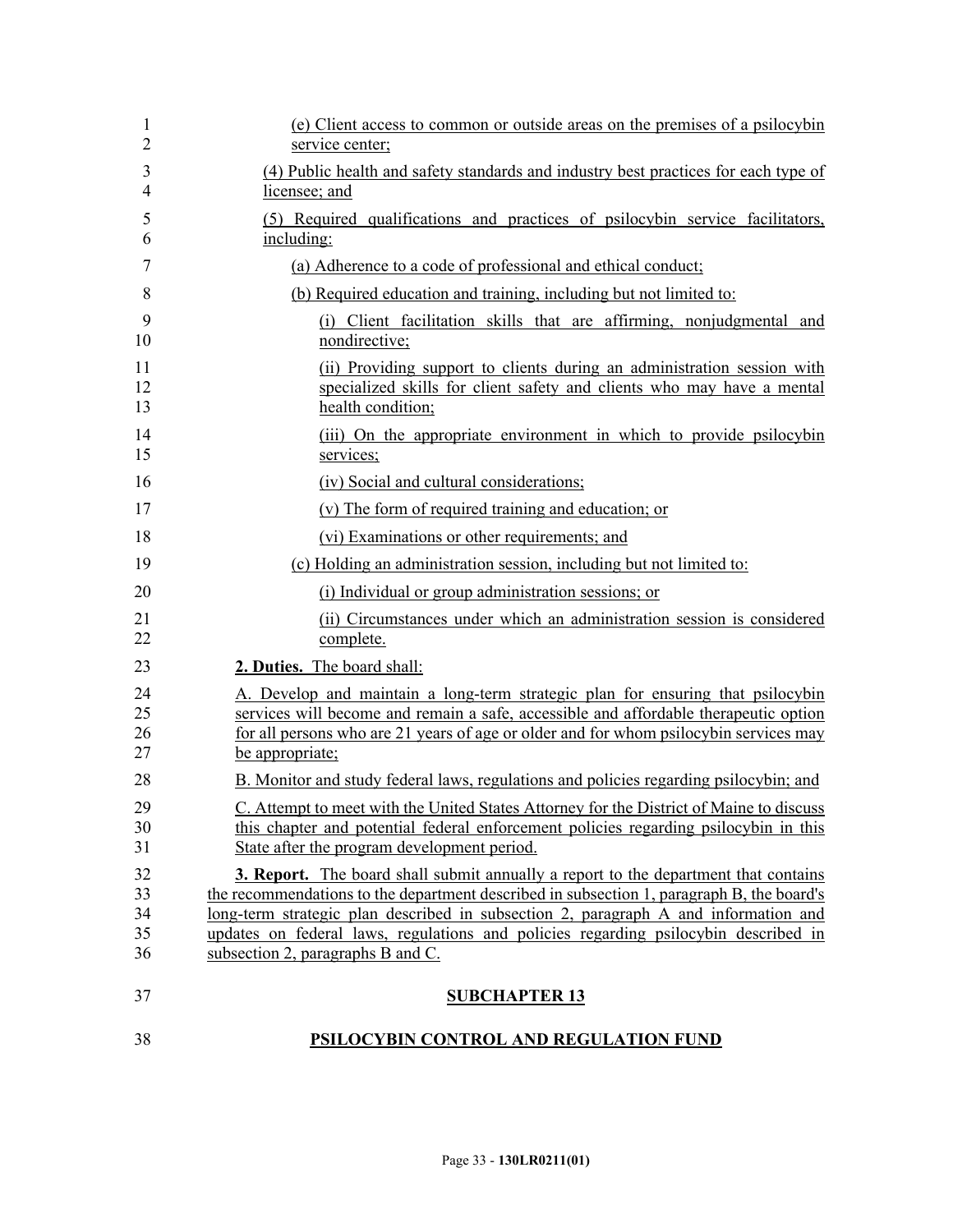| 1              | §2151. Psilocybin Control and Regulation Fund                                                                                                                                         |
|----------------|---------------------------------------------------------------------------------------------------------------------------------------------------------------------------------------|
| $\overline{2}$ | The Psilocybin Control and Regulation Fund, referred to in this section as "the fund,"                                                                                                |
| 3              | is established as a dedicated, nonlapsing fund within the department for the purposes                                                                                                 |
| 4              | specified in this section.                                                                                                                                                            |
| 5              | 1. Sources of fund. The State Controller shall credit to the fund:                                                                                                                    |
| 6<br>7         | A. Money received from the license fees and administrative penalties imposed under<br>this chapter;                                                                                   |
| 8<br>9         | B. All money from any other source, whether public or private, designated for deposit<br>into or credited to the fund: and                                                            |
| 10             | C. Interest earned or other investment income on balances in the fund.                                                                                                                |
| 11<br>12       | 2. Uses of fund. Money credited to the fund may be used by the department for the<br>purposes of implementing, administering and enforcing this chapter.                              |
| 13             | <b>SUBCHAPTER 14</b>                                                                                                                                                                  |
| 14             | <b>FOOD AND COMMODITY REGULATION</b>                                                                                                                                                  |
| 15             | §2161. Regulation as a food additive                                                                                                                                                  |
| 16             | Notwithstanding any provision of law to the contrary, the Department of Agriculture,                                                                                                  |
| 17             | Conservation and Forestry may not establish standards for psilocybin products as a food                                                                                               |
| 18<br>19       | additive or consider psilocybin products to be an adulterant under Title 7, section 717,<br>unless the concentration of a psilocybin product exceeds acceptable levels established by |
| 20             | the department by rule under this chapter.                                                                                                                                            |
| 21             | Sec. 21. 36 MRSA c. 727 is enacted to read:                                                                                                                                           |
| 22             | <b>CHAPTER 727</b>                                                                                                                                                                    |
| 23             | <b>TAXATION OF PSILOCYBIN PRODUCTS</b>                                                                                                                                                |
| 24             | §4961. Definitions                                                                                                                                                                    |
| 25<br>26       | As used in this chapter, unless the context otherwise indicates, the following terms<br>have the following meanings.                                                                  |
| 27             | <b>1. Client.</b> "Client" has the same meaning as in Title 28-B, section 2002, subsection 4.                                                                                         |
| 28             | 2. Department. "Department" means the Department of Health and Human Services.                                                                                                        |
| 29<br>30       | <b>3. Psilocybin.</b> "Psilocybin" has the same meaning as in Title 28-B, section 2002,<br>subsection 13.                                                                             |
| 31<br>32       | 4. Psilocybin Control and Regulation Fund. "Psilocybin Control and Regulation                                                                                                         |
|                | Fund" has the same meaning as in Title 28-B, section 2002, subsection 14.                                                                                                             |
| 33<br>34       | <b>5. Psilocybin product.</b> "Psilocybin product" has the same meaning as in Title 28-B,<br>section 2002, subsection 16.                                                             |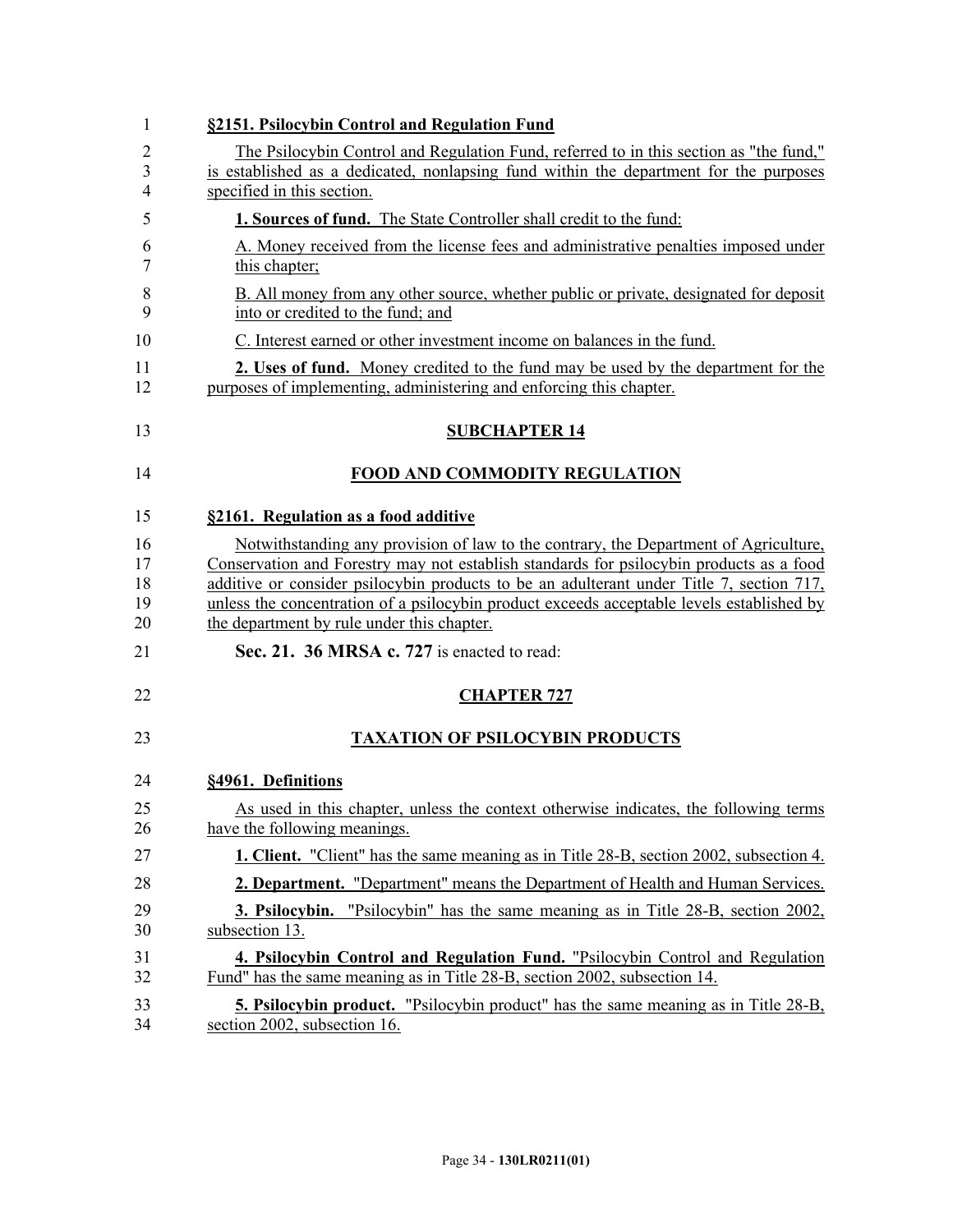| 1              | 6. Psilocybin service center. "Psilocybin service center" has the same meaning as in              |
|----------------|---------------------------------------------------------------------------------------------------|
| $\overline{2}$ | Title 28-B, section 2002, subsection 17.                                                          |
| 3              | 7. Psilocybin service center operator. "Psilocybin service center operator" has the               |
| $\overline{4}$ | same meaning as in Title 28-B, section 2002, subsection 18.                                       |
| 5              | 8. Retail sale. "Retail sale" means any transfer, exchange, gift or barter of a psilocybin        |
| 6              | product by any person to a client.                                                                |
| 7              | <b>9. Retail sales price.</b> "Retail sales price" means the price paid for a psilocybin product, |
| 8              | excluding tax, to a psilocybin service center operator by or on behalf of a client.               |
| 9              | §4962. Imposition of tax on retail sale of psilocybin products                                    |
| 10             | <b>1. Tax imposed.</b> A tax is imposed upon the retail sale of psilocybin products in this       |
| 11             | State. The tax imposed by this section is a direct tax on the client, for which payment upon      |
| 12             | retail sale is required. The tax must be collected at the point of sale of a psilocybin product   |
| 13             | by a psilocybin service center operator at the time at which the retail sale occurs.              |
| 14             | A. The tax imposed under this section is at the rate of 15% of the retail sales price of          |
| 15             | psilocybin products.                                                                              |
| 16             | B. If the tax imposed under this section does not equal an amount calculable to a whole           |
| 17             | cent, the tax is equal to the next higher whole cent.                                             |
| 18             | 2. Stated separately. Except as otherwise provided by the State Tax Assessor by rule,             |
| 19             | the amount of the tax must be separately stated on an invoice, receipt or other similar           |
| 20             | document that the psilocybin service center operator provides to the client at the time at        |
| 21             | which the retail sale occurs.                                                                     |
| 22             | <b>3. Prohibitions.</b> The following prohibitions apply.                                         |
| 23             | A. A person may not knowingly sell, purchase, install, transfer or possess electronic             |
| 24             | devices or software programs for the purposes of hiding or removing records of retail             |
| 25             | sales of psilocybin products or falsifying records of retail sales of psilocybin products.        |
| 26             | B. A psilocybin service center operator may not discount a psilocybin product or offer            |
| 27             | a psilocybin product for free if the retail sale of the psilocybin product is made in             |
| 28             | conjunction with the retail sale of any other item or service.                                    |
| 29             | <b>4. Review of rate.</b> The department shall regularly review the rate of tax under this        |
| 30             | section and make recommendations to the Legislature regarding appropriate adjustments             |
| 31             | to the rate to ensure the department has sufficient funds to administer and enforce Title         |
| 32             | 28-B, chapter 5 but that the amount of funds, together with fees collected under that chapter,    |
| 33             | do not exceed the costs of administering and enforcing that chapter.                              |
| 34             | §4963. Collection of tax; refund; credit; penalties                                               |
| 35             | The tax imposed upon the client under this chapter must be collected at the point of              |
| 36             | sale and remitted by each psilocybin service center operator that engages in the retail sale      |
| 37             | of psilocybin products. The tax is imposed upon the psilocybin service center operator that       |
| 38             | is required to collect the tax, and the psilocybin service center operator is liable for the tax  |
| 39             | as the taxpayer. For the purpose of compensating psilocybin service center operators for          |
| 40             | expenses incurred in collecting the tax imposed under this chapter, each psilocybin service       |
| 41             | center operator may deduct and retain 2% of the amount of taxes that are collected by the         |
|                |                                                                                                   |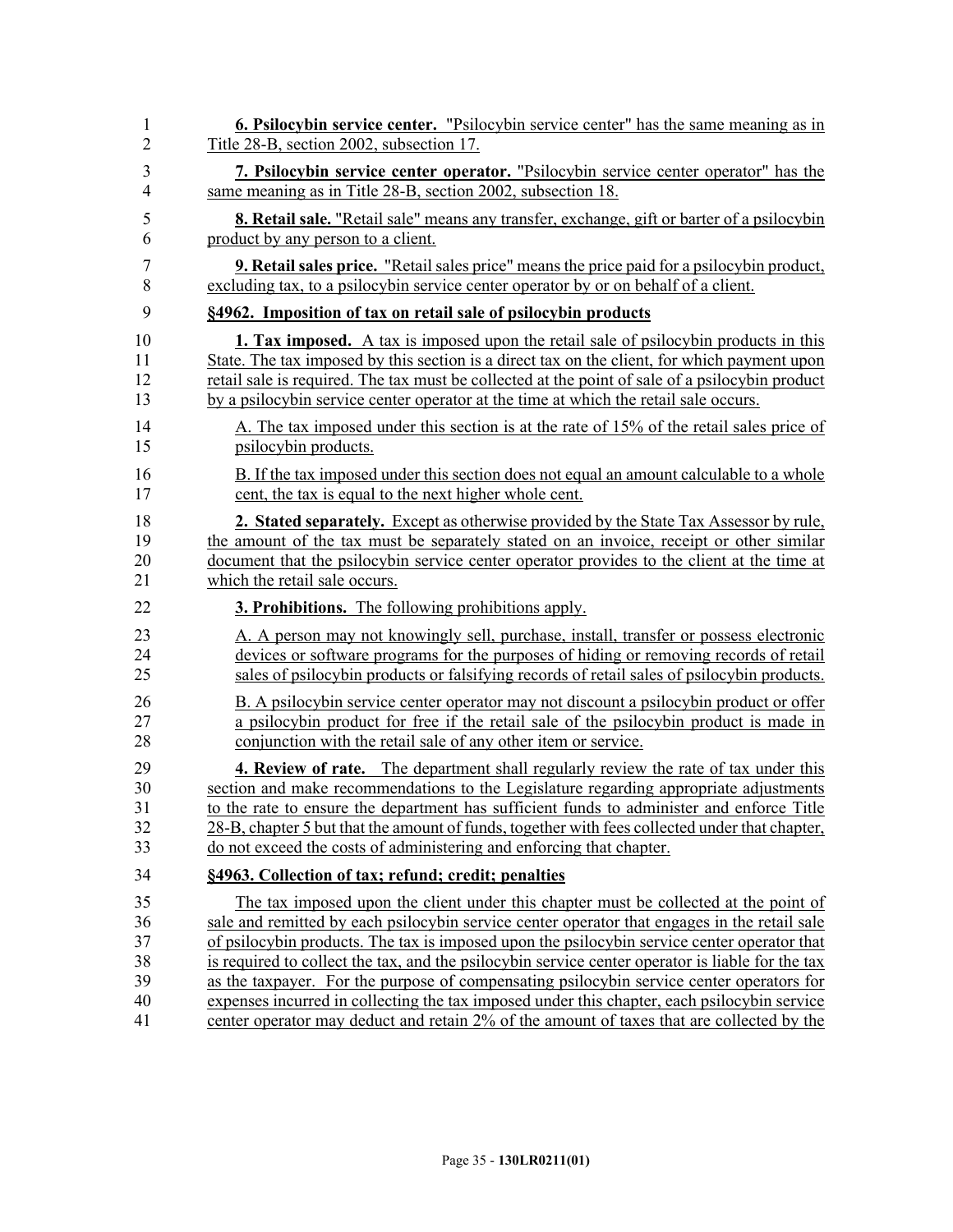| 1              | psilocybin service center operator from all retail sales of psilocybin products conducted by  |
|----------------|-----------------------------------------------------------------------------------------------|
| $\overline{2}$ | the psilocybin service center operator.                                                       |
| 3              | 1. Filing. A psilocybin service center operator shall file a return with the State Tax        |
| $\overline{4}$ | Assessor on or before the last day of January, April, July and October of each year for the   |
| 5              | previous calendar quarter. A psilocybin service center operator shall file each return        |
| 6              | required under this section regardless of whether any tax is owed.                            |
| $\overline{7}$ | A. The psilocybin service center operator shall pay the tax to the State Tax Assessor         |
| 8              | in the form and manner prescribed by the State Tax Assessor, but not later than with          |
| 9              | each quarterly return, without regard to an extension granted under this subsection.          |
| 10             | B. For good cause, the State Tax Assessor may extend the time for filing a return under       |
| 11             | this section. The extension may be granted at any time if a written request is filed with     |
| 12             | the State Tax Assessor during or prior to the period for which the extension may be           |
| 13             | granted. The State Tax Assessor may not grant an extension of more than 30 days.              |
| 14             | Interest accumulates on late-filed returns at the rate established in section 186.            |
| 15             | C. If a psilocybin service center operator fails to file a return or pay the tax as required  |
| 16             | by this section, the State Tax Assessor may impose penalties or take actions as provided      |
| 17             | in this chapter.                                                                              |
| 18             | D. Refunds of any overpayment of tax are governed by section 2011, except as follows:         |
| 19             | (1) The State Tax Assessor shall first apply any overpayment of tax by a psilocybin           |
| 20             | service center operator to any tax imposed under this chapter that is owed by the             |
| 21             | psilocybin service center operator;                                                           |
| 22             | (2) If after any offset under subparagraph (1) the overpayment of tax remains                 |
| 23             | greater than \$1,000, the remaining refund must be applied as a credit against the            |
| 24             | next subsequent calendar quarter as an estimated payment; and                                 |
| 25             | (3) The State Tax Assessor may not make a refund of, or credit, any overpayment               |
| 26             | of tax that was credited to the account of a psilocybin service center operator under         |
| 27             | subparagraph (2) if the return for that tax period is not filed within 3 years after the      |
| 28             | due date of that return.                                                                      |
| 29             | §4964. Psilocybin revenue estimate                                                            |
| 30             | Not later than 30 days before the beginning of each calendar quarter, the department          |
| 31             | shall forecast and prepare an estimate of the revenue that will be received during the        |
| 32             | remainder of the current biennium and subsequent 3 biennia pursuant to the tax imposed        |
| 33             | under this chapter. The estimate may be made on the basis of all pertinent information        |
| 34             | available to the department. Upon making the estimate, the department shall report the        |
| 35             | estimate to the Office of Fiscal and Program Review and the State Tax Assessor. The State     |
| 36             | Tax Assessor shall provide the department any information necessary for the department        |
| 37             | to perform its duties under this section.                                                     |
| 38             | §4965. Enforcement; liability; notice of liability; notices of determination and              |
| 39             | assessment                                                                                    |
| 40             | <b>1. Trust.</b> A person who collects any tax under this chapter shall hold the tax in trust |
| 41             | for the State and for payment to the State Tax Assessor in accordance with this chapter.      |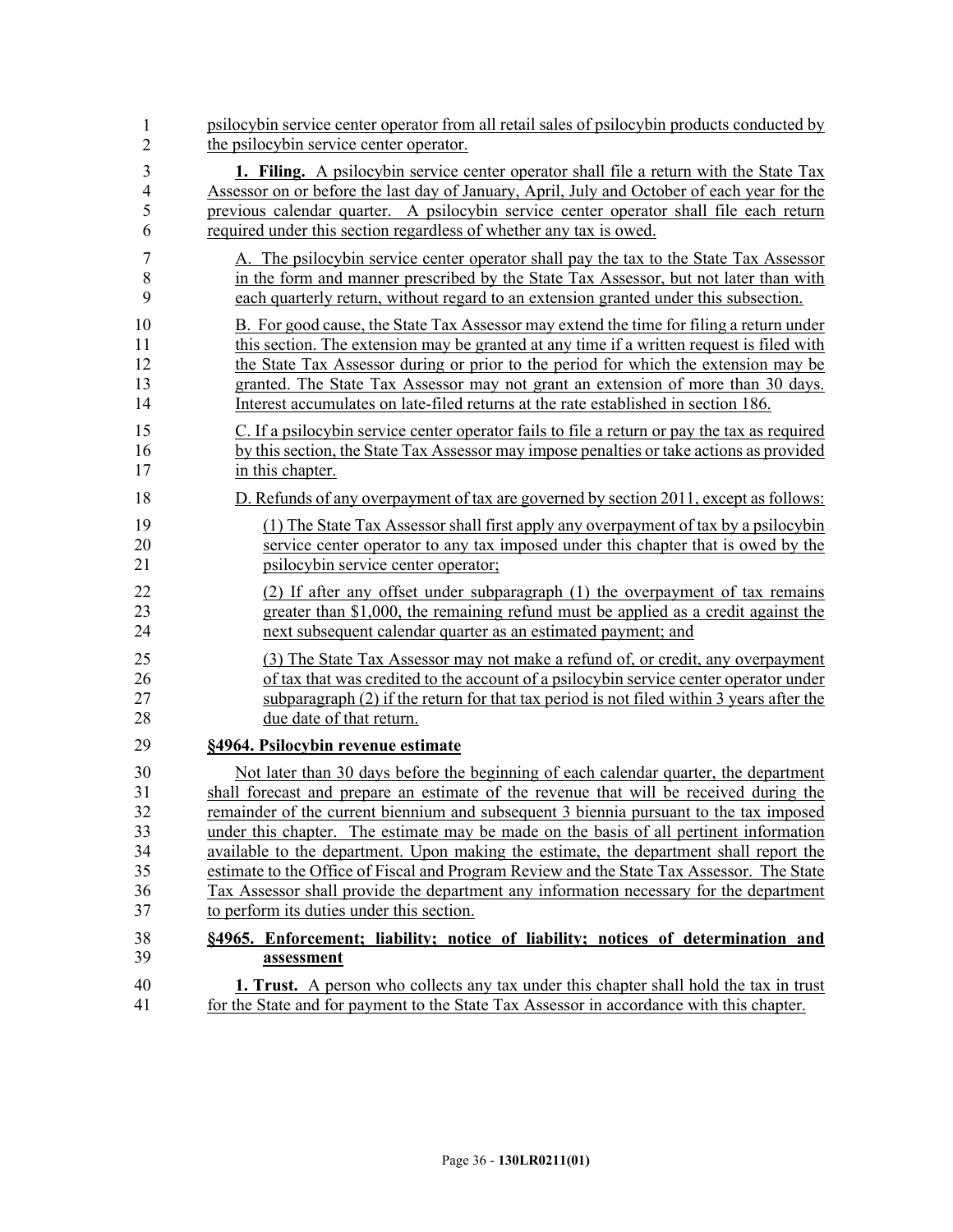| 1                                       | <b>2. Enforcement.</b> Except as otherwise provided in this section, the State Tax Assessor                                                                                                                                                                                                                                                                             |
|-----------------------------------------|-------------------------------------------------------------------------------------------------------------------------------------------------------------------------------------------------------------------------------------------------------------------------------------------------------------------------------------------------------------------------|
| $\overline{2}$                          | may impose penalties or take actions as provided in chapter 7 against a person who fails to                                                                                                                                                                                                                                                                             |
| 3                                       | pay taxes required under this chapter in accordance with this chapter.                                                                                                                                                                                                                                                                                                  |
| 4                                       | <b>3. Joint liability.</b> More than one officer or employee of a corporation may be held                                                                                                                                                                                                                                                                               |
| 5                                       | jointly and severally liable for payment of taxes under this chapter.                                                                                                                                                                                                                                                                                                   |
| 6<br>$\sqrt{ }$<br>$\,$ $\,$<br>9<br>10 | A. Notwithstanding any provision of law to the contrary, if more than one officer or<br>employee of a corporation is jointly and severally liable for payment of taxes, the State<br>Tax Assessor may require any or all of the officers or employees who may be held<br>liable to appear before the State Tax Assessor for a joint determination of liability. The     |
| 11<br>12<br>13                          | State Tax Assessor shall notify each officer or employee of the time and place set for<br>the determination of liability. Each person notified of a joint determination under this<br>subsection shall appear and present such information as is necessary to establish that<br>person's liability or nonliability for payment of taxes to the State Tax Assessor. If a |
| 14                                      | person who was notified fails to appear, the State Tax Assessor shall make its                                                                                                                                                                                                                                                                                          |
| 15                                      | determination on the basis of all the information and evidence presented. The                                                                                                                                                                                                                                                                                           |
| 16                                      | department's determination is binding on all persons notified and required to appear                                                                                                                                                                                                                                                                                    |
| 17                                      | under this subsection and is a final agency action that may be appealed for review                                                                                                                                                                                                                                                                                      |
| 18                                      | pursuant to Title 5, section 11001.                                                                                                                                                                                                                                                                                                                                     |
| 19                                      | B. If an appeal is taken from the decision of the State Tax Assessor by any person                                                                                                                                                                                                                                                                                      |
| 20                                      | determined to be liable for unpaid taxes under this subsection, each person required to                                                                                                                                                                                                                                                                                 |
| 21                                      | appear before the department under this subsection must be impleaded by the plaintiff.                                                                                                                                                                                                                                                                                  |
| 22                                      | The State Tax Assessor may implead any officer or employee who may be held jointly                                                                                                                                                                                                                                                                                      |
| 23                                      | and severally liable for the payment of taxes. Each person impleaded under this                                                                                                                                                                                                                                                                                         |
| 24                                      | subsection must be made a party to the action and shall make available to all parties in                                                                                                                                                                                                                                                                                |
| 25                                      | the appeal the information that was presented to the State Tax Assessor. The court may                                                                                                                                                                                                                                                                                  |
| 26                                      | determine that one or more persons impleaded under this subsection are liable for                                                                                                                                                                                                                                                                                       |
| 27                                      | unpaid taxes without regard to any earlier determination by the State Tax Assessor that                                                                                                                                                                                                                                                                                 |
| 28                                      | an impleaded person was not liable for unpaid taxes.                                                                                                                                                                                                                                                                                                                    |
| 29                                      | C. If a person required to appear before the court on appeal fails or refuses to appear                                                                                                                                                                                                                                                                                 |
| 30                                      | or bring required information in part or in whole, or is outside the jurisdiction of the                                                                                                                                                                                                                                                                                |
| 31                                      | court, the court shall make its determination on the basis of all the evidence introduced.                                                                                                                                                                                                                                                                              |
| 32                                      | All evidence presented in the court constitutes a public record and must be available to                                                                                                                                                                                                                                                                                |
| 33                                      | the parties and the court. The determination of the court is binding on all persons made                                                                                                                                                                                                                                                                                |
| 34                                      | parties to the action under this subsection.                                                                                                                                                                                                                                                                                                                            |
| 35                                      | D. This subsection does not preclude a determination by the State Tax Assessor or the                                                                                                                                                                                                                                                                                   |
| 36                                      | court on appeal that more than one officer or employee are jointly and severally liable                                                                                                                                                                                                                                                                                 |
| 37                                      | for unpaid taxes.                                                                                                                                                                                                                                                                                                                                                       |
| 38                                      | §4966. Duty to keep receipts, invoices and other records                                                                                                                                                                                                                                                                                                                |
| 39                                      | A psilocybin service center operator shall keep receipts, invoices and other pertinent                                                                                                                                                                                                                                                                                  |
| 40                                      | records related to retail sales of psilocybin products in accordance with chapter 7 and in the                                                                                                                                                                                                                                                                          |
| 41                                      | form required by the State Tax Assessor. Each record must be preserved as provided in                                                                                                                                                                                                                                                                                   |
| 42                                      | section 135 or for as long as the psilocybin service center operator retains the psilocybin                                                                                                                                                                                                                                                                             |
| 43                                      | products to which the record relates, whichever is later. During the retention period and at                                                                                                                                                                                                                                                                            |
| 44                                      | any time prior to the destruction of records, the State Tax Assessor may give written notice                                                                                                                                                                                                                                                                            |
| 45                                      | to the psilocybin service center operator not to destroy records described in the notice                                                                                                                                                                                                                                                                                |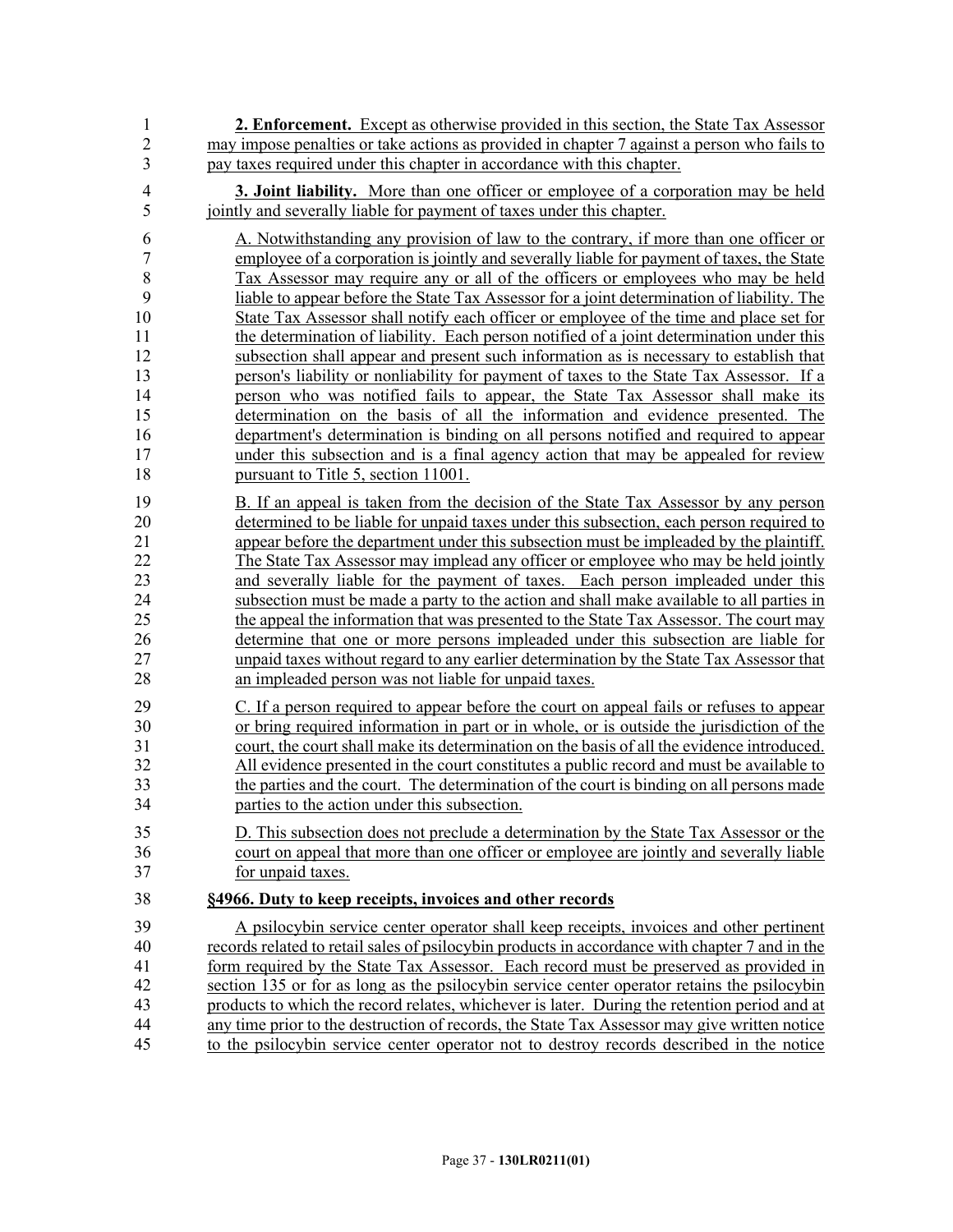| 1              | without written permission of the State Tax Assessor. Notwithstanding any provision of         |
|----------------|------------------------------------------------------------------------------------------------|
| $\overline{2}$ | law to the contrary, the State Tax Assessor shall preserve reports and returns filed with the  |
| 3              | department for at least 5 years.                                                               |
| 4              | §4967. Disclosure of information                                                               |
| 5              | Notwithstanding any provision of law to the contrary, the State Tax Assessor may               |
| 6              | disclose information received under this chapter to the department as necessary for the        |
| 7              | department to carry out the provisions of Title 28-B, chapter 5.                               |
| 8              | §4968. Right to appeal determination of tax liability                                          |
| 9              | Except as otherwise provided in this chapter or chapter 7, a final determination of tax        |
| 10             | liability by the State Tax Assessor under this chapter is a final agency action that may be    |
| 11             | appealed for review pursuant to Title 5, section 11001.                                        |
| 12             | §4969. Duty to return excess tax collected                                                     |
| 13             | When an amount represented by a psilocybin service center operator at retail to a client       |
| 14             | as constituting the tax imposed under this chapter is computed upon an amount that is not      |
| 15             | taxable or is in excess of the taxable amount and is actually paid by the client to the        |
| 16             | psilocybin service center operator, the excess tax paid must be returned by the psilocybin     |
| 17             | service center operator to the client upon written notification by the State Tax Assessor or   |
| 18             | the client. The written notification must contain information necessary to determine the       |
| 19             | validity of the client's claim. If the psilocybin service center operator does not return the  |
| 20             | excess tax within 60 days after the mailing of the written notification, the client may appeal |
| 21             | to the State Tax Assessor for a refund of the amount of the excess tax, in the manner and      |
| 22             | within the time allowed under rules adopted by the State Tax Assessor. If excess tax is        |
| 23             | returned to the client by the State Tax Assessor, the assessor may issue a notice of           |
| 24             | deficiency for the excess tax to the psilocybin service center operator.                       |
| 25             | §4970. Duties and powers of assessor; rules; interagency cooperation                           |
| 26             | The State Tax Assessor shall administer and enforce this chapter and may adopt rules           |
| 27             | and procedures necessary for the implementation and enforcement of this chapter. Except        |
| 28             | as otherwise expressly provided in this chapter, the State Tax Assessor may take any           |
| 29             | actions under chapter 7 necessary to the proper discharge of the State Tax Assessor's duties   |
| 30             | under this chapter. The department shall enter into an agreement with the State Tax            |
| 31             | Assessor for the purpose of administering and enforcing the provisions of this chapter and     |
| 32             | rules or procedures established by the assessor under this section.                            |
| 33             | §4971. Administrative account; payment of expenses; crediting balance to Psilocybin            |
| 34             | <b>Control and Regulation Fund</b>                                                             |
| 35             | All money received by the State Tax Assessor under this chapter must be deposited in           |
| 36             | a nonlapsing administrative account. The State Tax Assessor may pay expenses for the           |
| 37             | administration and enforcement of this chapter from the account. After the payment of          |
| 38             | administrative and enforcement expenses and refunds or credits arising from erroneous          |
| 39             | overpayments, the State Tax Assessor shall transfer on a quarterly basis the balance of the    |
| 40             | funds to the Psilocybin Control and Regulation Fund.                                           |
| 41             | Sec. 22. Maine Psilocybin Advisory Board; initial board. Notwithstanding                       |
| 42             | the Maine Revised Statutes, Title 28-B, chapter 5, subchapter 12, the following provisions     |
| 43             | apply to the Maine Psilocybin Advisory Board.                                                  |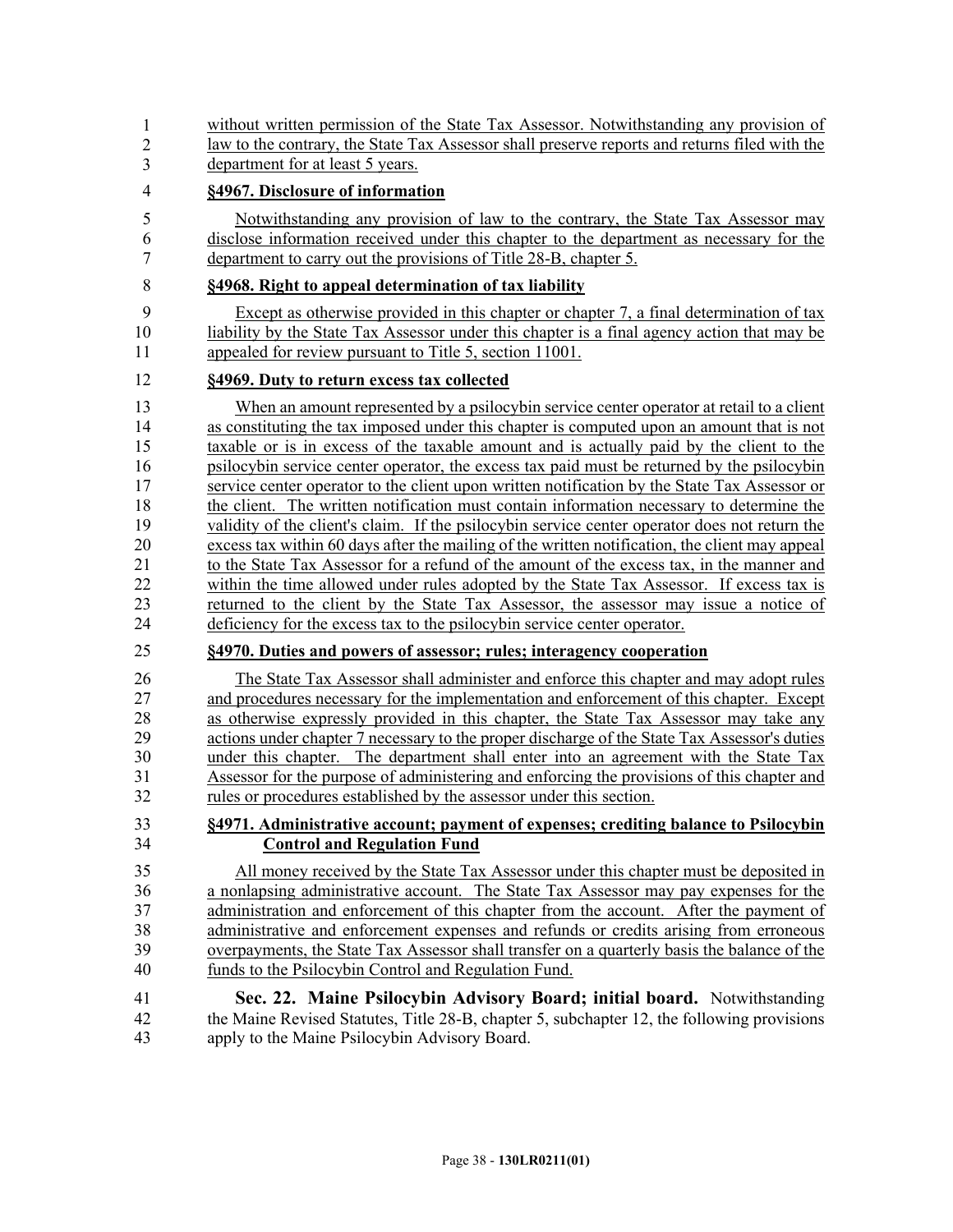1 **1. Staggered terms for members of the Maine Psilocybin Advisory Board.** Except 2 as provided in subsection 2, at the first meeting of the Maine Psilocybin Advisory Board,<br>3 board members shall draw lots to determine members' initial term lengths so that the initial 3 board members shall draw lots to determine members' initial term lengths so that the initial 4 terms of 4 members expire after one year, the initial terms of 4 members expire after 2 5 years, the initial terms of 4 members expire after 3 years and the initial terms of 4 members 6 expire after 4 years.

7 **2. Initial appointments to the Maine Psilocybin Advisory Board.** The Governor 8 shall nominate initial board members to the Maine Psilocybin Advisory Board no later than 9 October 15, 2021, and the initial appointment of at-large members must include the 10 Legislator who sponsored this legislation, who serves a 4-year term, and 2 other at-large 11 members. At the end of that Legislator's 4-year term on the board, the Governor shall 12 appoint another at-large member.

13 **3. Initial meeting of the Maine Psilocybin Advisory Board.** The Maine Psilocybin 14 Advisory Board shall hold its first meeting no later than November 15, 2021 at a time and 15 place specified by the Governor.

16 **4. Initial reports of the Maine Psilocybin Advisory Board.** The Maine Psilocybin 17 Advisory Board shall submit no later than April 15, 2022 its findings and recommendations 18 to the Department of Health and Human Services regarding available medical, 19 psychological and scientific studies, research and other information related to the safety 20 and efficacy of psilocybin in treating mental health conditions, including but not limited to 21 substance use disorder, depression, anxiety disorders and end-of-life psychological 22 distress. The Maine Psilocybin Advisory Board shall submit no later than April 15, 2023 23 its findings and recommendations to the Department of Health and Human Services 24 regarding the board's long-term strategic plan described in Title 28-B, section 2144, 25 subsection 2, paragraph A, information and updates on federal laws, regulations and 26 policies regarding psilocybin as described in Title 28-B, section 2144, subsection 2, 27 paragraphs B and C and proposed rules for the implementation of this Act.

28 **Sec. 23. Rulemaking by the Department of Health and Human Services.** 29 The Department of Health and Human Services shall adopt rules no later than November 30 15, 2023 in order to implement, administer and enforce the Maine Revised Statutes, Title 31 28-B, chapter 5.

32 **Sec. 24. Publicly available information regarding psilocybin.** No later than 33 June 15, 2022, the Department of Health and Human Services shall first publish 34 information about psilocybin in accordance with the Maine Revised Statutes, Title 28-B, 35 section 2012.

36 **Sec. 25. Conforming amendments.** The Department of Health and Human 37 Services, in consultation with the Department of Agriculture, Conservation and Forestry 38 and the State Tax Assessor, shall examine laws of this State and develop recommendations 39 for any amendments to those laws to conform to this Act and to otherwise make this Act 40 as consistent as possible in substance to the laws governing psilocybin in Oregon. No later 41 than December 1, 2021, the department shall submit its recommendations together with 42 suggested legislation to the Joint Standing Committee on Health and Human Services. The 43 Joint Standing Committee on Health and Human Services may report out a bill related to 44 the recommendations of the department to the Second Regular Session of the 130th 45 Legislature.